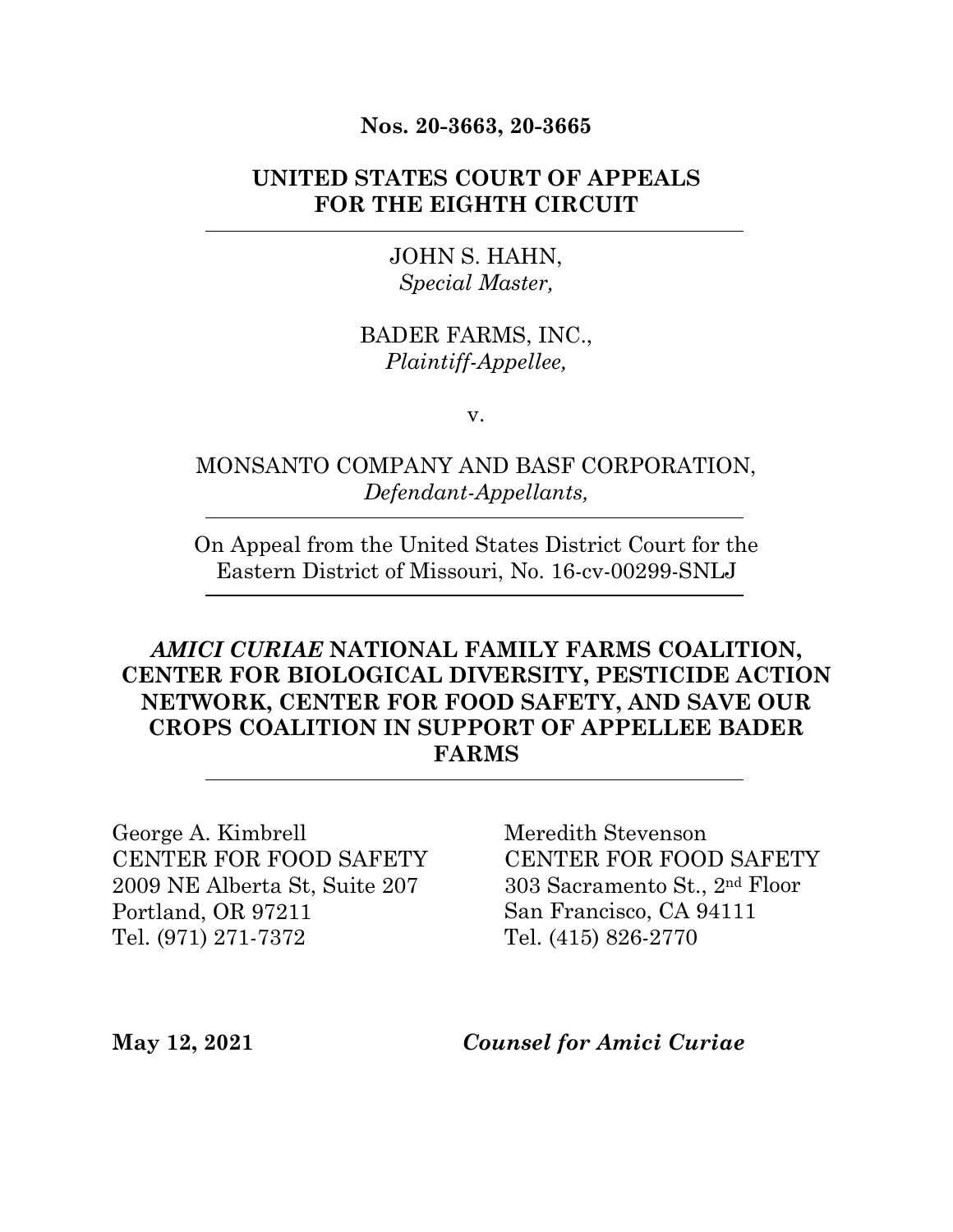### **CORPORATE DISCLOSURE STATEMENT**

*Amici curiae* National Family Farm Coalition, Center for Biological Diversity, Pesticide Action Network, Center for Food Safety, and Save Our Crops Coalition are nonprofit corporations, have no parent corporations, and do not issue stock.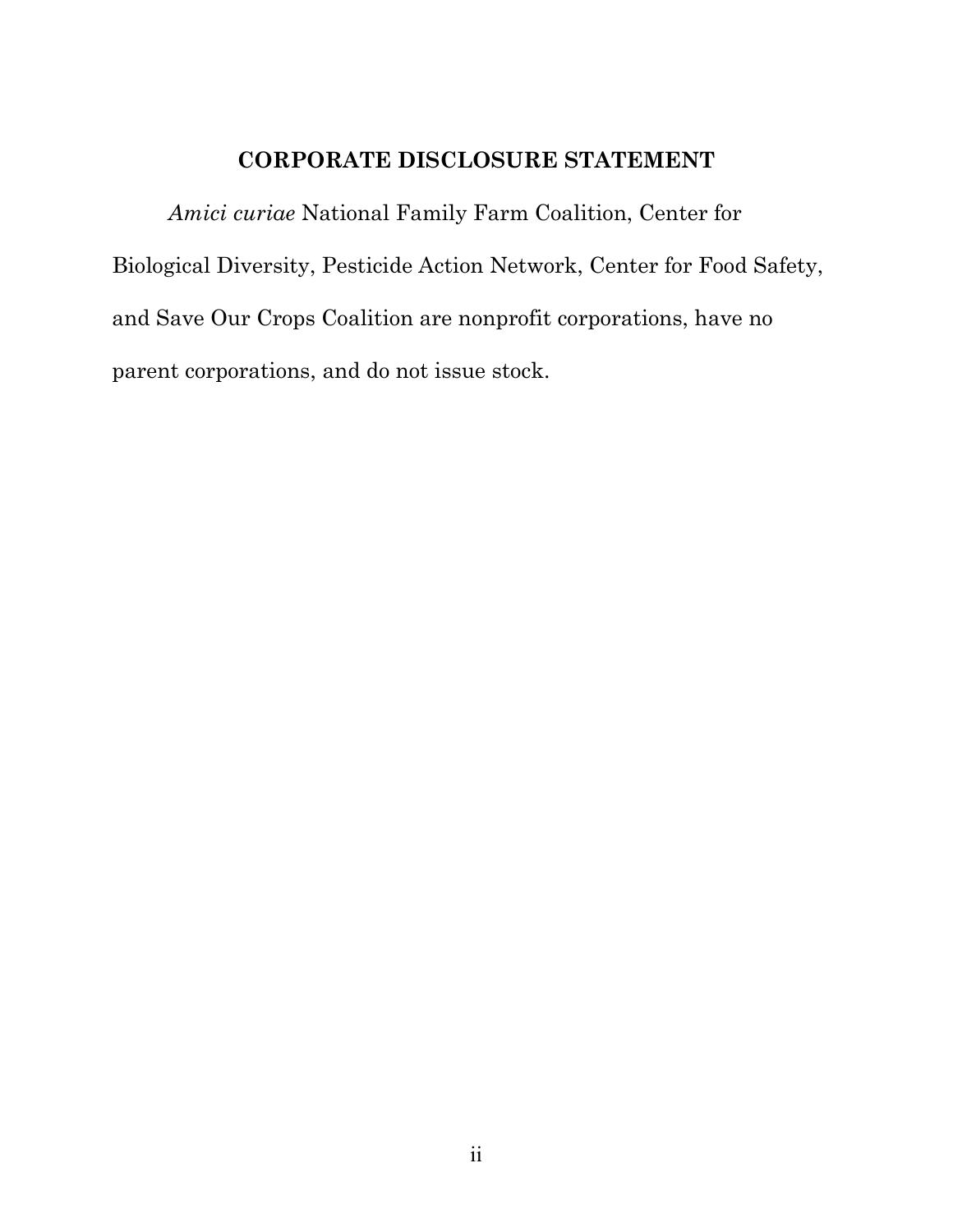## <span id="page-2-0"></span>**TABLE OF CONTENTS**

|     |    | STATEMENT OF IDENTITY AND INTEREST OF AMICI CURIAE1                                                      |
|-----|----|----------------------------------------------------------------------------------------------------------|
|     |    |                                                                                                          |
|     |    |                                                                                                          |
| Ι.  |    | THE DICAMBA-RESISTANT CROP SYSTEM CAUSED                                                                 |
|     | A. | Monsanto's Roundup Ready Crop System Created an                                                          |
|     | Β. |                                                                                                          |
|     | C. |                                                                                                          |
|     | D. | As the District Court Found, the Dicamba-Resistant<br>System Is to Blame for the Historic Drift Damage10 |
|     | Е. | Dicamba Drift Also Damages Trees Broadly, Not Just                                                       |
|     | F. | Bader Farms Is Particularly Susceptible to Dicamba                                                       |
| II. |    | APPELLANTS' REPRESENTATIONS OF ADEQUATE<br>FEDERAL REGULATION ARE FALSE 19                               |
|     | А. | USDA's Regulation of Genetically Engineered Plants                                                       |
|     | Β. | EPA's "New Use" Approval of the Dicamba Over-the-<br>Top Products Resulted in Violations of FIFRA23      |
|     | C. | The Ninth Circuit Vacated the Registrations in                                                           |
|     | D. | NFFC v. EPA Confirms that Defensive Adoption Took                                                        |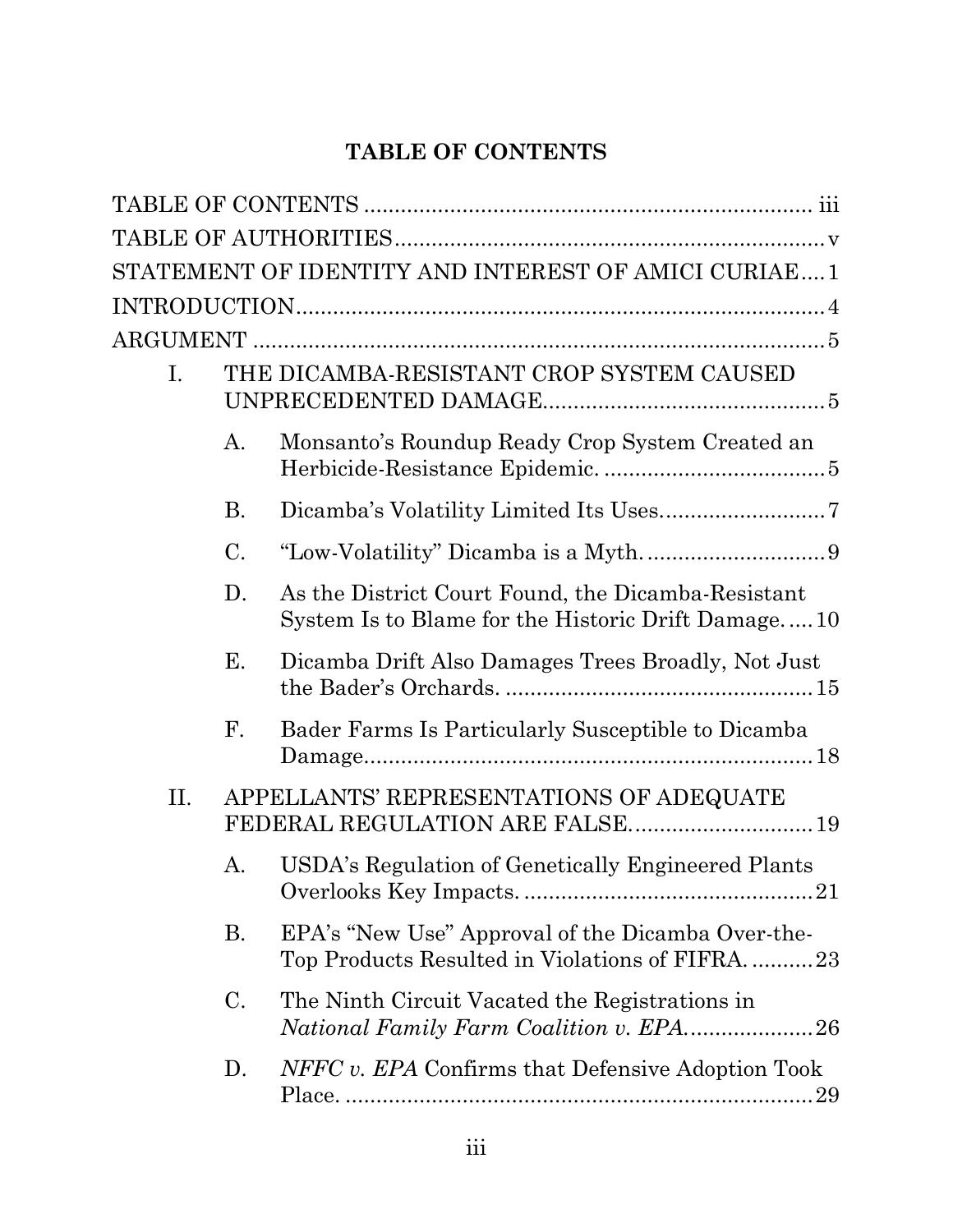|             | III. APPELLANTS' (AND THEIR AMICIS') PRODUCT HYPE  |  |
|-------------|----------------------------------------------------|--|
| $A_{\cdot}$ | Dicamba-Resistant Seeds Are Neither Beneficial nor |  |
| <b>B.</b>   | Herbicide-Resistant Crop Systems Are               |  |
|             |                                                    |  |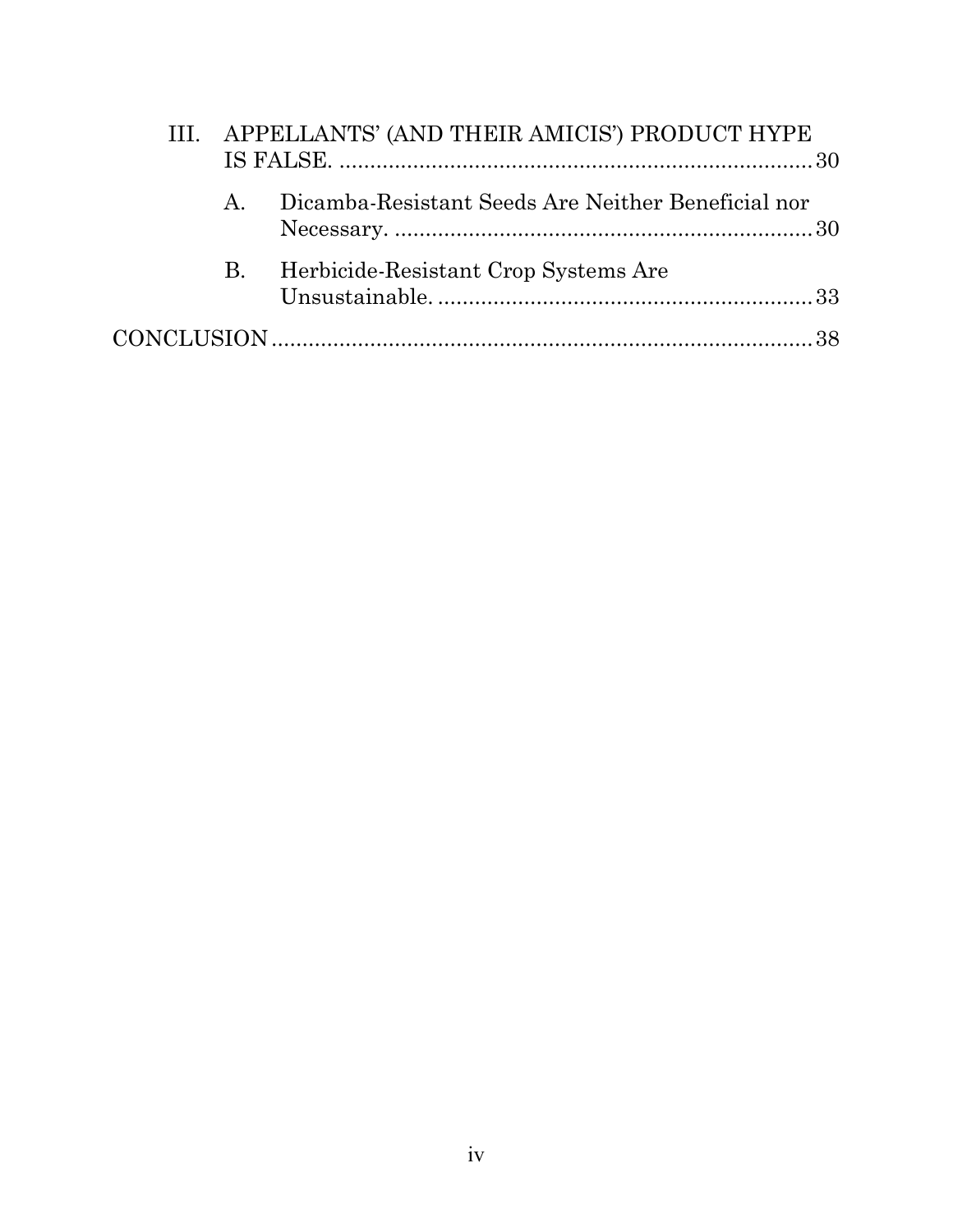## **TABLE OF AUTHORITIES**

## **Page(s)**

## **Federal Cases**

| Ctr. for Food Safety v. Vilsack,                                                          |
|-------------------------------------------------------------------------------------------|
| Geertson Seed Farms v. Johanns,<br>No. C 06-01075 CRB, 2007 WL 518624 (N.D. Cal. Feb. 13, |
| Nat'l Family Farm Coalition et al. v. EPA,                                                |
| Nat'l Family Farm Coalition v. EPA,                                                       |
| <b>Federal Statutes</b>                                                                   |
|                                                                                           |
|                                                                                           |
|                                                                                           |
|                                                                                           |
|                                                                                           |
| Federal Insecticide, Fungicide, and Rodenticide Act 23, 26, 27                            |
| Rules                                                                                     |
|                                                                                           |
|                                                                                           |
| Regulations                                                                               |
|                                                                                           |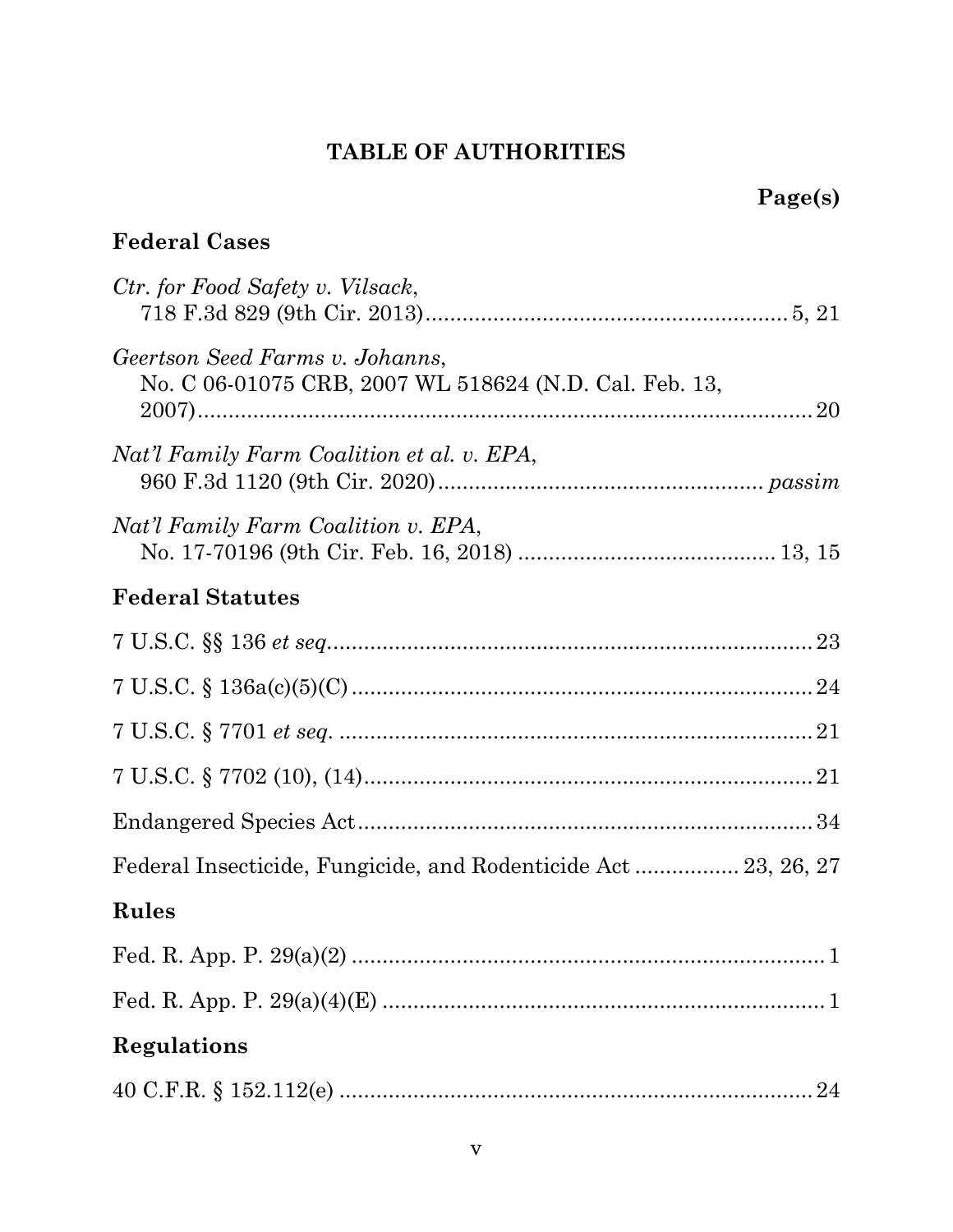## **Other Authorities**

| Page(s) |  |
|---------|--|
|---------|--|

| 36 |
|----|
|    |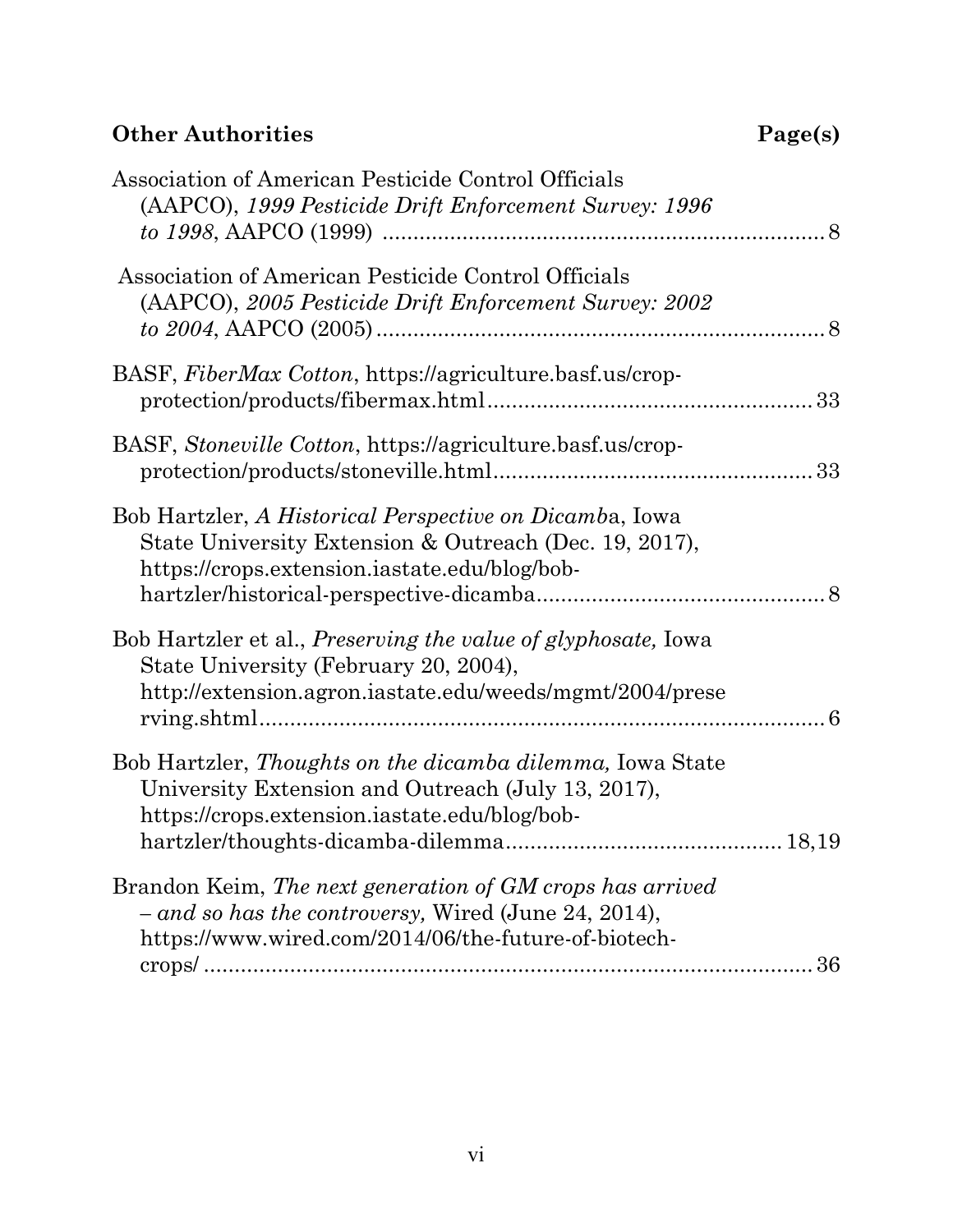# **Other Authorities (Cont'd) Page(s)**

| Brian Dintlemann et al., Evaluations of dicamba and 2,4-D<br>injury on fruiting trees and various other woody species,<br>University of Missouri (2018),<br>https://www.greatplainsgrowersconference.org/uploads/2/9<br>/1/4/29140369/2018_gpgc_trees_evaluations_of_dicamba_a |    |
|--------------------------------------------------------------------------------------------------------------------------------------------------------------------------------------------------------------------------------------------------------------------------------|----|
| Brief for Dr. David Mortensen as Amicus Curiae Supporting<br>Petitioners, Nat'l Family Farm Coalition v. EPA, No. 17-<br>70196 (9th Cir. Feb. 16, 2018),<br>https://www.centerforfoodsafety.org/files/amicus--dave-                                                            |    |
| Center for Food Safety, Comment Letter to EPA on<br>Monsanto's Petition to Register Use of Dicamba on<br>Dicamba-Resistant Soybeans (Sept. 17, 2010),<br>https://www.regulations.gov/document/EPA-HQ-OPP-                                                                      | 20 |
| Charles Benbrook, Impacts of genetically engineered crops on<br>pesticide use in the U.S. – the first sixteen years, $24$<br>Environmental Sciences Europe (2012),<br>https://enveurope.springeropen.com/articles/10.1186/2190-                                                |    |
| D.T. Waite et al., Atmospheric concentrations and dry and<br>wet deposits of some herbicides currently used on the                                                                                                                                                             |    |
| Dan Charles, A drifting weedkiller puts prized trees at risk,<br>National Public Radio (Sept. 27, 2018),<br>https://www.npr.org/sections/thesalt/2018/09/27/65126249<br>1/a-drifting-weedkiller-puts-prized-trees-at-risk 16                                                   |    |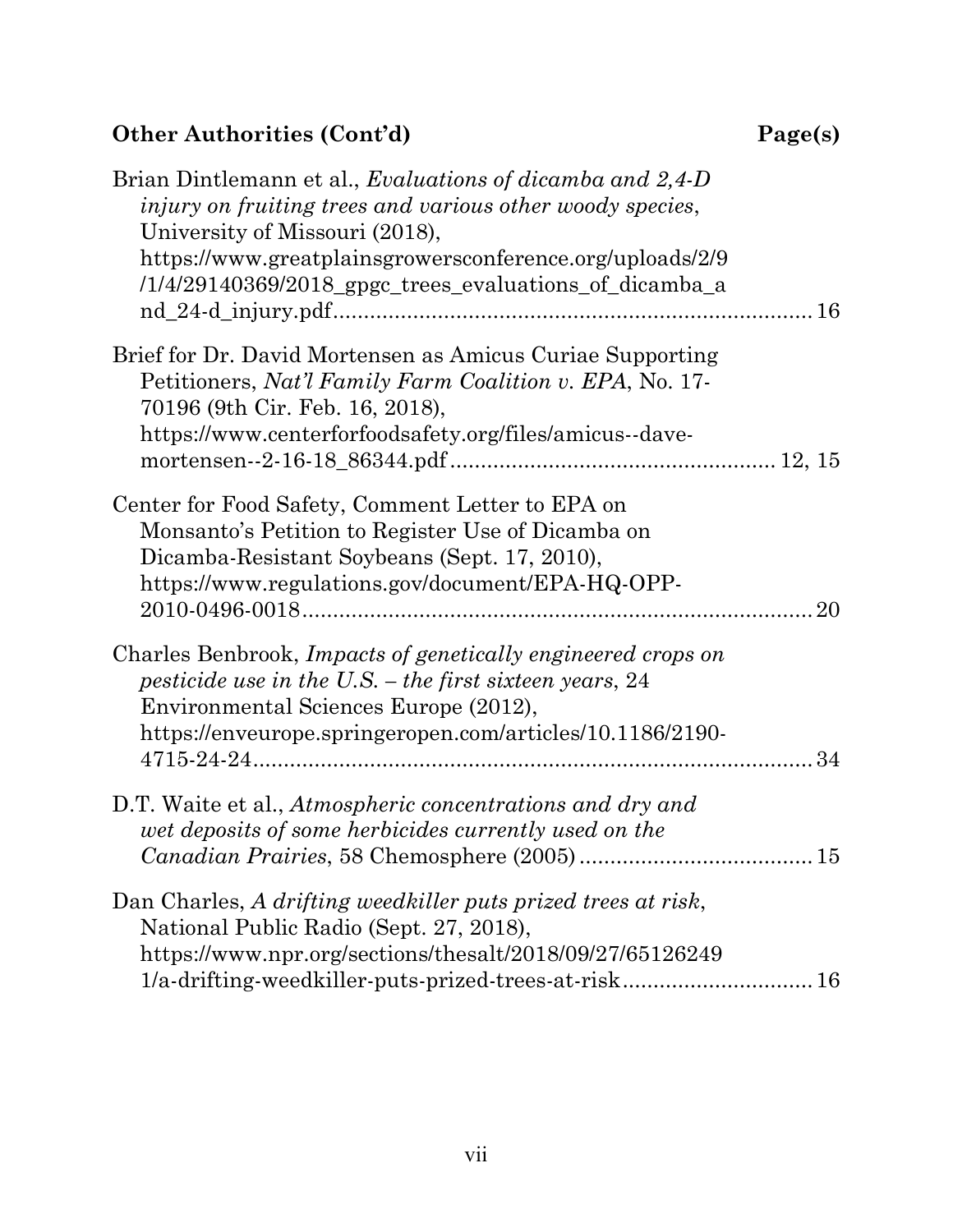## **Other Authorities (Cont'd) Page(s)**

| Dan Charles, Rogue weedkiller vapors are threatening<br>soybean science, National Public Radio (July 19, 2019),<br>https://www.npr.org/sections/thesalt/2019/07/19/74283697<br>2/rogue-weedkiller-vapors-are-threatening-soybean-                     | 32 |
|-------------------------------------------------------------------------------------------------------------------------------------------------------------------------------------------------------------------------------------------------------|----|
| Dan Scheiman, Dicamba Symptomology Community Science<br><i>Monitoring Report, Audubon Arkansas (Nov. 9, 2020),</i><br>https://ar.audubon.org/sites/default/files/static_pages/atta<br>chments/community_science_monitoring_report_1920.pdf 16         |    |
| David A. Mortensen et al., <i>Navigating a critical juncture for</i><br>sustainable weed management, 62 BioScience (2012),<br>https://academic.oup.com/bioscience/article/62/1/75/29584                                                               | 37 |
| David Bennett, <i>Dicamba task force member: 'Figure out' new</i><br><i>formulations</i> , Delta Farm Press (Sept. 18, 2017),<br>https://www.farmprogress.com/weeds/dicamba-task-force-                                                               |    |
| Dr. David A. Mortensen, Comment Letter on Application to<br>Register New Uses Regarding Dicamba Resistant<br>Soybean (Sept. 20, 2012),<br>https://www.centerforfoodsafety.org/files/cfs-science-<br>comments on dicamba use registration for dicamba- | 20 |
| Email from Michael Owen, Iowa State University, to                                                                                                                                                                                                    |    |
| Emily Unglesbee, <i>Dicamba-resistant pigweed</i> , DTN<br>Progressive Farmer (July 28, 2020),<br>https://www.dtnpf.com/agriculture/web/ag/crops/article/20                                                                                           | 36 |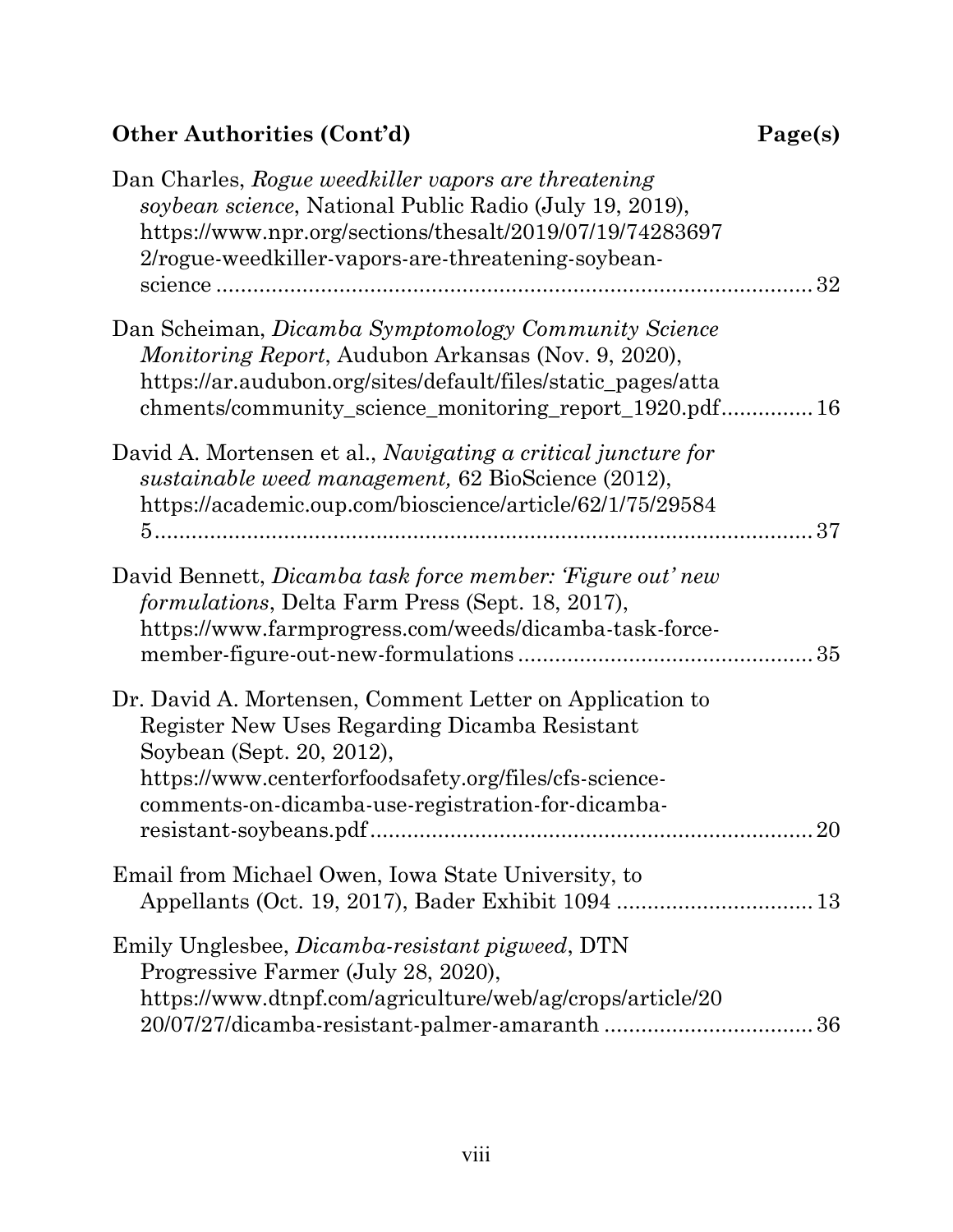## $Other$  Authorities<sup>(Cont'd)</sup>

| 'age(s) |  |
|---------|--|
|---------|--|

| Emily Unglesbee, <i>EPA</i> : Politics Tainted Dicamba Decision,<br>Progressive Farmer (Mar. 15, 2021),<br>https://www.dtnpf.com/agriculture/web/ag/crops/article/20                                                                                             |    |
|------------------------------------------------------------------------------------------------------------------------------------------------------------------------------------------------------------------------------------------------------------------|----|
| Emily Unglesbee, <i>Five-herbicide corn tech</i> , DTN Progressive<br>Farmer (April 28, 2021),<br>https://www.dtnpf.com/agriculture/web/ag/crops/article/20                                                                                                      | 36 |
| Emily Unglesbee, New 2,4-D and dicamba data, DTN<br>Progressive Farmer (Dec. 7, 2020),<br>https://www.dtnpf.com/agriculture/web/ag/crops/article/20                                                                                                              |    |
| Emily Unglesbee, When drift hits home: dicamba moves<br>beyond bean fields and into the public eye, DTN<br>Progressive Farmer (July 20, 2018),<br>https://www.dtnpf.com/agriculture/web/ag/crops/article/20<br>18/07/20/dicamba-moves-beyond-bean-fields-eye  12 |    |
| Endangered and Threatened Wildlife and Plants; 12-Month<br>Finding for the Monarch Butterfly, 85 Fed. Reg. 81,813-                                                                                                                                               |    |
| EPA, Addendum to the Environmental Fate and Ecological<br>Risk Assessment for the Section 3 New Use of on Dicamba-<br><i>Tolerant Soybean</i> (May 20, 2013),<br>https://www.regulations.gov/document?D=EPA-HQ-OPP-                                              | 25 |
| EPA, Ecological risk assessment for dicamba and its<br>degradate, 3,6-dichlorosalicylic acid (DCSA), for the<br>proposed new use on dicamba-tolerant soybean (MON<br>87708) (Mar. 8, 2011),<br>https://www.regulations.gov/document?D=EPA-HQ-OPP-                | 24 |
|                                                                                                                                                                                                                                                                  |    |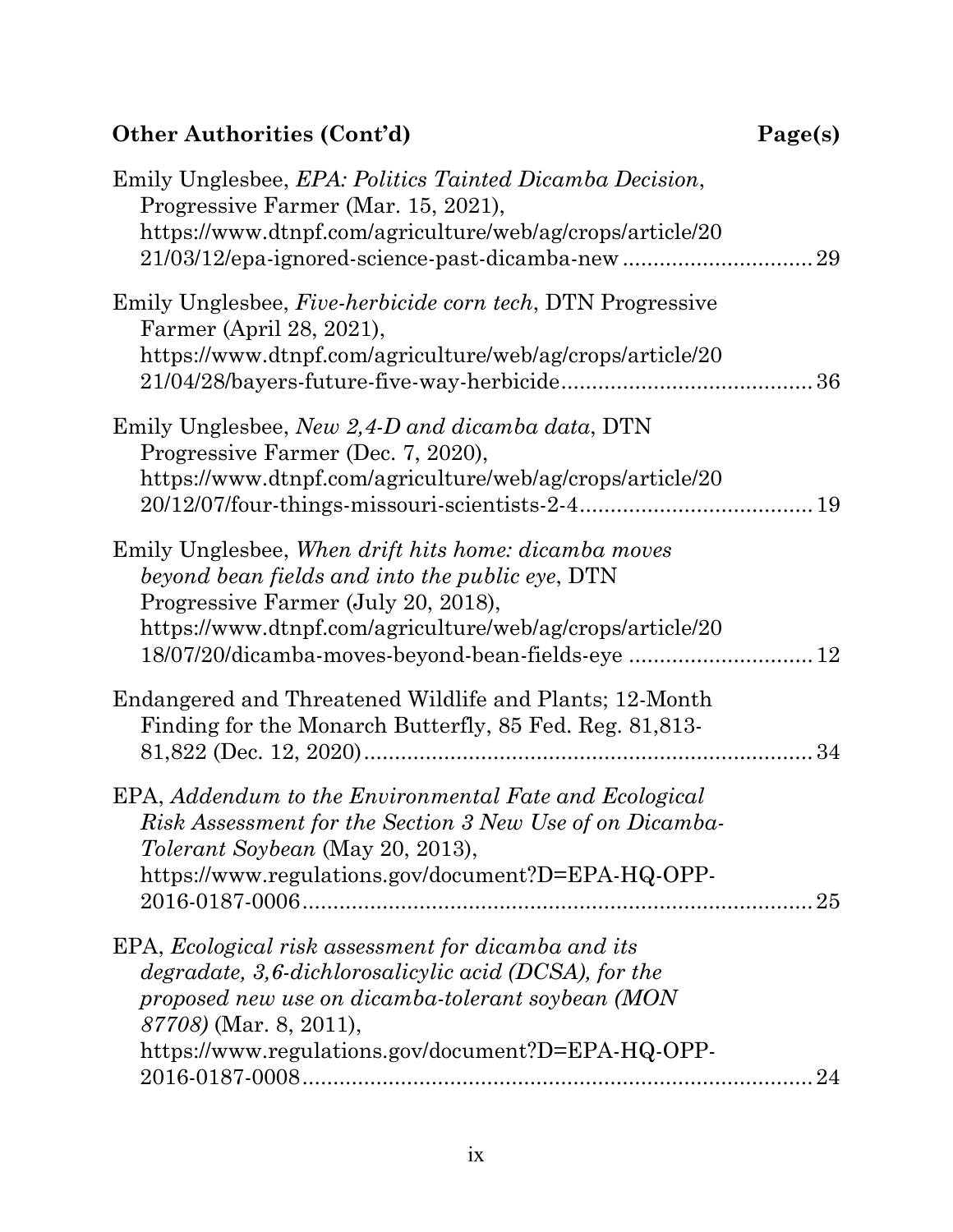## $Other$  Authorities<sup>(Cont'd)</sup>

| aget<br>S.<br>J |
|-----------------|
|-----------------|

| EPA, Dicamba Use on Genetically Modified Dicamba-<br>Tolerant (DT) Cotton and Soybean: Incidents and Impacts<br>to Users and Non-Users from Proposed Registrations, at<br>31 (Oct. 26, 2020),<br>https://www.regulations.gov/document/EPA-HQ-OPP-                                                                                                                                                                                                       |
|---------------------------------------------------------------------------------------------------------------------------------------------------------------------------------------------------------------------------------------------------------------------------------------------------------------------------------------------------------------------------------------------------------------------------------------------------------|
| EPA, Final Registration of Dicamba on Dicamba-Tolerant<br>Cotton and Soybean (Nov. 9, 2016),<br>https://aglaw.psu.edu/wp-<br>content/uploads/2021/03/Dicamba-XtendiMax-                                                                                                                                                                                                                                                                                 |
| EPA, M-1691 Herbicide, EPA Reg. No. 524-582 (Active<br>Ingredient: Dicamba Diglycolamine Salt) and M-1768<br>herbicide, EPA Reg. No. 524-617 (AI: Diglycolamine Salt<br>with $VaporGripTM$ – Review of EFED Actions and Recent<br>Data Submissions Associated with Spray and Vapor Drift<br>of the Proposed Section 3 New Uses on Dicamba-Tolerant<br>Soybean and Cotton (Nov. 3, 2016),<br>https://www.regulations.gov/search?filter=EPA-HQ-OPP-<br>26 |
| EPA, Over-the-top dicamba products for genetically modified<br>cotton and soybeans: benefits and impacts (Nov. 1, 2018),<br>https://www.regulations.gov/document/EPA-HQ-OPP-<br>38                                                                                                                                                                                                                                                                      |
| EPA, Dicamba DGA: Second Addendum to the<br><i>Environmental Fate and Ecological Risk Assessment for</i><br>Dicamba DGA salt and its Degradate, 3,6-dichlorosalicylic<br>acid (DCSA) for the Section 3 New Use on Dicamba-<br><i>Tolerant Soybean</i> , at 6-10 (Mar. 24, 2016),<br>https://www.regulations.gov/document/EPA-HQ-OPP-<br>25                                                                                                              |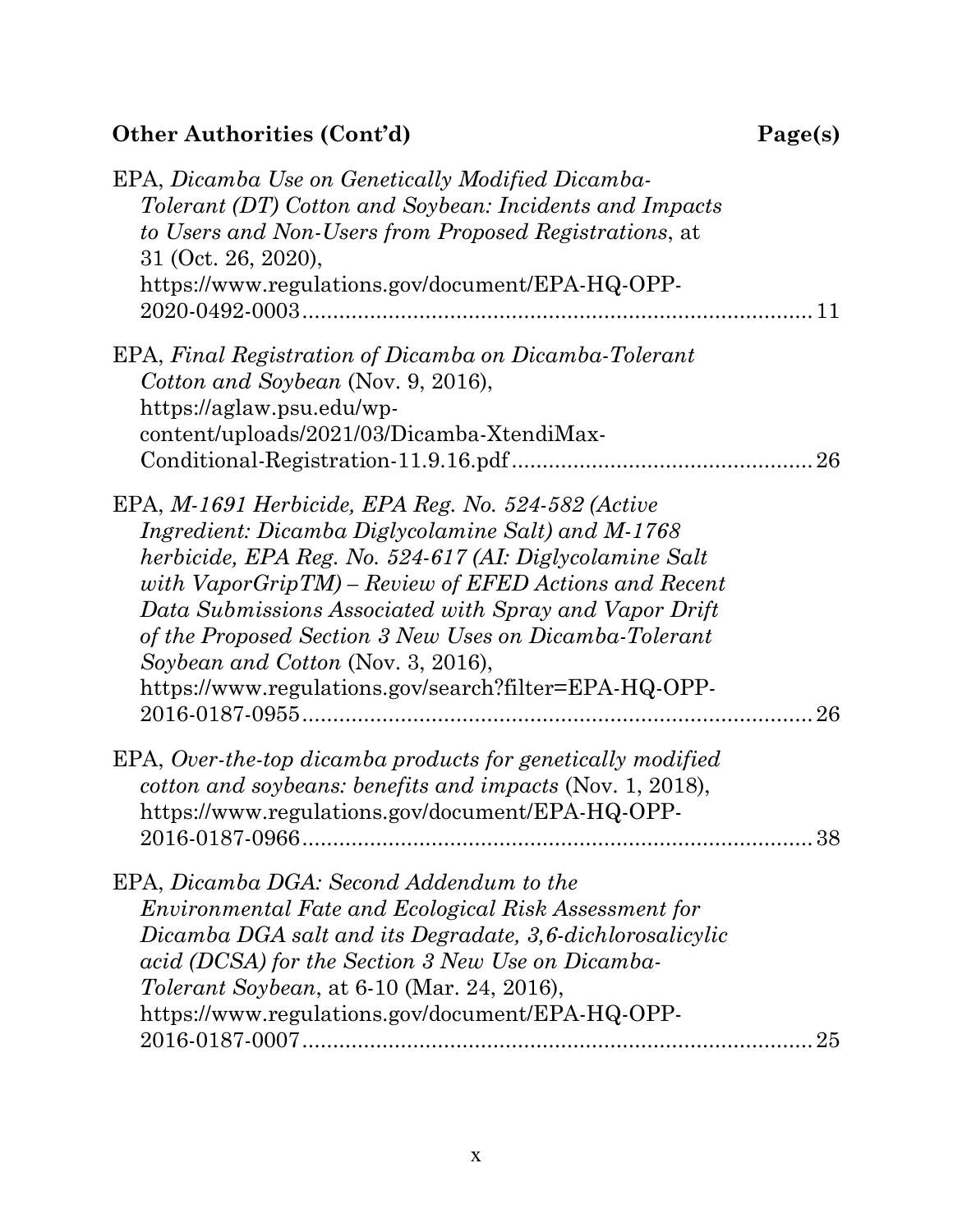## $Other Authorities (Cont'd)$

| Page(s) |  |
|---------|--|
|---------|--|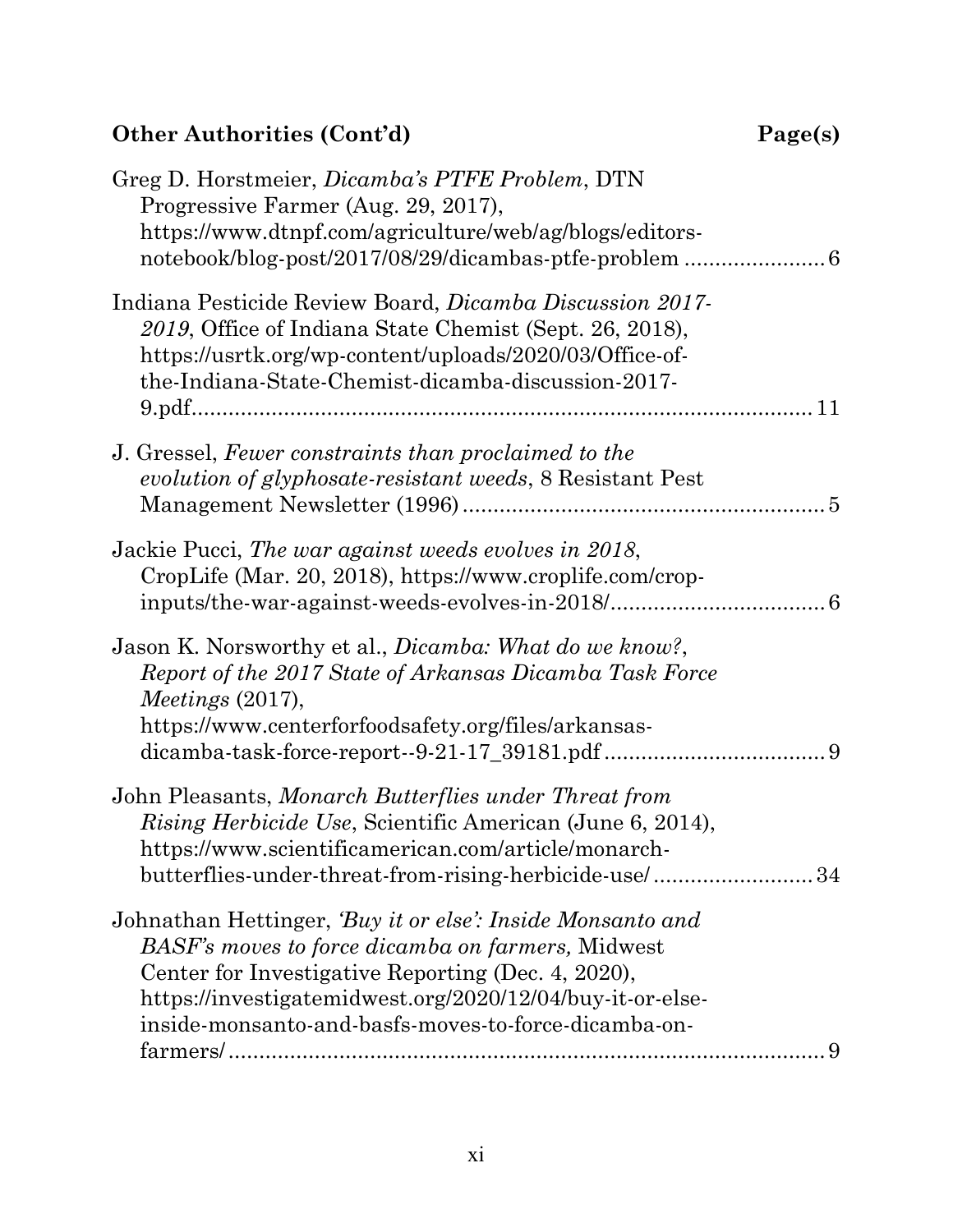# **Other Authorities (Cont'd) Page(s)**

| Johnathan Hettinger, 'We've got it everywhere': Dicamba<br>damaging trees across Midwest and South, Midwest<br>Center for Investigative Reporting (June 16, 2020),<br>https://investigatemidwest.org/2020/06/16/weve-got-it-<br>everywhere-dicamba-damaging-trees-across-midwest-and-                                                                                              |
|------------------------------------------------------------------------------------------------------------------------------------------------------------------------------------------------------------------------------------------------------------------------------------------------------------------------------------------------------------------------------------|
|                                                                                                                                                                                                                                                                                                                                                                                    |
| Kevin Bradley, <i>Dicamba Injury Forum</i> , Missouri<br>Department of Agriculture (July 6, 2017),<br>https://weedscience.missouri.edu/2017%20Dicamba%20Inj                                                                                                                                                                                                                        |
| Kevin Bradley, <i>Dicamba Injury Mostly Confined to Specialty</i><br>Crops, Ornamentals and Trees so Far (June 6, 2018),<br>https://ipm.missouri.edu/IPCM/2018/6/dicambaInjuryConf                                                                                                                                                                                                 |
| Kevin Bradley, Off-target movement of dicamba in Missouri,<br>Where do we go from here?, University of Missouri (Aug.<br>21, 2017), https://ipm.missouri.edu/IPCM/2017/8/Off-                                                                                                                                                                                                      |
| L. Knuffman et al., <i>Drifting Toward Disaster: How dicamba</i><br>herbicides are harming cultivated and wild landscapes,<br>National Wildlife Federation, Prairie Rivers Network,<br>Xerces Society for Invertebrate Conservation (2020),<br>https://www.nwf.org/-/media/Documents/PDFs/NWF-<br>Reports/2020/Drifting-Toward-<br>Disaster.ashx?la=en&hash=0827D8DEB85721D687E738 |
| Larry Steckel, Dicamba drift problems not an aberration,<br>Farm Progress (Aug. 8, 2018),<br>https://www.farmprogress.com/weeds/dicamba-drift-                                                                                                                                                                                                                                     |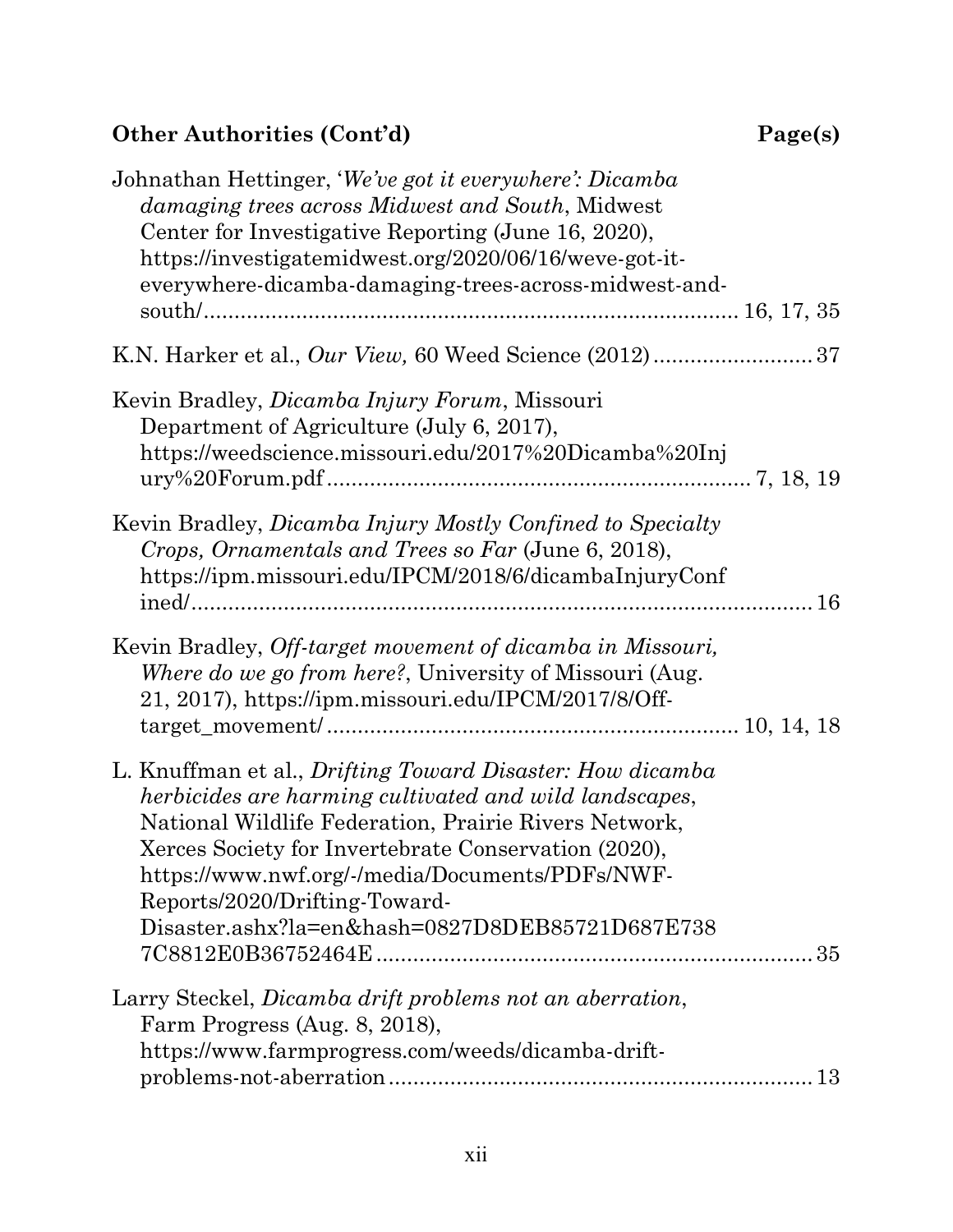## $Other$  Authorities<sup>(Cont'd)</sup>

| Page(s) |  |
|---------|--|
|---------|--|

| Letter from Leo Reed, President of AAPCO, to EPA<br>Administrator Andrew Wheeler (April 28, 2020),<br>https://aapco.files.wordpress.com/2020/04/aapco-dicamba-                                                                                           |    |
|----------------------------------------------------------------------------------------------------------------------------------------------------------------------------------------------------------------------------------------------------------|----|
| Lisa Held, Rodale enlists Cargill in unlikely alliance to<br><i>increase organic farmland</i> , Civil Eats (Feb. 9, 2021),<br>https://civileats.com/2021/02/09/rodale-enlists-cargill-in-                                                                |    |
| Liza Gross, Bees face yet another lethal threat in dicamba, a<br><i>drift-prone pesticide, Reveal (Jan. 23, 2019),</i><br>https://revealnews.org/article/bees-face-yet-another-lethal-                                                                   |    |
| Loren Giesler, Select resistant soybean varieties to manage<br><i>disease threat</i> , University of Nebraska-Lincoln (Sept. 26,<br>2013), https://cropwatch.unl.edu/select-resistant-soybean-<br>varieties-manage-disease-threat-unl-cropwatch-sept-26- | 32 |
| Mark Steil, Minn. Farmers' harvest hit hard by drifting weed<br><i>killer</i> , Minnesota Public Radio (Nov. 17, 2017),<br>https://www.mprnews.org/story/2017/11/13/minn-farmers-                                                                        |    |
| Matt Liebman et al., Agronomic and economic performance<br><i>characteristics of conventional and low-external-input</i><br>cropping systems in the central Corn Belt, 100 Agronomy<br>Journal (2008),                                                   |    |
| Memorandum from Michal Freedhoff to the Office of<br>Chemical Safety and Pollution Prevention (Mar. 10,<br>2021), https://www.dtn.com/ag/assets/EPA-Memorandum-                                                                                          | 28 |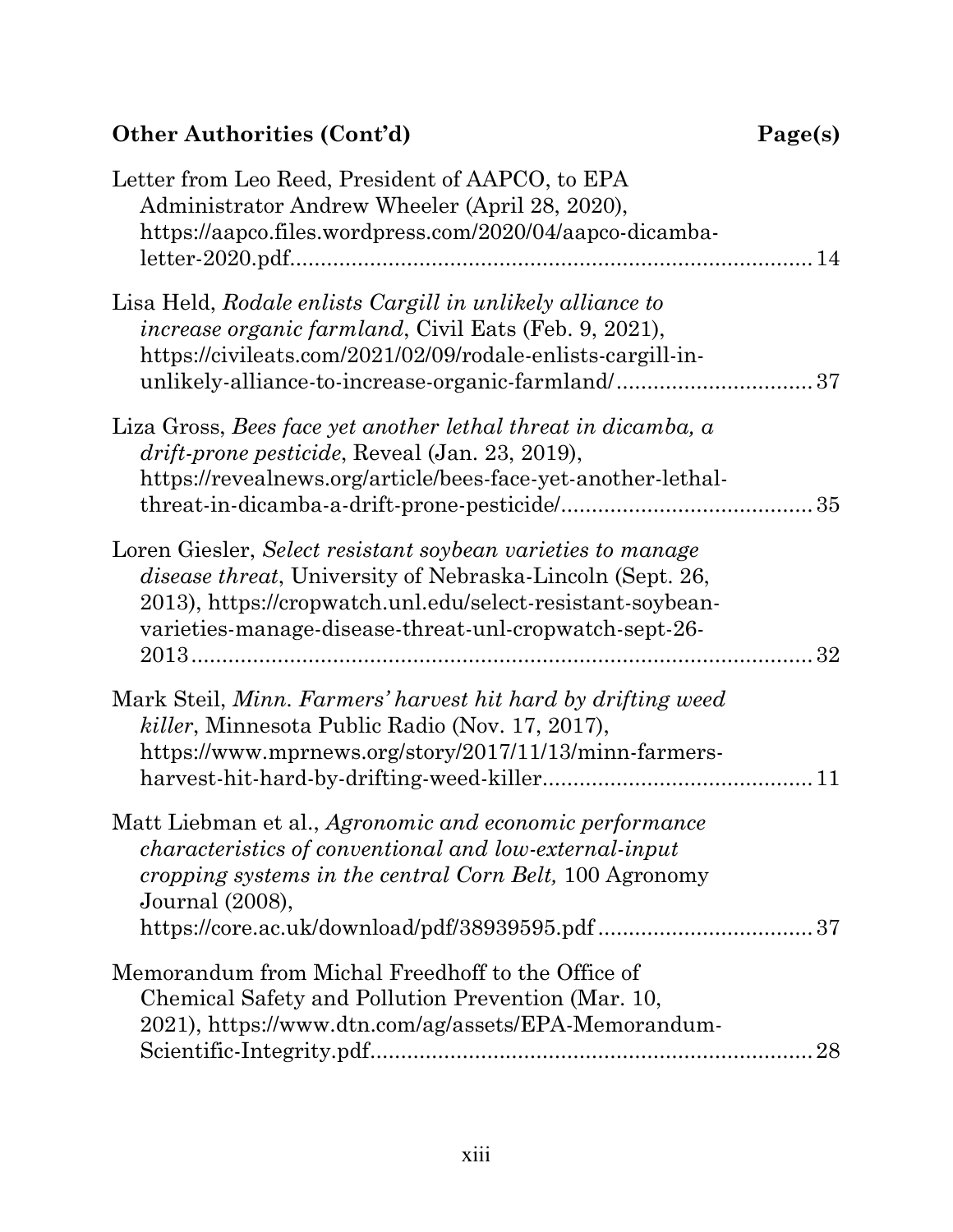## $Other$  Authorities<sup>(Cont'd)</sup>

| age(s) |
|--------|
|--------|

| Mikkel Pates, Ubiquitous: Will dicamba beans take off in<br>2018?, Agweek (Feb. 9, 2018),<br>https://www.agweek.com/business/agriculture/4401381-                                                                                          |
|--------------------------------------------------------------------------------------------------------------------------------------------------------------------------------------------------------------------------------------------|
| Monsanto, Co., Determination of Nonregulated Status of<br>Herbicide Resistant Soybean and Cotton, 80 Fed. Reg.<br>21                                                                                                                       |
| O. Adewale Osipitan & Stevan Knezevic, Sensitivity of grape<br>and tomato to micro-rates of dicamba-based herbicides,<br>University of Nebraska-Lincoln (May 3, 2018),<br>https://cropwatch.unl.edu/2018/sensitivity-grape-and-            |
| Richard Behrens & William E. Lueschen, <i>Dicamba</i><br>$Volatility, 27 \text{ Weed Science} (1979) \dots 8$                                                                                                                              |
| Robin Booker, <i>Dicamba volatility causes anxiety as new</i><br>season nears, The Western Producer (May 3, 2018),<br>https://www.producer.com/crops/dicamba-volatility-                                                                   |
| Save Our Crops Coalition, Comment Letter to EPA on<br>Dicamba New Use on Herbicide Tolerant Cotton and<br>Soybeans (May 31, 2016),<br>https://www.regulations.gov/document?D=EPA-HQ-OPP-                                                   |
| <b>SECURE Rule Amends USDA Regulation of Genetically</b><br><i>Engineered Organisms</i> , National Law Review (May 19,<br>2020), https://www.natlawreview.com/article/secure-rule-<br>amends-usda-regulation-genetically-engineered-<br>22 |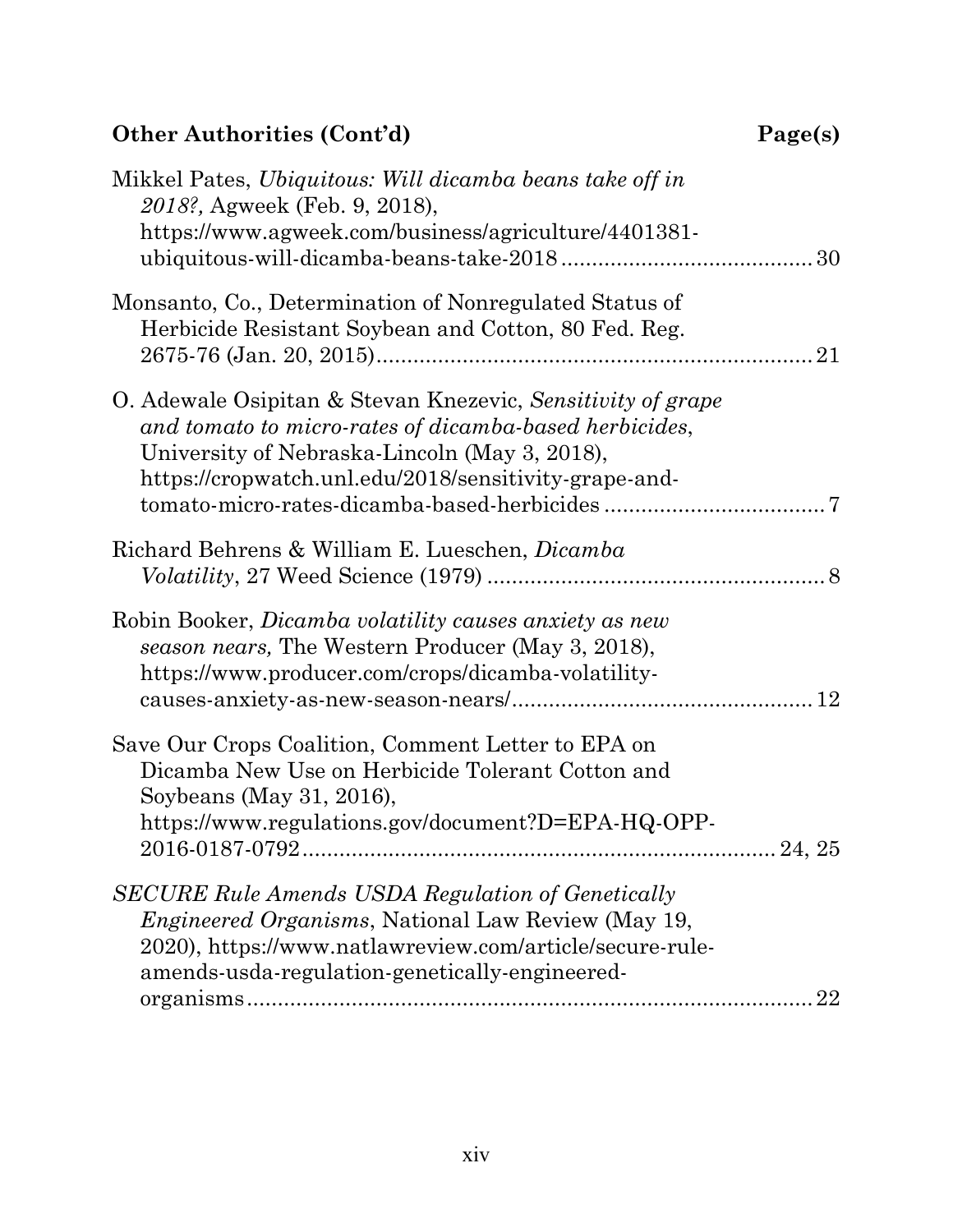# **Other Authorities (Cont'd) Page(s)**

| Seth J. Wechsler et al., The use of genetically engineered<br>dicamba-tolerant soybean seeds has increased quickly,<br>benefiting adopters but damaging crops in some fields,<br>USDA (Oct. 1, 2019), https://www.ers.usda.gov/amber-<br>waves/2019/october/the-use-of-genetically-engineered-<br>dicamba-tolerant-soybean-seeds-has-increased-quickly-<br>benefiting-adopters-but-damaging-crops-in-some-fields/33 |    |
|---------------------------------------------------------------------------------------------------------------------------------------------------------------------------------------------------------------------------------------------------------------------------------------------------------------------------------------------------------------------------------------------------------------------|----|
| Shawn P. Conley, New traits don't automatically translate to<br><i>highest yield!</i> , University of Wisconsin (Dec. 1, 2016),<br>https://www.ilsoyadvisor.com/on-farm/ilsoyadvisor/new-<br>traits-don%E2%80%99t-automatically-translate-highest-                                                                                                                                                                  | 32 |
| Stephen B. Powles, <i>Gene amplification delivers glyphosate-</i><br><i>resistant weed evolution</i> , Proceedings of the National                                                                                                                                                                                                                                                                                  |    |
| Tari Gunstone et al., Pesticides and Soil Invertebrates: A<br><i>Hazard Assessment</i> , Frontier Environmental Science<br>(May 4, 2021),<br>https://www.frontiersin.org/articles/10.3389/fenvs.2021.64                                                                                                                                                                                                             | 36 |
| Testimony of Steve Smith, Director of Agriculture for Red<br>Gold, Before the H. Comm. on Oversight and Government<br>$Reform, 111th Cong.$ (Sept. 30, 2010), https://hygeia-<br>analytics.com/wp-content/uploads/2018/10/Steve-Smith-                                                                                                                                                                              | 24 |
| USDA, Plant Pest Risk Assessment: Monsanto Petition for<br>Determination of Nonregulated Status of Dicamba-<br><i>Resistant MON 87708 Soybean, at 32 (Jan. 2015),</i><br>https://www.regulations.gov/document/APHIS-2013-0043-                                                                                                                                                                                      | 22 |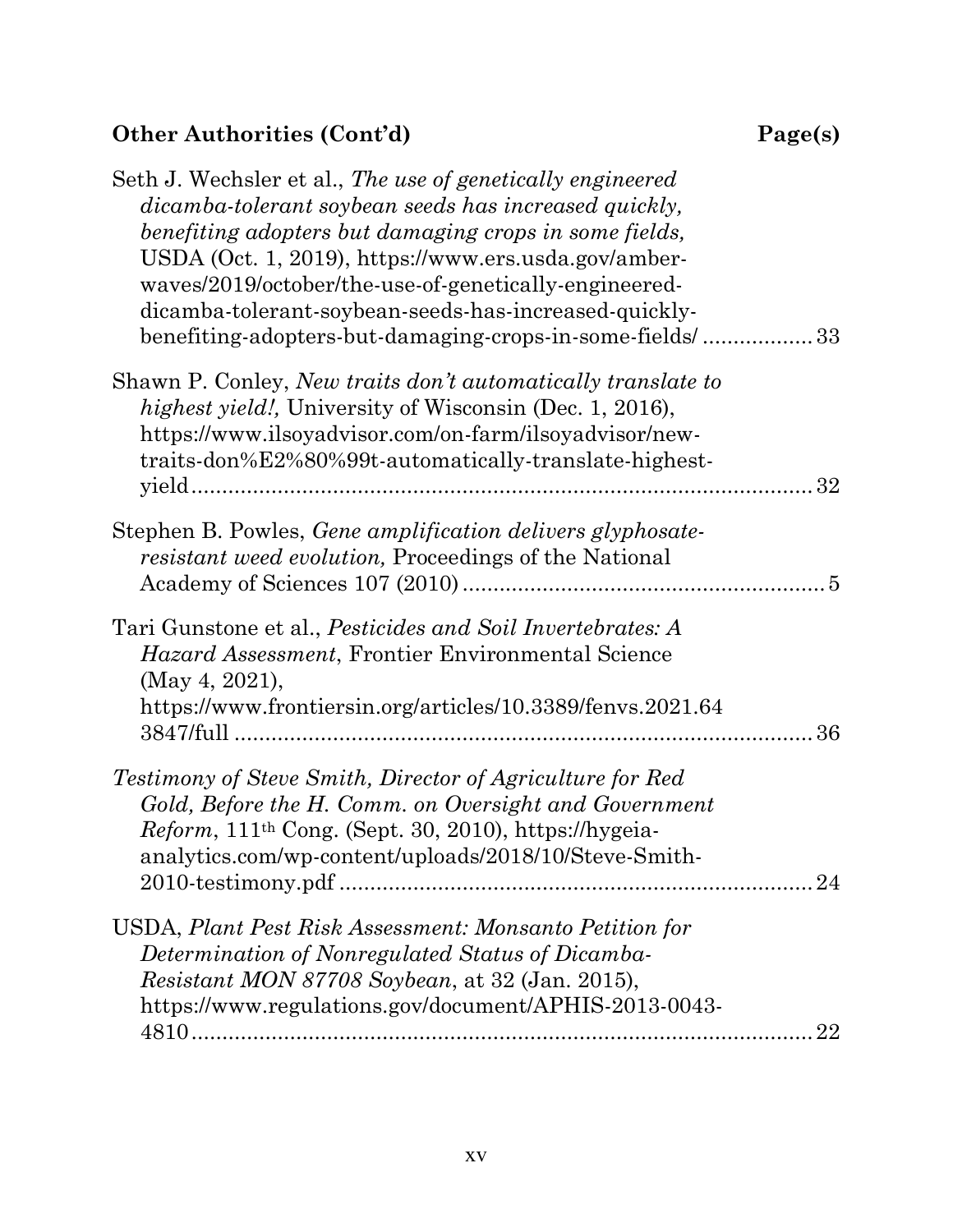## $Other$  Authorities<sup>(Cont'd)</sup>

| Page(s) |  |
|---------|--|
|---------|--|

| U.S. Geological Survey, <i>Pesticide Use Maps – Dicamba</i> ,<br>https://water.usgs.gov/nawqa/pnsp/usage/maps/show_map<br>.php?year=2017↦=DICAMBA&hilo=L&disp=Dicamb                                                   |    |
|------------------------------------------------------------------------------------------------------------------------------------------------------------------------------------------------------------------------|----|
| University of Nebraska-Lincoln, Institute of Agriculture and<br>Natural Resources, Monsanto, UNL to develop dicamba-<br>tolerant crops (Mar. 25, 2005),<br>https://digitalcommons.unl.edu/cgi/viewcontent.cgi?article  |    |
| USDA, Record of Decision: Determination of Nonregulated<br>Status for Dicamba-Resistant Soybean and Cotton<br><i>Varieties</i> , at 19-20 (Jan. 14, 2015),<br>https://www.aphis.usda.gov/brs/aphisdocs/dicamba_feis_ro | 22 |
| William Neuman & Andrew Pollack, U.S. farmers cope with<br><i>Roundup-resistant weeds, New York Times (May 4, 2010),</i><br>https://www.nytimes.com/2010/05/04/business/energy-                                        | 36 |
| Winthrop Rockefeller Institute, Report of the 2017 State of<br>Arkansas Dicamba Task Force Meetings, at 142 (Sept.<br>2017), https://www.centerforfoodsafety.org/files/arkansas-                                       |    |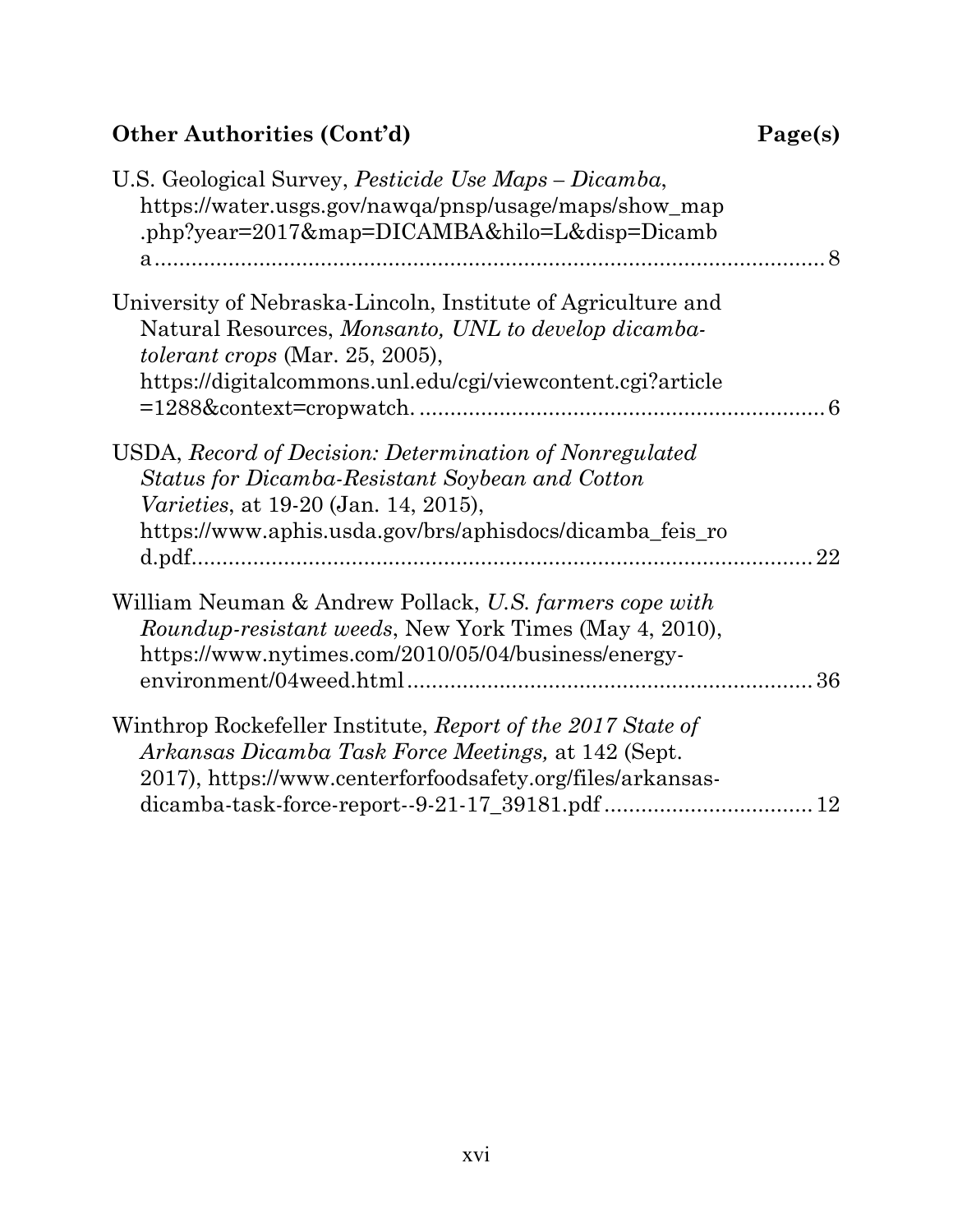#### <span id="page-16-0"></span>**STATEMENT OF IDENTITY AND INTEREST OF** *AMICI CURIAE***[1](#page-16-4)**

*Amici* are public interest nonprofits whose mission includes protecting farmers and the environment from the damaging impacts of pesticides generally and dicamba specifically. To that end, several Amici successfully challenged the Environmental Protection Agency's (EPA) pesticide new use registration of dicamba over-the-top uses in 2020. *See Nat'l Family Farm Coalition et al. v. EPA*, 960 F.3d 1120 (9th Cir. 2020) (*NFFC*).

<span id="page-16-1"></span>Center for Food Safety is a nonprofit whose mission is to empower people, support farmers, and protect the earth from the harmful impacts of industrial agriculture. It has nearly one million members nationwide, including thousands of farmers. Since its inception, the organization has had a flagship program to improve the regulation of

<span id="page-16-4"></span><span id="page-16-3"></span><span id="page-16-2"></span><sup>1</sup> No party's counsel authored the brief in whole or part; no party or party's counsel contributed money that was intended to fund the preparation or submission of this brief; and no person—other than *Amici*, their members, or their counsel—contributed money that was intended to fund preparing or submitting the brief. *See* Fed. R. App. P. 29(a)(4)(E). All parties have consented to the filing of this brief. *See* Fed. R. App. P. 29(a)(2).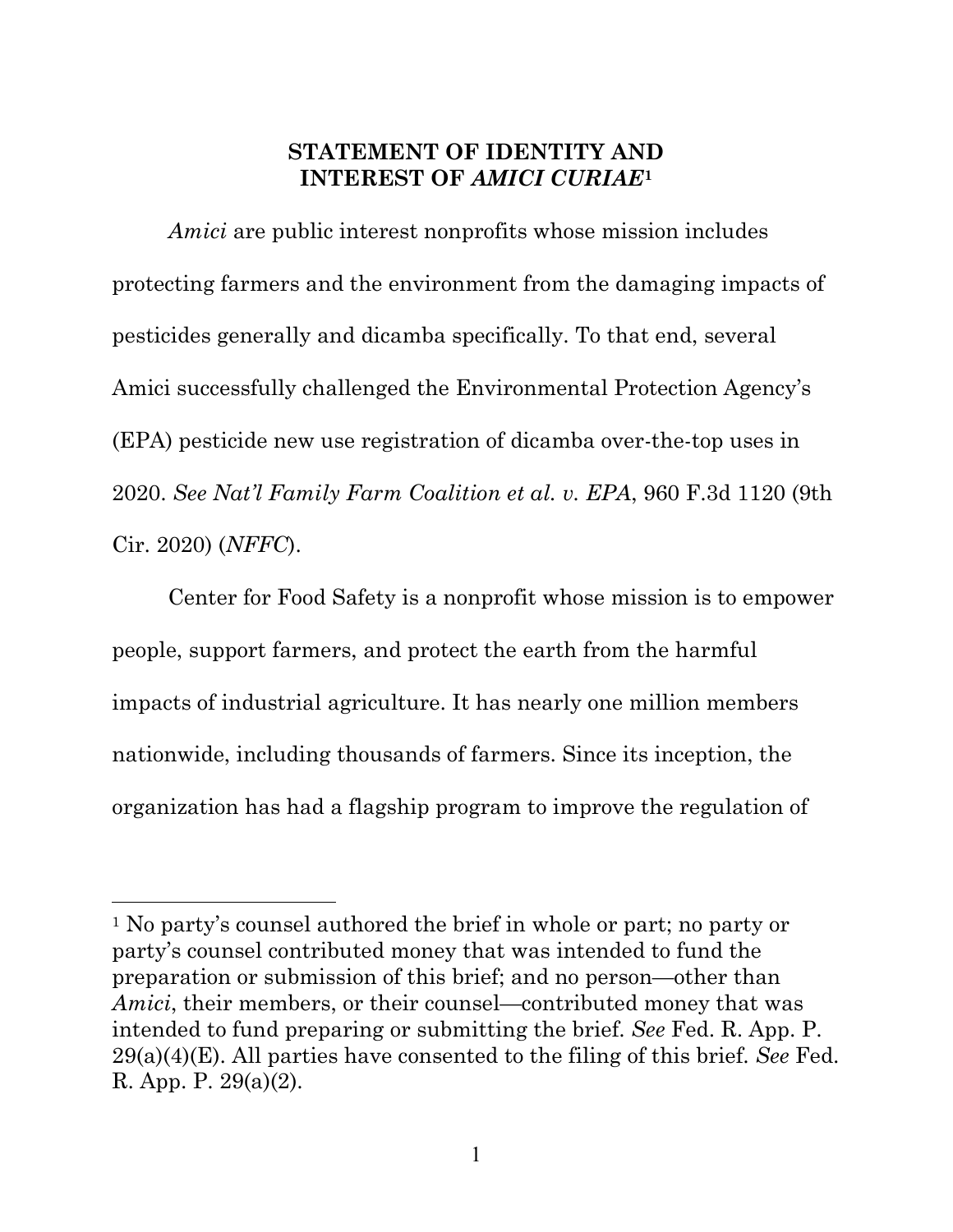pesticides generally and genetically engineered, pesticide-resistant crop systems specifically. It has numerous staff–scientific, policy, and legal– whose work encompasses the topic, and has worked on the dicamba issue specifically since at least 2011.

National Family Farm Coalition (NFFC) is a nationwide nonprofit addressing challenges facing family farms and rural communities. For years, NFFC has devoted significant resources to addressing the harms to farmers stemming from pesticides sprayed on pesticide-resistant crops, in particular here, dicamba-resistant crop systems.

Center for Biological Diversity is a nonprofit whose mission is to ensure the preservation, protection, and restoration of biodiversity, native species, ecosystems, public lands and water, and public health through science, policy, and law. Its environmental health program focuses on pesticides' adverse impacts, including those of dicamba.

Pesticide Action Network is a nonprofit founded to combat the proliferation of pesticide-intensive, monocrop agriculture. Its mission is to advance a vision of agriculture that replaces the use of hazardous pesticides with healthier, ecologically-sound pest management. In addition to having thousands of members who are conservationists,

2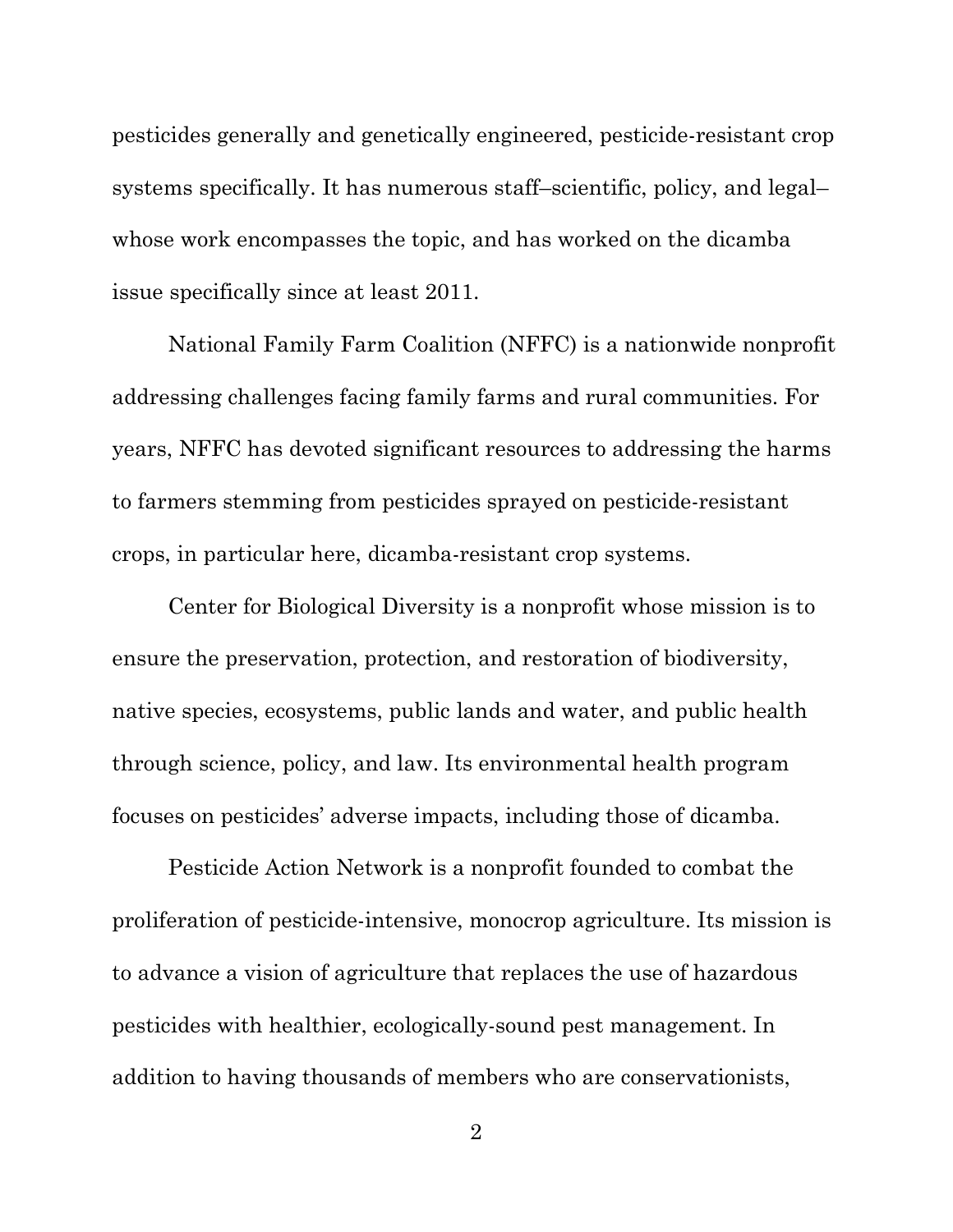many of its members are also farmers, who live, farm, and recreate in many locations where the approved dicamba use has been sprayed or will be sprayed. Since the outset of the dicamba controversy, the organization has worked to reduce the negative health and livelihood impacts of pesticide drift in the states where over-the-top dicamba has been approved for use.

Save Our Crops Coalition (SOCC) is a grassroots coalition of farm interests organized for the specific purpose of preventing injury to nontarget plants from exposure to herbicides such as dicamba. Dicamba has been used far more extensively with the introduction of new genetically engineered crops tolerant to it. SOCC is not opposed to plant technology advances, particularly genetic modification. However, SOCC does oppose regulatory actions that would result in herbicide use that causes substantial injury to non-target crops and to the habitats necessary for their pollinators.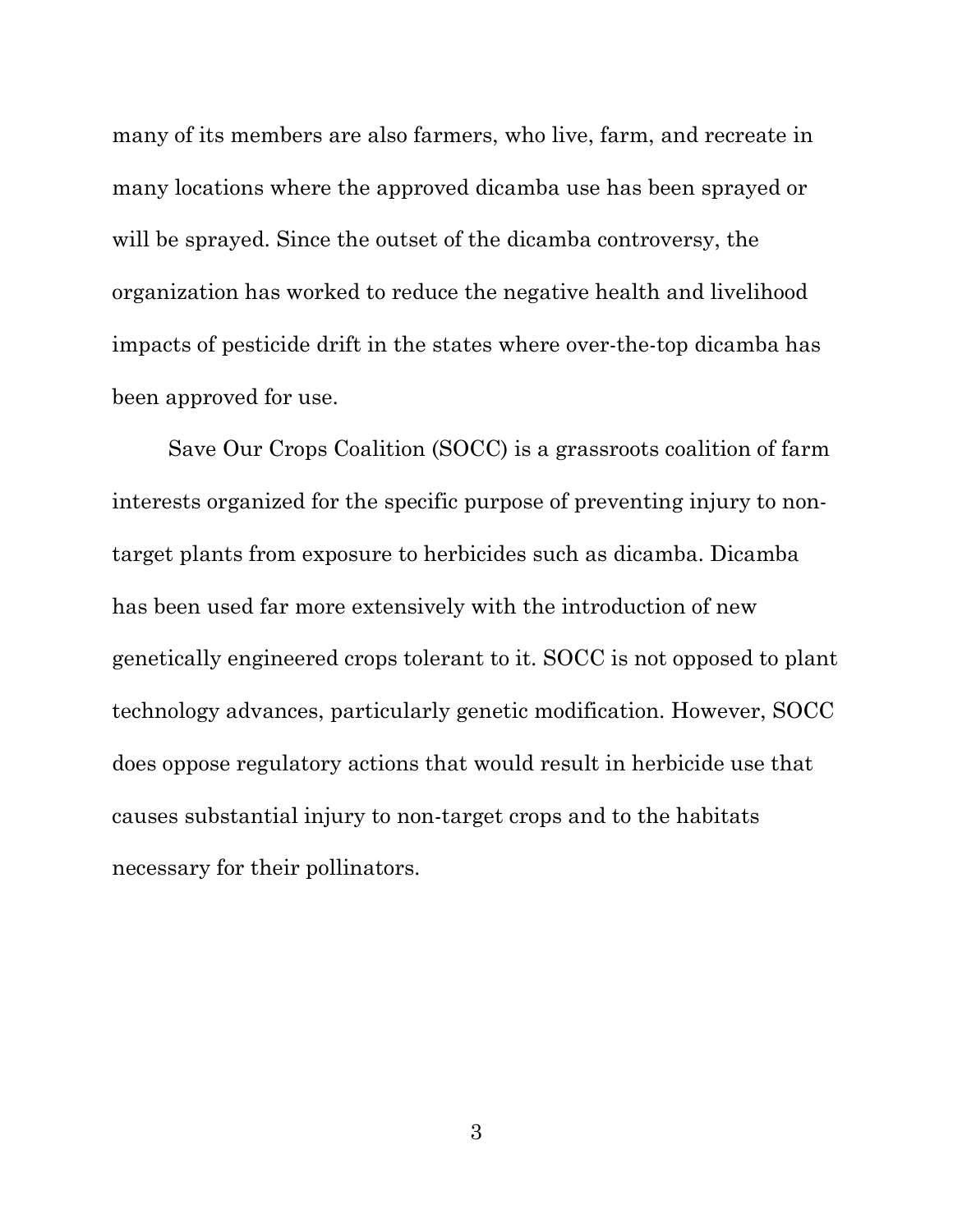#### <span id="page-19-0"></span>**INTRODUCTION**

This appeal is about whether Appellants BASF and Monsanto are liable for damaging Bader Farms' peach orchards as a result of commercializing their dicamba-resistant crop system, which the Appellants knew for over a decade poses a grave threat of drift damage to crops and trees.

Appellee Bader Farms ably explains how the Appellants' system damaged their peach farm. In this filing, Amici provide the Court further context regarding how these crop systems function. Section I places this litigation in the broader context of the recent dicamba drift crisis, which has caused unprecedented damage to trees and crops, over millions of acres, unlike anything ever before seen in U.S. agriculture, by any pesticide. Section II explains that federal regulators have failed to address and guard against the adverse agronomic, social, economic, and environmental impacts of these crop systems. Section III explains the unsustainable nature of dicamba-resistant crop systems and refutes Appellants' (and their *Amici's*) claims about the benefits of their products.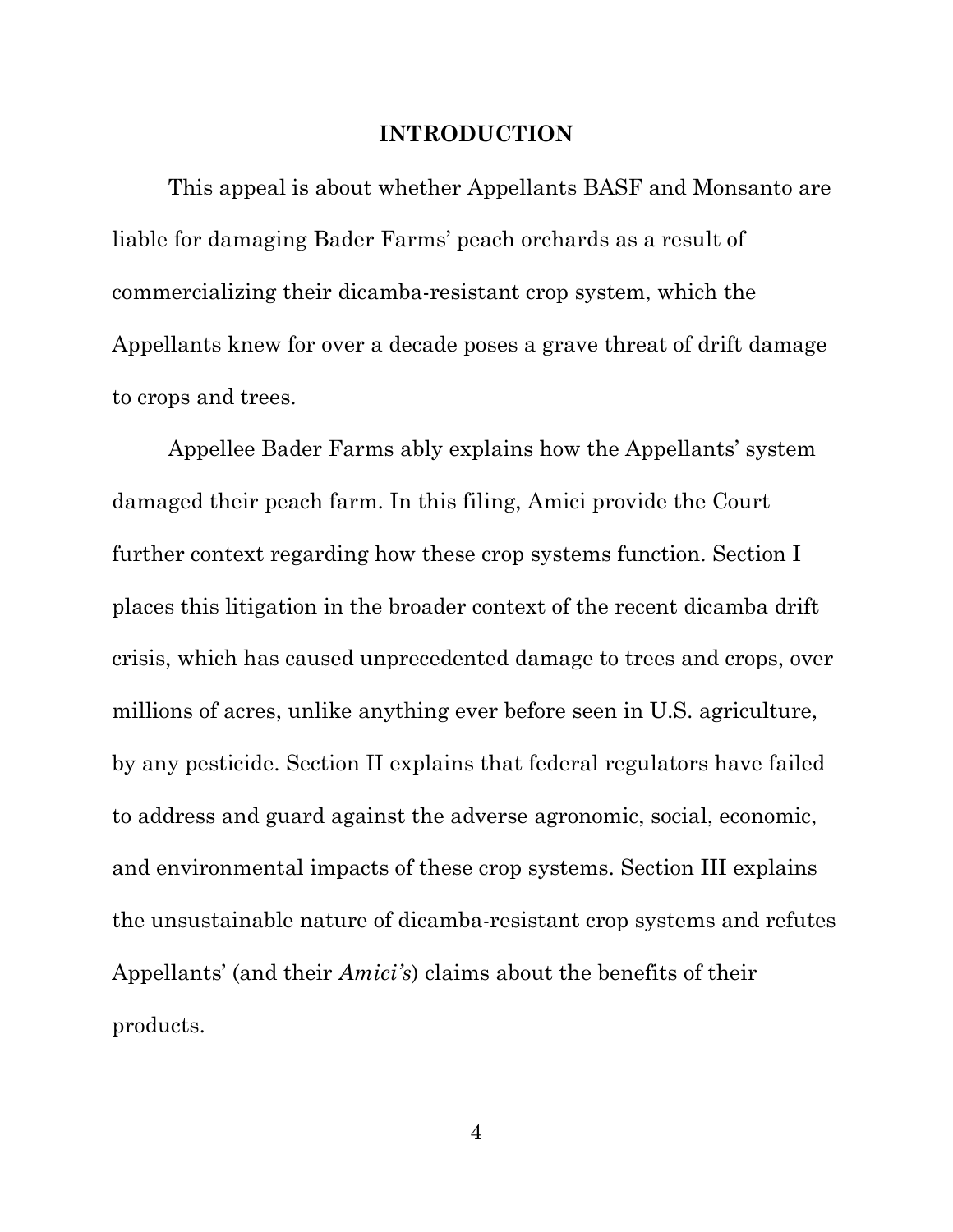#### <span id="page-20-2"></span><span id="page-20-1"></span><span id="page-20-0"></span>**ARGUMENT**

### **I. THE DICAMBA-RESISTANT CROP SYSTEM CAUSED UNPRECEDENTED DAMAGE.**

### **A. Monsanto's Roundup Ready Crop System Created an Herbicide-Resistance Epidemic.**

This litigation is about the dicamba-resistant crop system, developed in response to its predecessor, the "Roundup Ready" crop system. Beginning in the mid-1990s, Monsanto sold Roundup and seeds genetically engineered to resist Roundup's active ingredient, glyphosate. The resistance enabled glyphosate–previously little used with these crops–to be sprayed directly on them (over-the-top) to kill weeds without killing the crop. This "Roundup Ready" crop system dramatically increased the overall pesticide output into our environment. *Ctr. for Food Safety v. Vilsack*, 718 F.3d 829, 841 (9th Cir. 2013). It also caused a related problem, anticipated by many scientists: weed resistance.[2](#page-20-6) Like the overuse of antibiotics, Roundup overuse

<span id="page-20-6"></span><span id="page-20-5"></span><span id="page-20-4"></span><span id="page-20-3"></span><sup>2</sup> J. Gressel, *Fewer constraints than proclaimed to the evolution of glyphosate-resistant weeds*, 8 Resistant Pest Management Newsletter (1996); Stephen B. Powles, *Gene amplification delivers glyphosateresistant weed evolution*, Proceedings of the National Academy of Sciences 107 (2010).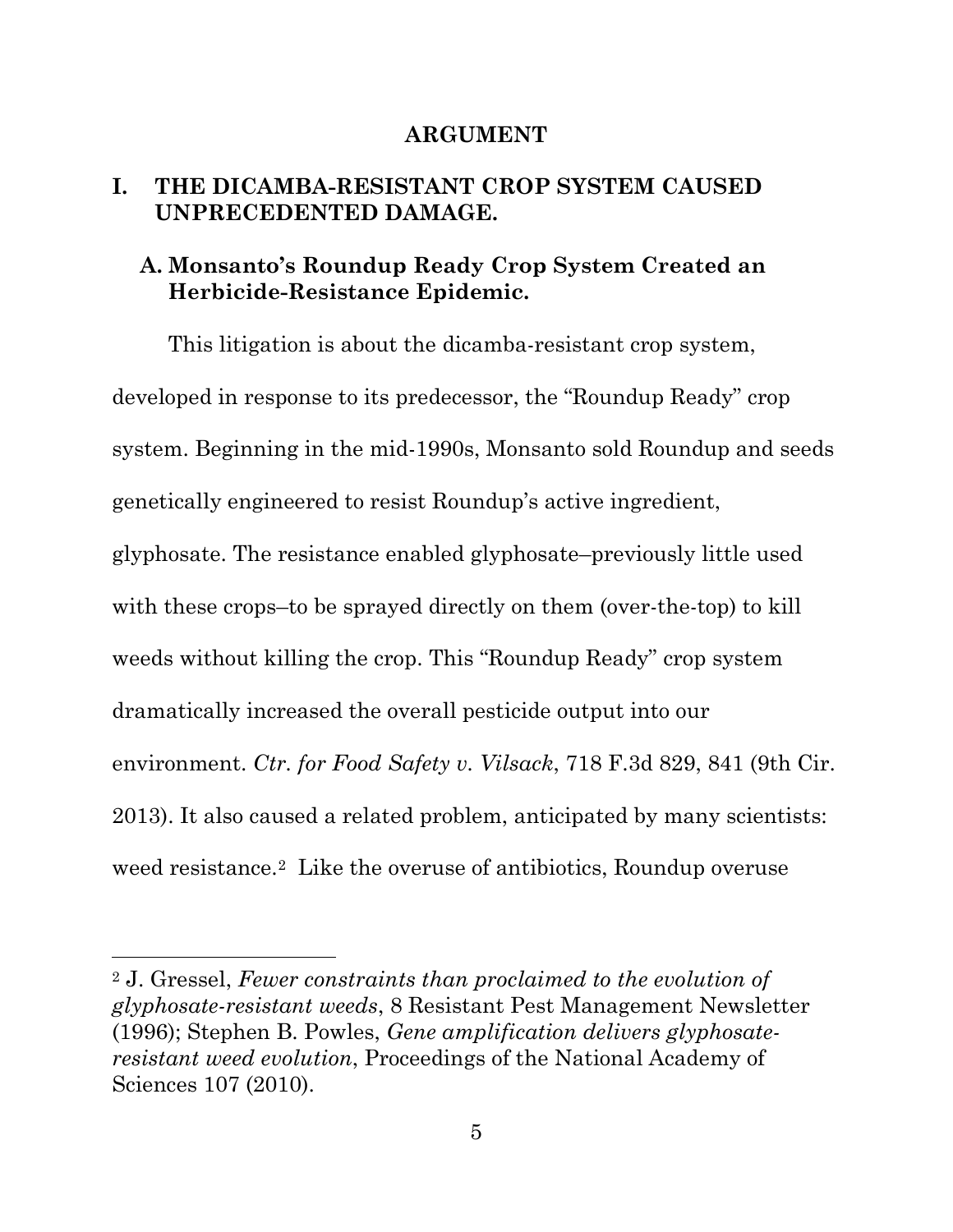generated an epidemic of glyphosate-resistant "superweeds" infesting over 120 million acres of U.S. cropland since 2001.[3](#page-21-4)

In response, Monsanto denied that its products caused glyphosateresistant weeds and instead blamed farmers and weather[.4](#page-21-5) At the same time, it licensed the dicamba-resistance gene in 2005[5](#page-21-6) and touted the new dicamba-resistant system as an "effective treatment of glyphosateresistant weeds," *NFFC*, 960 F.3d at 1126, a system that has no utility beyond that function. Now, Monsanto tries to absolve its dicambaresistant system of drift damage, claiming farmers' misuse, just as it

<span id="page-21-4"></span><span id="page-21-2"></span><sup>3</sup> Jackie Pucci, *The war against weeds evolves in 2018*, CropLife (Mar. 20, 2018), https://www.croplife.com/crop-inputs/the-war-against-weedsevolves-in-2018/.

<span id="page-21-5"></span><span id="page-21-1"></span><sup>4</sup> Greg D. Horstmeier, *Dicamba's PTFE Problem*, DTN Progressive Farmer (Aug. 29, 2017),

<span id="page-21-0"></span>https://www.dtnpf.com/agriculture/web/ag/blogs/editors-notebook/blogpost/2017/08/29/dicambas-ptfe-problem; Bob Hartzler et al., *Preserving the value of glyphosate*, Iowa State University (February 20, 2004), [http://extension.agron.iastate.edu/weeds/mgmt/2004/preserving.shtml.](http://extension.agron.iastate.edu/weeds/mgmt/2004/preserving.shtml) <sup>5</sup> University of Nebraska-Lincoln, Institute of Agriculture and Natural Resources, *Monsanto, UNL to develop dicamba-tolerant crops* (Mar. 25, 2005),

<span id="page-21-6"></span><span id="page-21-3"></span>https://digitalcommons.unl.edu/cgi/viewcontent.cgi?article=1288&contex t=cropwatch.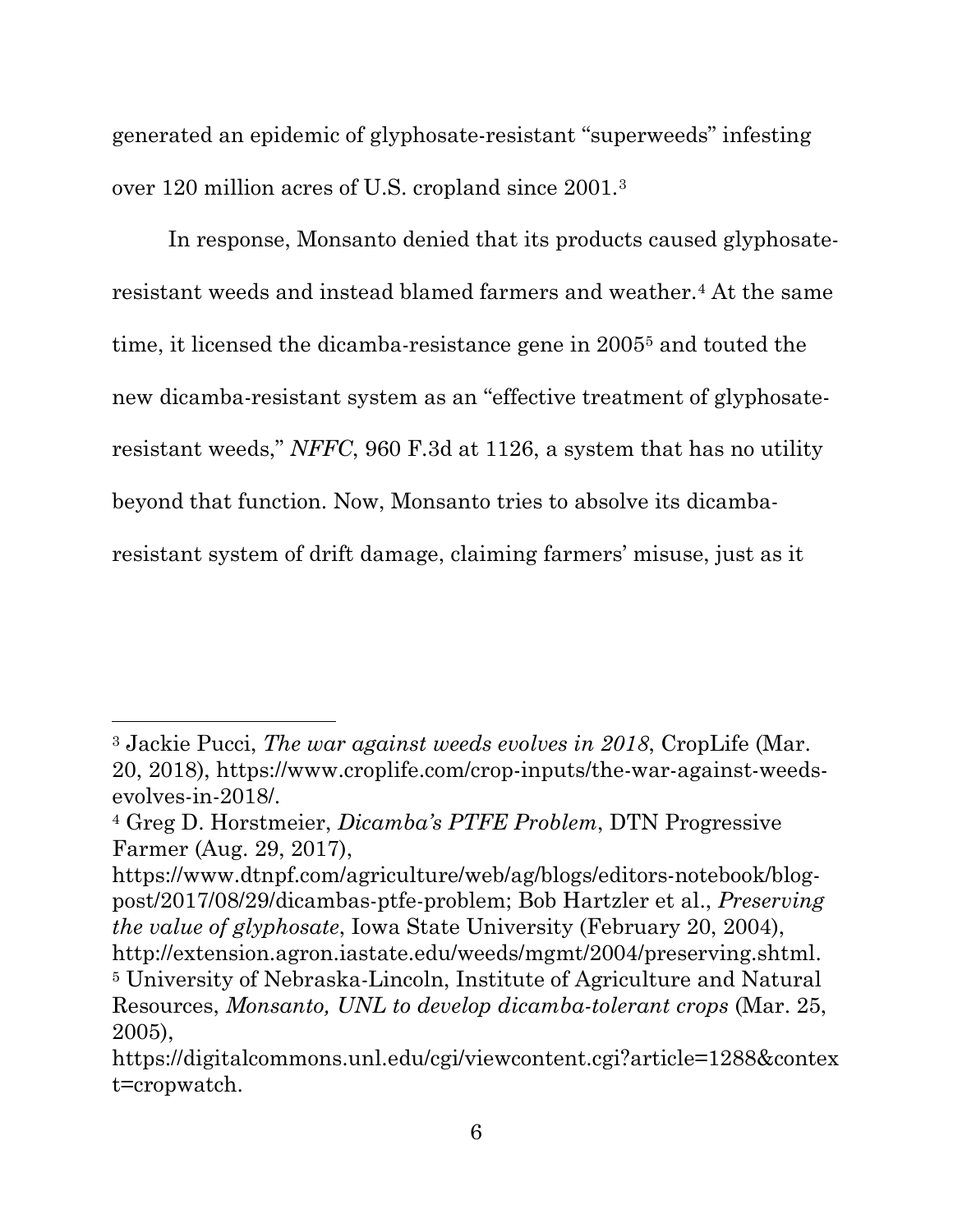disclaimed responsibility for weed resistance with the Roundup Ready system.<sup>[6](#page-22-3)</sup>

#### <span id="page-22-0"></span>**B. Dicamba's Volatility Limited Its Uses.**

First registered in 1962, dicamba is a synthetic auxin herbicide, a type of pesticide. Several properties render dicamba much more likely than other herbicides to cause widespread plant damage. First, it is highly toxic to broadleaf (flowering) plants, including vegetables, fruit trees, grapes, melons, tobacco, cotton, and legumes like soybeans.[7](#page-22-4)  Second, small amounts cause considerable damage; for instance, just one teaspoon applied over an acre stunts tomato plants.[8](#page-22-5) Third, dicamba is a volatile compound that is known to volatilize (evaporate)

<span id="page-22-3"></span><sup>6</sup> Horstemeier, *supra* n. 4.

<span id="page-22-4"></span><span id="page-22-1"></span><sup>7</sup> Kevin Bradley, *Dicamba Injury Forum*, Missouri Dep't of Agric. (July 6, 2017),

https://weedscience.missouri.edu/2017%20Dicamba%20Injury%20Foru m.pdf.

<span id="page-22-5"></span><span id="page-22-2"></span><sup>8</sup> O. Adewale Osipitan & Stevan Knezevic, *Sensitivity of grape and tomato to micro-rates of dicamba-based herbicides*, University of Nebraska-Lincoln (May 3, 2018),

https://cropwatch.unl.edu/2018/sensitivity-grape-and-tomato-microrates-dicamba-based-herbicides.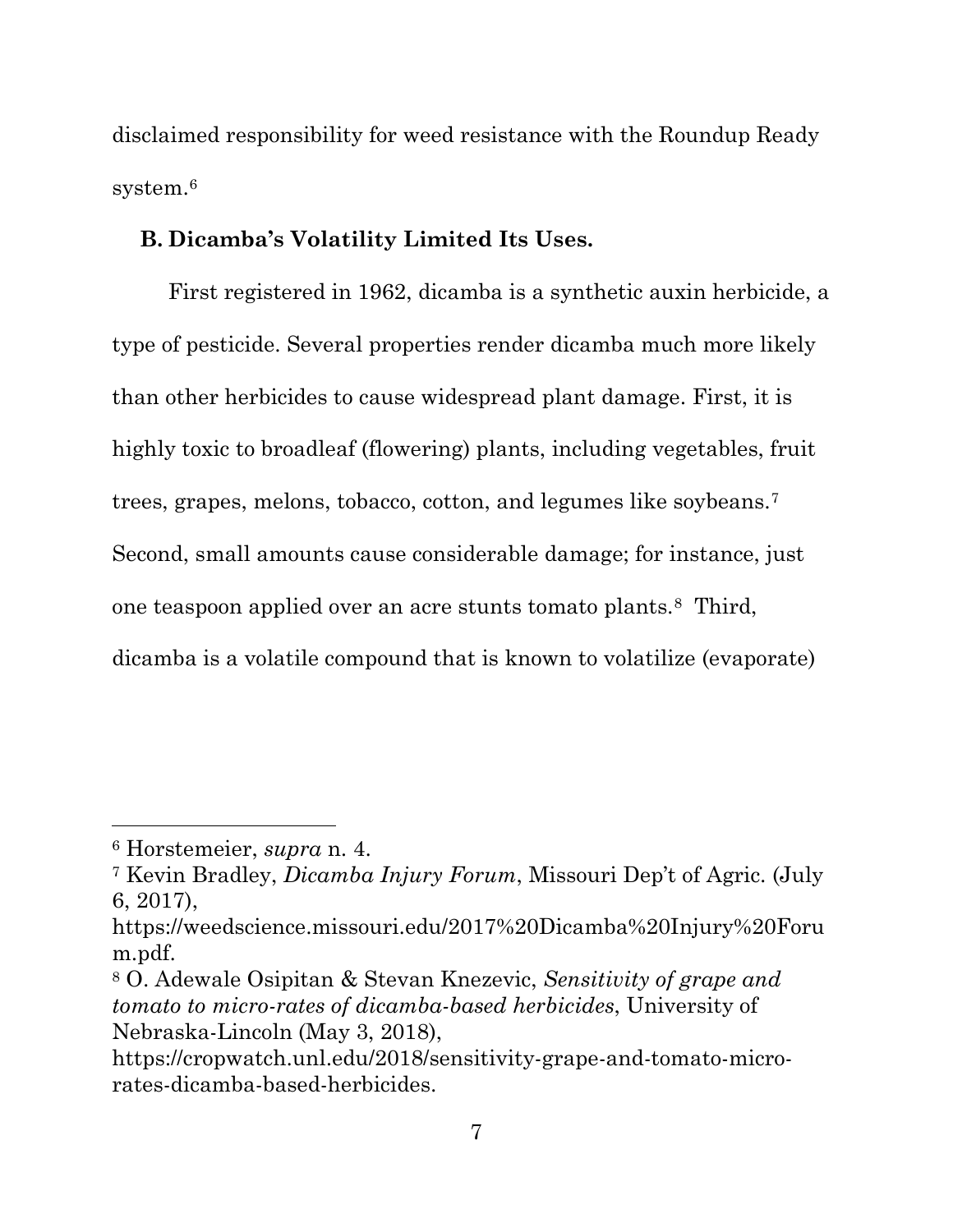from soil and plant surfaces days after the application,<sup>[9](#page-23-3)</sup> forming vapor clouds that drift and cause damage "on a massive scale.["10](#page-23-4)

As a result, regulators have always limited dicamba uses with soybeans and cotton to pre-plant and pre-harvest applications. Despite such limited use, dicamba has historically caused significant crop damage, ranking among the top herbicides in crop injury episodes, <sup>[11](#page-23-5)</sup> and even led weed scientists to discourage farmers from applying it at all.[12](#page-23-6) Consequently, dicamba usage declined dramatically from the 1990s to the 2000s, before spiking sharply with Appellants' commercialization of the dicamba-resistant crop system.[13](#page-23-7)

<span id="page-23-5"></span><sup>11</sup> Ass'n of Am. Pesticide Control Officials (AAPCO), *1999 Pesticide Drift Enforcement Survey: 1996 to 1998*, AAPCO (1999); Association of American Pesticide Control Officials (AAPCO), *2005 Pesticide Drift Enforcement Survey: 2002 to 2004*, AAPCO (2005).

<span id="page-23-3"></span><span id="page-23-1"></span><sup>9</sup> Richard Behrens & William E. Lueschen, *Dicamba Volatility*, 27 Weed Science (1979).

<span id="page-23-4"></span><sup>10</sup> Bader Exhibit 1371.

<span id="page-23-6"></span><span id="page-23-0"></span><sup>12</sup> Bob Hartzler, *A Historical Perspective on Dicamb*a, Iowa St. Univ. Extension & Outreach (Dec. 19, 2017),

https://crops.extension.iastate.edu/blog/bob-hartzler/historicalperspective-dicamba.

<span id="page-23-7"></span><span id="page-23-2"></span><sup>13</sup> U.S. Geological Survey, *Pesticide Use Maps – Dicamba*,

https://water.usgs.gov/nawqa/pnsp/usage/maps/show\_map.php?year=20 17&map=DICAMBA&hilo=L&disp=Dicamba.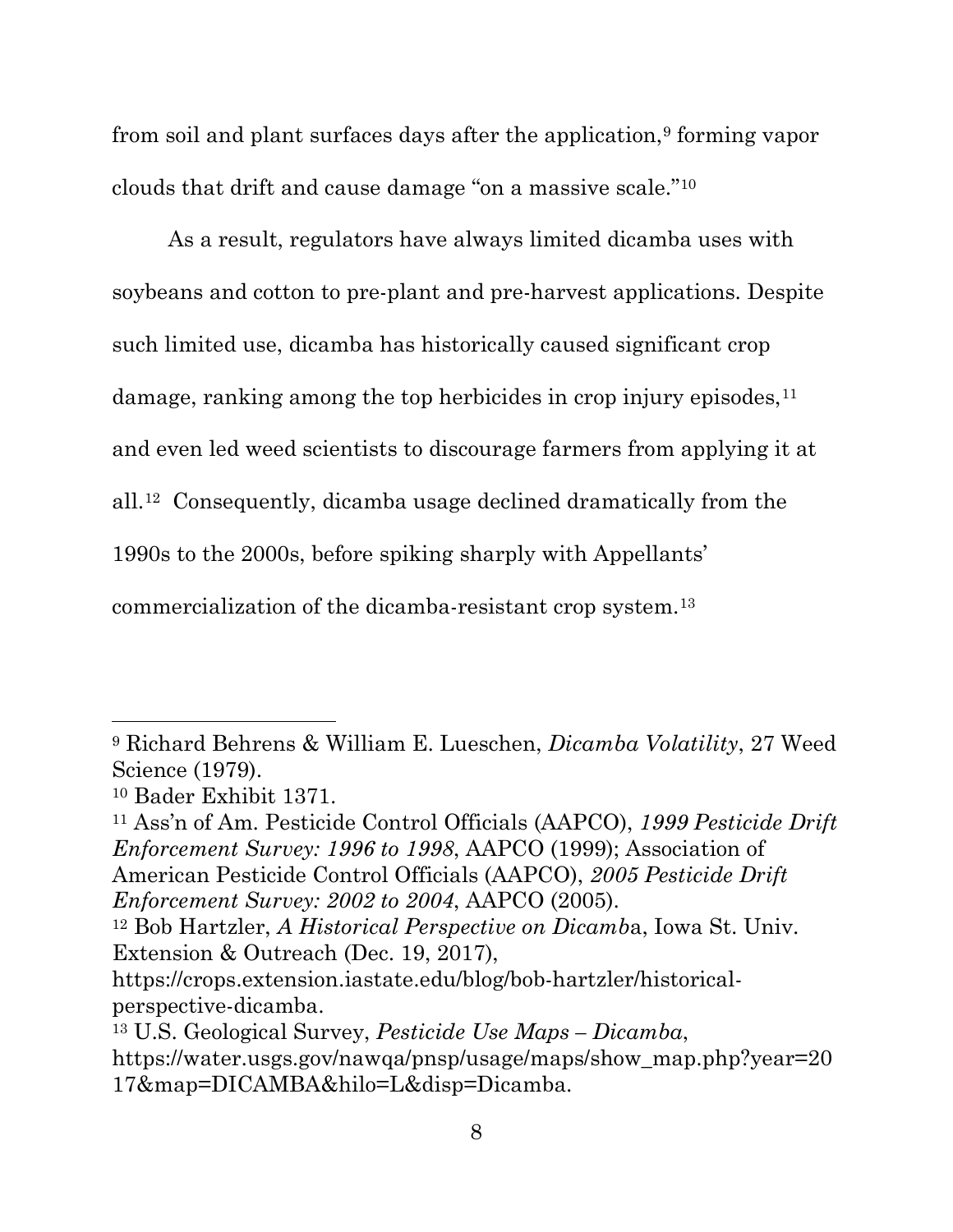### <span id="page-24-0"></span>**C. "Low-Volatility" Dicamba is a Myth.**

Aware that the new dicamba-resistant crop system would generate thousands of drift damage episodes,[14](#page-24-3) Appellants sought to allay concerns with heavily promoted claims that their new dicamba products were "low volatility." Yet Monsanto prohibited independent testing to vet these claims,[15](#page-24-4) and even shut down its own field trials, to forestall troublesome findings that might derail EPA approval.[16](#page-24-5)

Independent tests conducted since EPA's registration have shown that new dicamba is as volatile as, or only slightly less volatile than, older versions long available to farmers.[17](#page-24-6) Because dicamba can volatilize up to 96 hours after application, farmers are unable to foresee or prevent vapor drift, contrary to Appellant BASF's contention that

<span id="page-24-3"></span><span id="page-24-2"></span><sup>14</sup> Johnathan Hettinger, *'Buy it or else': Inside Monsanto and BASF's moves to force dicamba on farmers*, Midwest Center for Investigative Reporting (Dec. 4, 2020), https://investigatemidwest.org/2020/12/04/buyit-or-else-inside-monsanto-and-basfs-moves-to-force-dicamba-onfarmers/.

<span id="page-24-4"></span><sup>15</sup> *Id*.

<span id="page-24-5"></span><sup>16</sup> *Id*.

<span id="page-24-6"></span><span id="page-24-1"></span><sup>17</sup> Jason K. Norsworthy et al., *Dicamba: What do we know?*, *Report of the 2017 State of Arkansas Dicamba Task Force Meetings*, Winthrop Rockefeller Institute app. B at 32-50 (2017),

https://www.centerforfoodsafety.org/files/arkansas-dicamba-task-forcereport--9-21-17\_39181.pdf.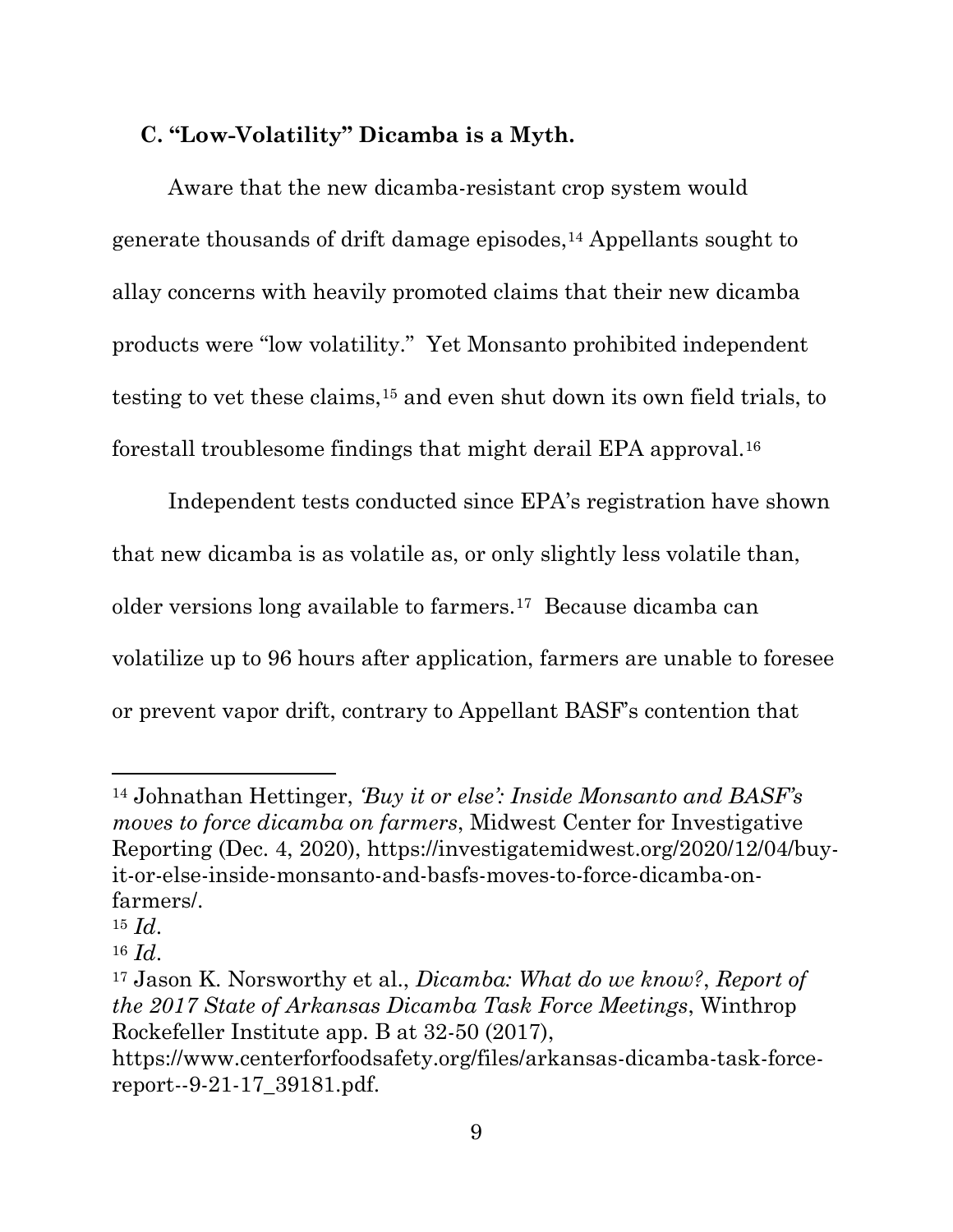regulating use can control dicamba volatilization. *See* BASF Br. 5-6. Weed scientists agree that volatility is a major cause of dicamba drift damage,[18](#page-25-2) and as the Ninth Circuit highlighted, "Dicamba has a chemistry problem that likely cannot be fixed." *NFFC*, 960 F.3d at 1143.

Nonetheless, Monsanto speculates that it was not the dicambaresistant crop system that caused injury to the Baders' peach trees, nor to millions of acres of crops across the country. Monsanto Br. 43-44. Its denial, however, is belied by the data.

### <span id="page-25-0"></span>**D. As the District Court Found, the Dicamba-Resistant System Is to Blame for the Historic Drift Damage.**

Contrary to Appellants' allegations, *see* BASF Br. 22, 24; Monsanto Br. 3, the district court's decision that the dicamba-resistant system is responsible for damage to Bader Farms' peach orchard is fully supported by science, and this Court should affirm. *See Bader Farms Inc. v. Monsanto*, No. No. 1:16cv299-SNLJ 1, 20 (E.D. Mo. Nov. 25, 2020). Appellants' focus on illegal use of dicamba formulations not registered for use on dicamba-resistant crops in 2015 and 2016 is

<span id="page-25-2"></span><span id="page-25-1"></span><sup>18</sup> Kevin Bradley, *Off-target movement of dicamba in Missouri, Where do we go from here?*, University of Missouri (Aug. 21, 2017), https://ipm.missouri.edu/IPCM/2017/8/Off-target\_movement/.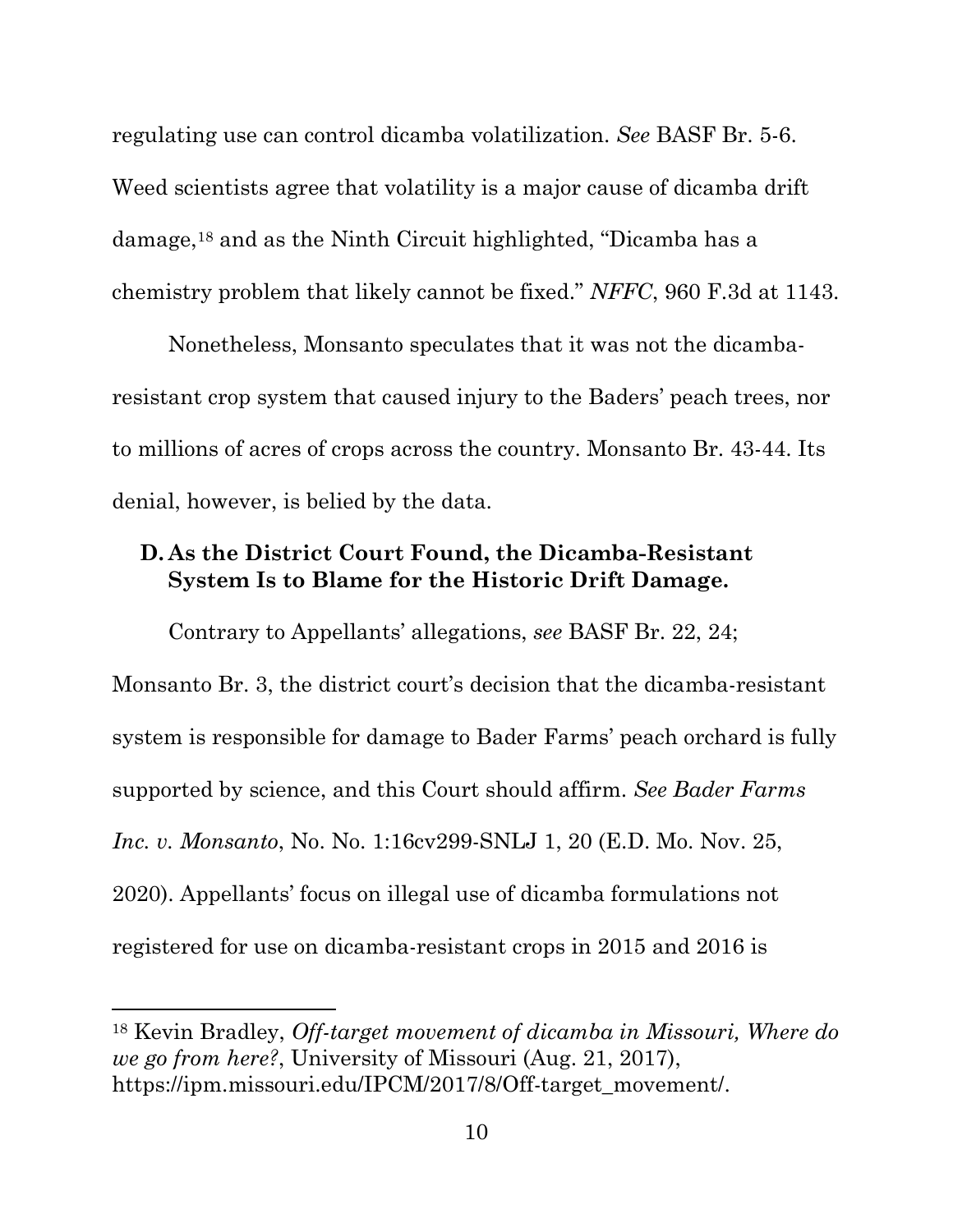misplaced. *See* Monsanto Br. 30-37; BASF Br. 11-16. Moreover, the great majority of damage in 2017 and later years *is* due to use of dicamba products registered for dicamba-resistant crops.[19](#page-26-2)

Dicamba drift injured up to 15.66 million acres of soybeans in 2018,[20](#page-26-3) costing farmers millions of dollars in reduced yields. To give just a few examples, 200 Minnesota soybean farmers suffered a collective  $$7$  million worth of yield losses,<sup>[21](#page-26-4)</sup> while weed scientist Jason Norsworthy estimated Arkansas soybeans hit multiple times by dicamba drift would yield five rather than a typical 50 bushels per

<span id="page-26-2"></span><span id="page-26-0"></span><sup>19</sup> Indiana Pesticide Review Board, *Dicamba Discussion 2017-2019*, Office of Indiana State Chemist (Sept. 26, 2018), https://usrtk.org/wpcontent/uploads/2020/03/Office-of-the-Indiana-State-Chemist-dicambadiscussion-2017-9.pdf.

<span id="page-26-3"></span><sup>20</sup> *See* EPA, *Dicamba Use on Genetically Modified Dicamba-Tolerant (DT) Cotton and Soybean: Incidents and Impacts to Users and Non-Users from Proposed Registrations*, at 31 (Oct. 26, 2020),

<span id="page-26-4"></span><span id="page-26-1"></span>https://www.regulations.gov/document/EPA-HQ-OPP-2020-0492-0003. <sup>21</sup> Mark Steil, *Minn. Farmers' harvest hit hard by drifting weed killer*, Minnesota Public Radio (Nov. 17, 2017),

https://www.mprnews.org/story/2017/11/13/minn-farmers-harvest-hithard-by-drifting-weed-killer.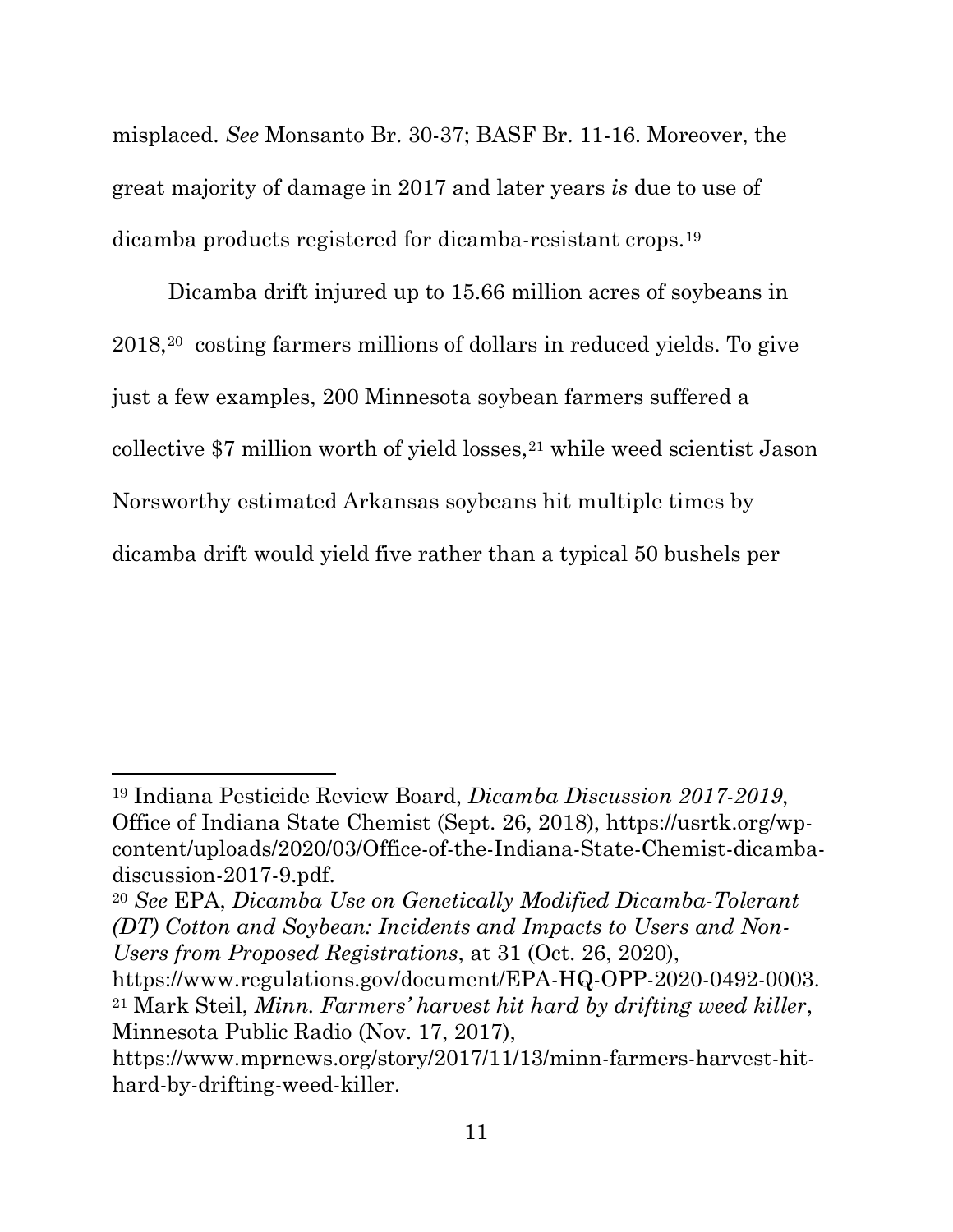acre.[22](#page-27-4) John Seward's vegetable farm was destroyed in two successive years by dicamba drift, with over \$11,000 in losses[.23](#page-27-5)

Four factors explain why the dicamba-resistant system is responsible for "enormous and unprecedented damage," *NFFC*, 960 F.3d at 1144, which according to pesticide expert Andrew Thostenson of North Dakota State University is unlike anything that "has ever happened in the history of pesticide use in this country."<sup>[24](#page-27-6)</sup>

First, in contrast to traditional early season use, dicamba-

resistant crop systems allow spraying over-the-top in the growing

season, when surrounding crops are incredibly vulnerable to injury

from dicamba.[25](#page-27-7)

<span id="page-27-4"></span><span id="page-27-3"></span><sup>22</sup> Winthrop Rockefeller Institute, *Report of the 2017 State of Arkansas Dicamba Task Force Meetings* 142 (Sept. 2017),

https://www.centerforfoodsafety.org/files/arkansas-dicamba-task-forcereport--9-21-17\_39181.pdf.

<span id="page-27-5"></span><span id="page-27-1"></span><sup>23</sup> Emily Unglesbee, *When drift hits home: dicamba moves beyond bean fields and into the public eye*, DTN Progressive Farmer (July 20, 2018), https://www.dtnpf.com/agriculture/web/ag/crops/article/2018/07/20/dica mba-moves-beyond-bean-fields-eye.

<span id="page-27-6"></span><span id="page-27-2"></span><sup>24</sup> Robin Booker, *Dicamba volatility causes anxiety as new season nears*, The Western Producer (May 3, 2018),

https://www.producer.com/crops/dicamba-volatility-causes-anxiety-asnew-season-nears/.

<span id="page-27-7"></span><span id="page-27-0"></span><sup>25</sup> Brief for Dr. David Mortensen as Amicus Curiae Supporting Petitioners, *Nat'l Family Farm Coalition v. EPA*, No. 17-70196 (9th Cir.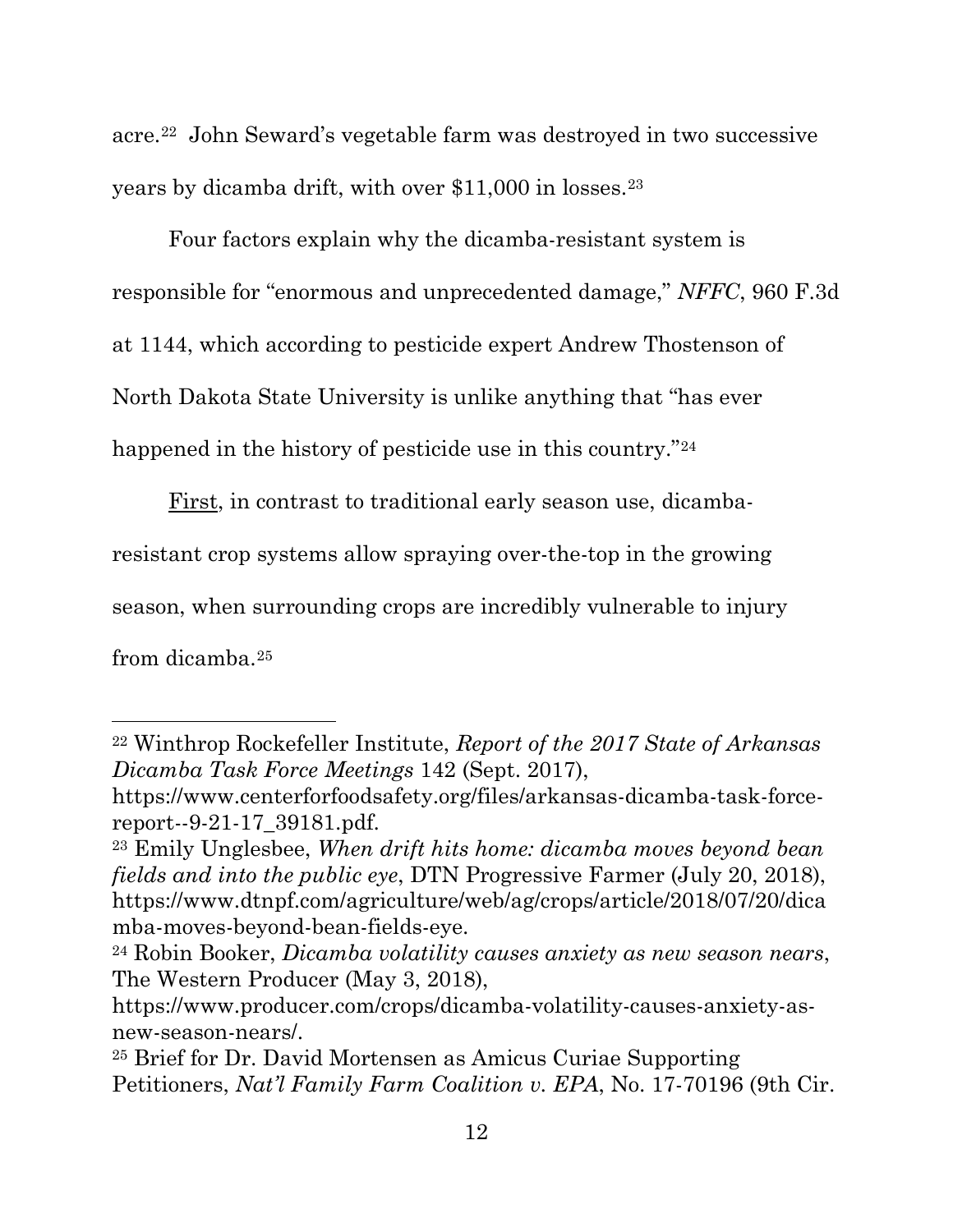Second, the high summer temperatures dramatically increase dicamba's volatility, and hence its vapor drift. *NFFC,* 960 F.3d at 1125. Farmers can make two over-the-top applications per season, causing multiple drift damage episodes through the hottest summer days;  $26$ many fields are drifted on "multiple times in the same year."[27](#page-28-3) This is why, after the massive 2017 dicamba drift crisis, agronomists informed Appellants they would recommend farmers cease spraying dicamba over-the-top,[28](#page-28-4) a recommendation echoed by the Association of

American Pesticide Control Officials.[29](#page-28-5)

Feb. 16, 2018), https://www.centerforfoodsafety.org/files/amicus--davemortensen--2-16-18\_86344.pdf.

<span id="page-28-2"></span><sup>26</sup> EPA reduced the limit to two over-the-top applications to dicambaresistant cotton when the new dicamba registrations were extended on October 31, 2018.

<span id="page-28-3"></span><span id="page-28-0"></span><sup>27</sup> Larry Steckel, *Dicamba drift problems not an aberration*, Farm Progress (Aug. 8, 2018), https://www.farmprogress.com/weeds/dicambadrift-problems-not-aberration.

<span id="page-28-4"></span><sup>28</sup> Email from Michael Owen, Iowa State University, to Appellants (Oct. 19, 2017), Bader Exhibit 1094; *see also* Kevin Bradley, *Off-target movement of dicamba in Missouri. Where do we go from here?*, *supra* n. 18.

<span id="page-28-5"></span><span id="page-28-1"></span><sup>29</sup> Letter from Leo Reed, President of AAPCO, to EPA Administrator Andrew Wheeler (April 28, 2020),

https://aapco.files.wordpress.com/2020/04/aapco-dicamba-letter-2020.pdf.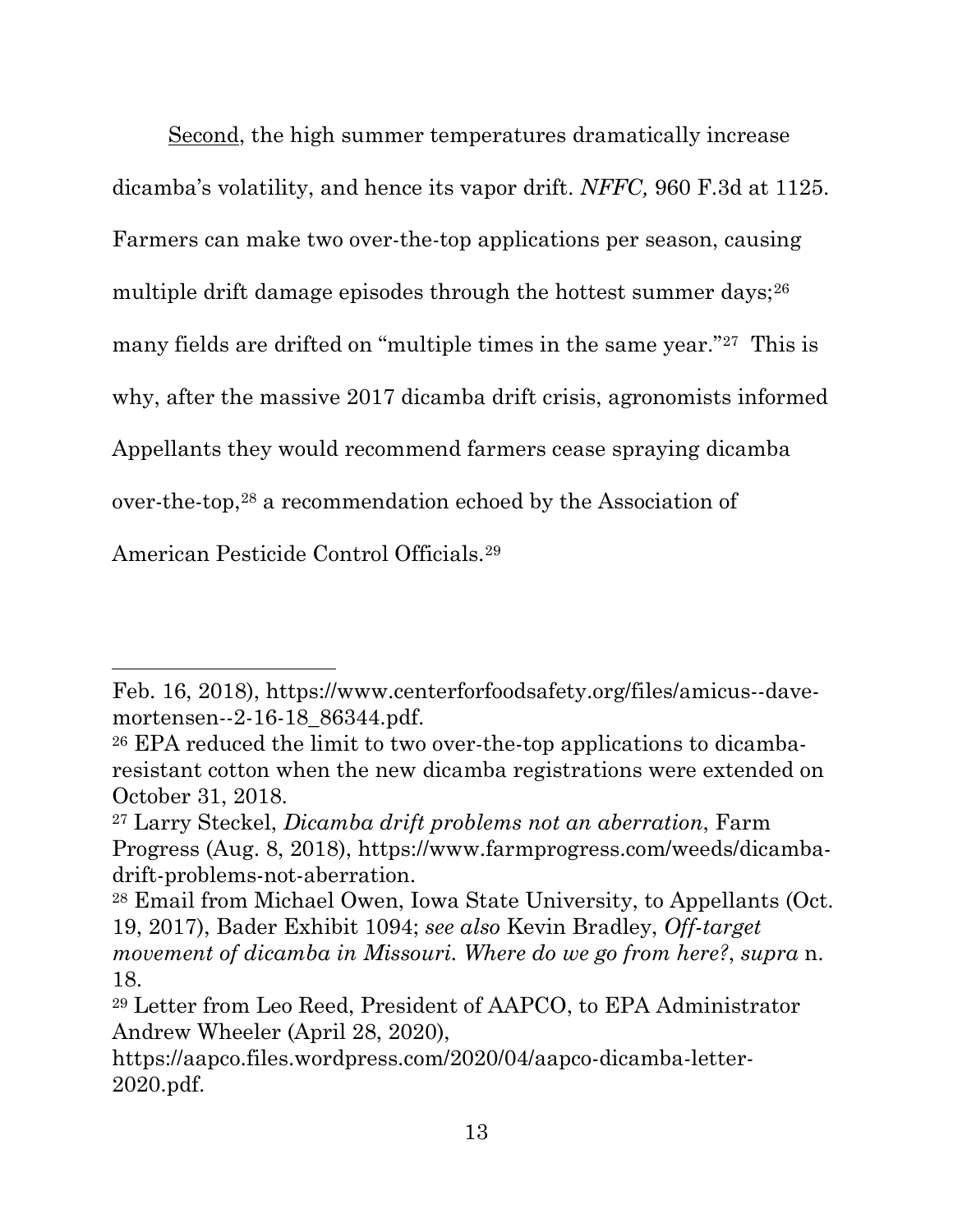Third, dicamba spraying has risen substantially because of the dicamba-resistant system. Planted on 27 million acres in 2017, dicamba-resistant crops drove up dicamba use to nearly 10 million pounds in that year, 13 times the average amount used with these two crops from 2012-2016, at new times of the year and in novel ways. *NFFC*, 960 F.3d at at 1127.

Fourth, in addition to volatility-enhancing heat, temperature inversions also create extensive dicamba damage. *Id.* at 1125. Temperature inversions occur when a layer of cool air is trapped beneath a layer of warmer air. Inversions permit small dicamba droplets and vapor to accumulate close to the ground in a concentrated cloud, which can then move in unpredictable directions in light winds to cause often extensive drift damage. *Id*. According to University of Tennessee weed scientist Larry Steckel, "Dicamba drift for the past three years has often travelled a half mile to three-quarters of a mile and, all too frequently, well beyond that." *Id.* at 1139. Moreover, in areas of intensive use and temperature inversions, it is often impossible to identify a single farmer's use as responsible for drift damage due to a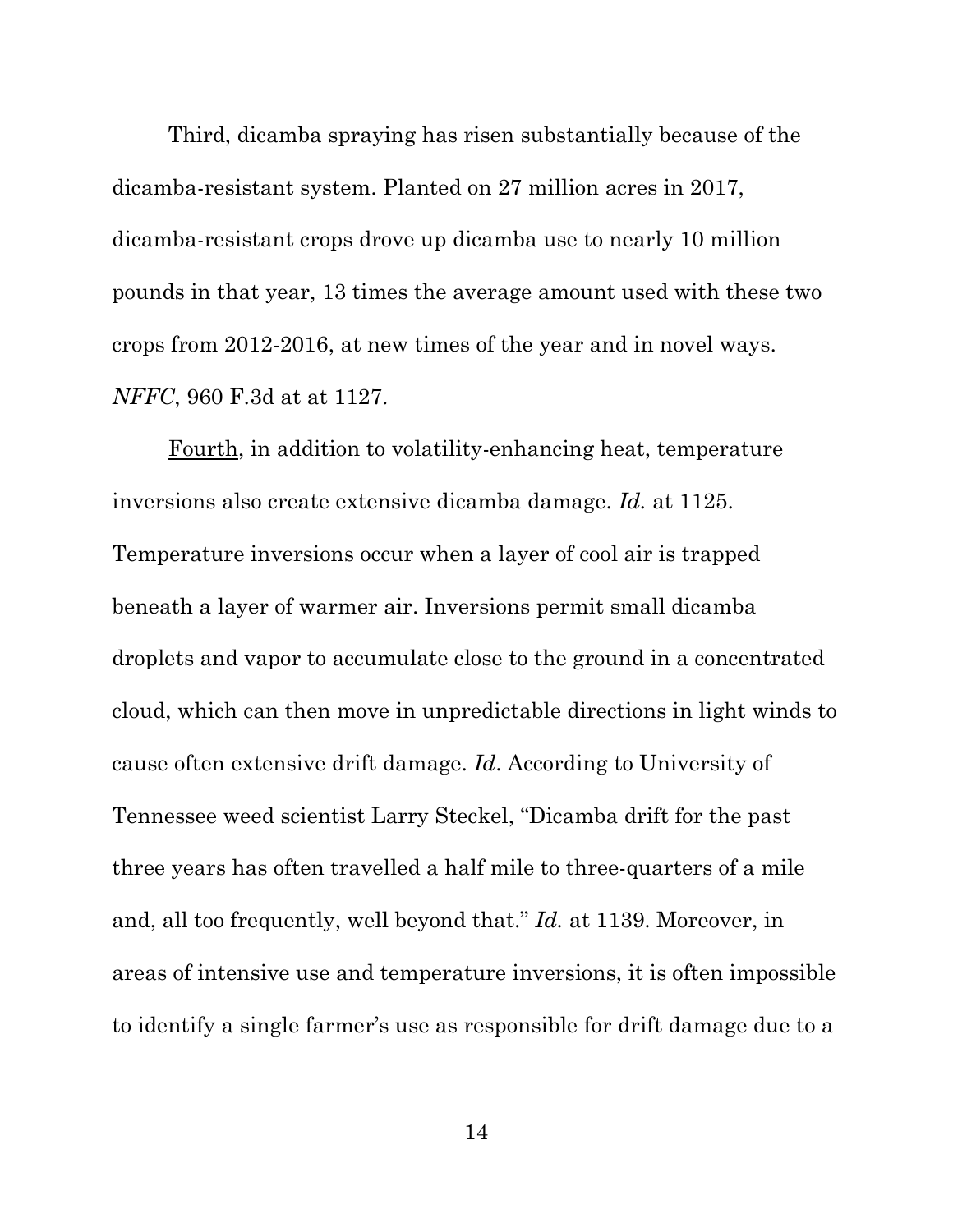phenomenon known as atmospheric loading:[30](#page-30-3) dicamba spray from multiple users in the same location forms huge clouds suspended in the air that then drift, causing extensive damage.[31](#page-30-4)

### <span id="page-30-0"></span>**E. Dicamba Drift Also Damages Trees Broadly, Not Just Bader Farms.**

As this litigation tragically illustrates, dicamba drift harms not just soybeans; trees, shrubs, and virtually all broadleaf plants are vulnerable. Numerous states have reported trees with dicamba damage since the adoption of dicamba-resistant crop systems: Missouri, Arkansas, Tennessee, Mississippi, Nebraska, and Virginia among them.[32](#page-30-5) In controlled experiments, the University of Missouri found that drift-level doses as little as 1/200th of the typical dicamba application concentration injures trees, with peach and several others being

<span id="page-30-3"></span><span id="page-30-1"></span><sup>30</sup> D.T. Waite et al., *Atmospheric concentrations and dry and wet deposits of some herbicides currently used on the Canadian Prairies*, 58 Chemosphere (2005).

<span id="page-30-4"></span><sup>31</sup> Brief for Dr. David Mortensen as Amicus Curiae Supporting Petitioners, *Nat'l Family Farm Coalition v. EPA*, No. 17-70196 (9th Cir. Feb. 16, 2018), https://www.centerforfoodsafety.org/files/amicus--davemortensen--2-16-18\_86344.pdf.

<span id="page-30-5"></span><span id="page-30-2"></span><sup>32</sup> Kevin Bradley, *Dicamba Injury Mostly Confined to Specialty Crops, Ornamentals and Trees so Far* (June 6, 2018),

https://ipm.missouri.edu/IPCM/2018/6/dicambaInjuryConfined/).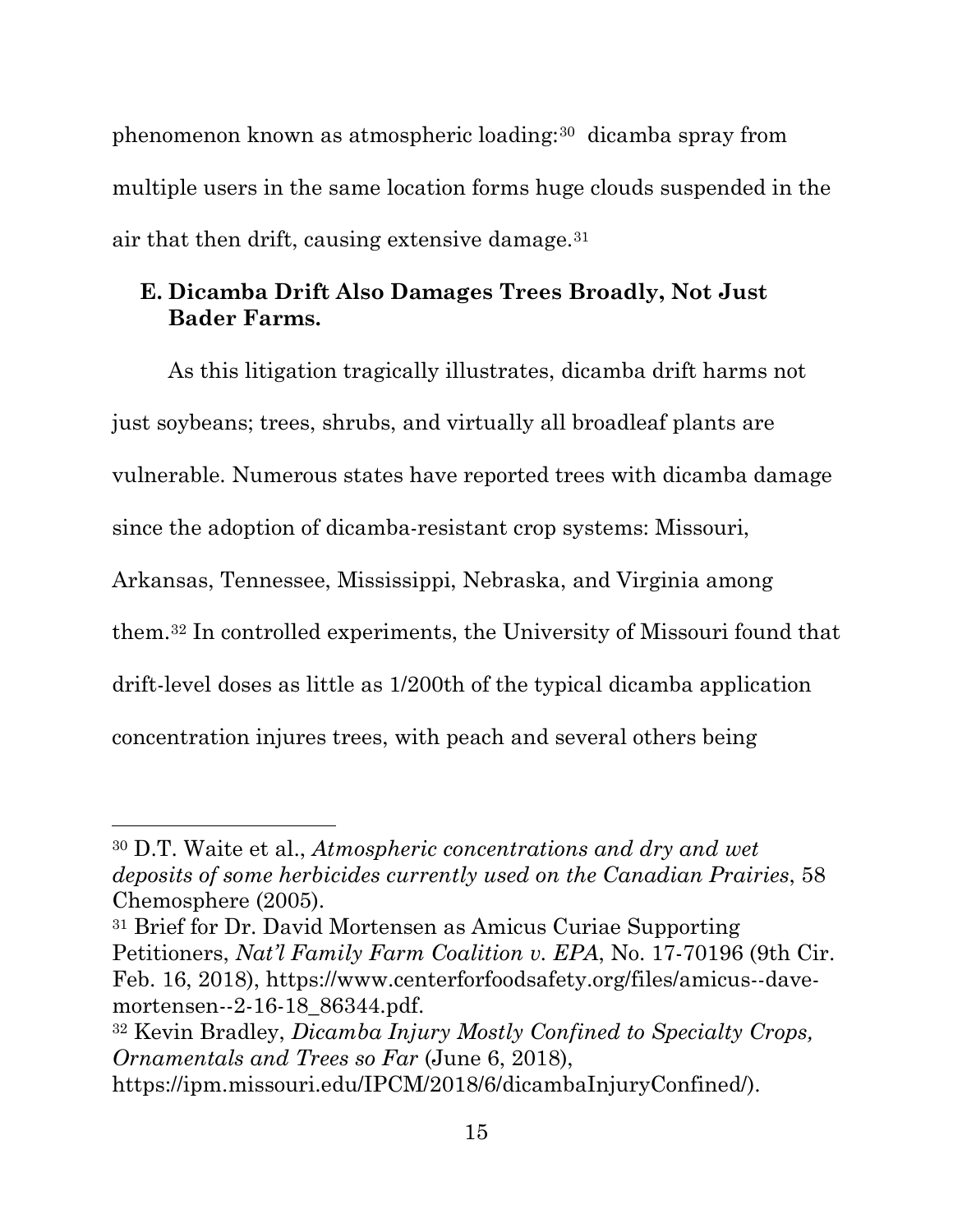"extremely sensitive."[33](#page-31-5) Cypress, sycamore, and many other trees in natural areas and towns have been damaged by dicamba in western Tennessee and throughout northeastern Arkansas,<sup>[34](#page-31-6)</sup> and in Illinois.<sup>[35](#page-31-7)</sup> Experts reported dicamba damage in some areas is so severe that tree mortality is higher than from the Emerald Ash Borer, an insect that has killed tens of millions of trees across 25 states.<sup>[36](#page-31-8)</sup> Laurie Stepanek, a Nebraska Forest Service specialist, reported herbicide damage as

<span id="page-31-5"></span><span id="page-31-0"></span><sup>33</sup> Brian Dintlemann et al., *Evaluations of dicamba and 2,4-D injury on fruiting trees and various other woody species*, University of Missouri (2018),

https://www.greatplainsgrowersconference.org/uploads/2/9/1/4/29140369  $/2018$  gpgc trees evaluations of dicamba and 24-d injury.pdf.

<span id="page-31-6"></span><span id="page-31-1"></span><sup>34</sup> Dan Charles, *A drifting weedkiller puts prized trees at risk*, National Public Radio (Sept. 27, 2018),

<span id="page-31-2"></span>https://www.npr.org/sections/thesalt/2018/09/27/651262491/a-driftingweedkiller-puts-prized-trees-at-risk; *see also* Dan Scheiman, *Dicamba Symptomology Community Science Monitoring Report*, Audubon Arkansas (Nov. 9, 2020),

https://ar.audubon.org/sites/default/files/static\_pages/attachments/com munity\_science\_monitoring\_report\_1920.pdf.

<span id="page-31-7"></span><span id="page-31-3"></span><sup>35</sup> Johnathan Hettinger, '*We've got it everywhere': Dicamba damaging trees across Midwest and South*, Midwest Center for Investigative Reporting (June 16, 2020),

<span id="page-31-8"></span><span id="page-31-4"></span>https://investigatemidwest.org/2020/06/16/weve-got-it-everywheredicamba-damaging-trees-across-midwest-and-south/. <sup>36</sup> *Id*.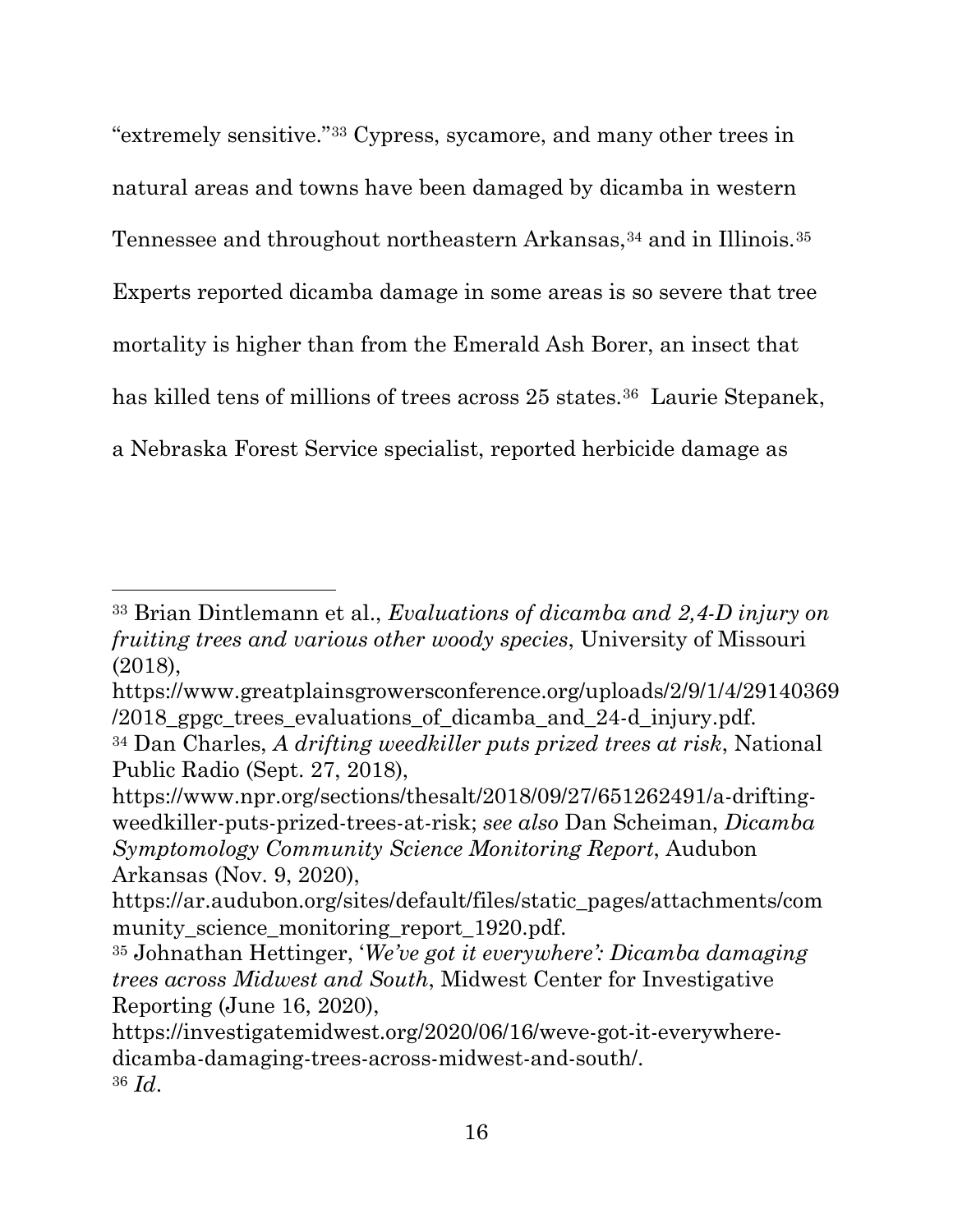their "No. 1 problem . . . It's so widespread and affecting so many trees."[37](#page-32-0)

As the court in *NFFC* noted, EPA was told of, but failed to quantify or estimate, damage to trees—one of the many deficiencies of its approval. *NFFC*, 960 F.3d at 1138-40. Damage suffered by Mike Hayes, a Tennessee resort owner, was one of many examples: "He estimates [dicamba] killed 20% of the young trees he planted . . . This year, he estimates he has been hit eight separate times by dicamba. He expects five cypress trees to die this year." *Id.* at 1139. The court also noted a letter from Dr. Ford Baldwin to EPA's head of Pesticide Programs stating that "most trees in the countryside and towns are cupping and even dying following multiple years of exposure." *Id.* at 1138-39; *see also id.* at 143 (recounting record evidence of harm to trees and the social costs to communities, *e.g.,* "These are 100-year old oaks. We're senior citizens and we don't have time to plant new trees and watch them get even halfway to maturity.").

<span id="page-32-0"></span><sup>37</sup> *Id*.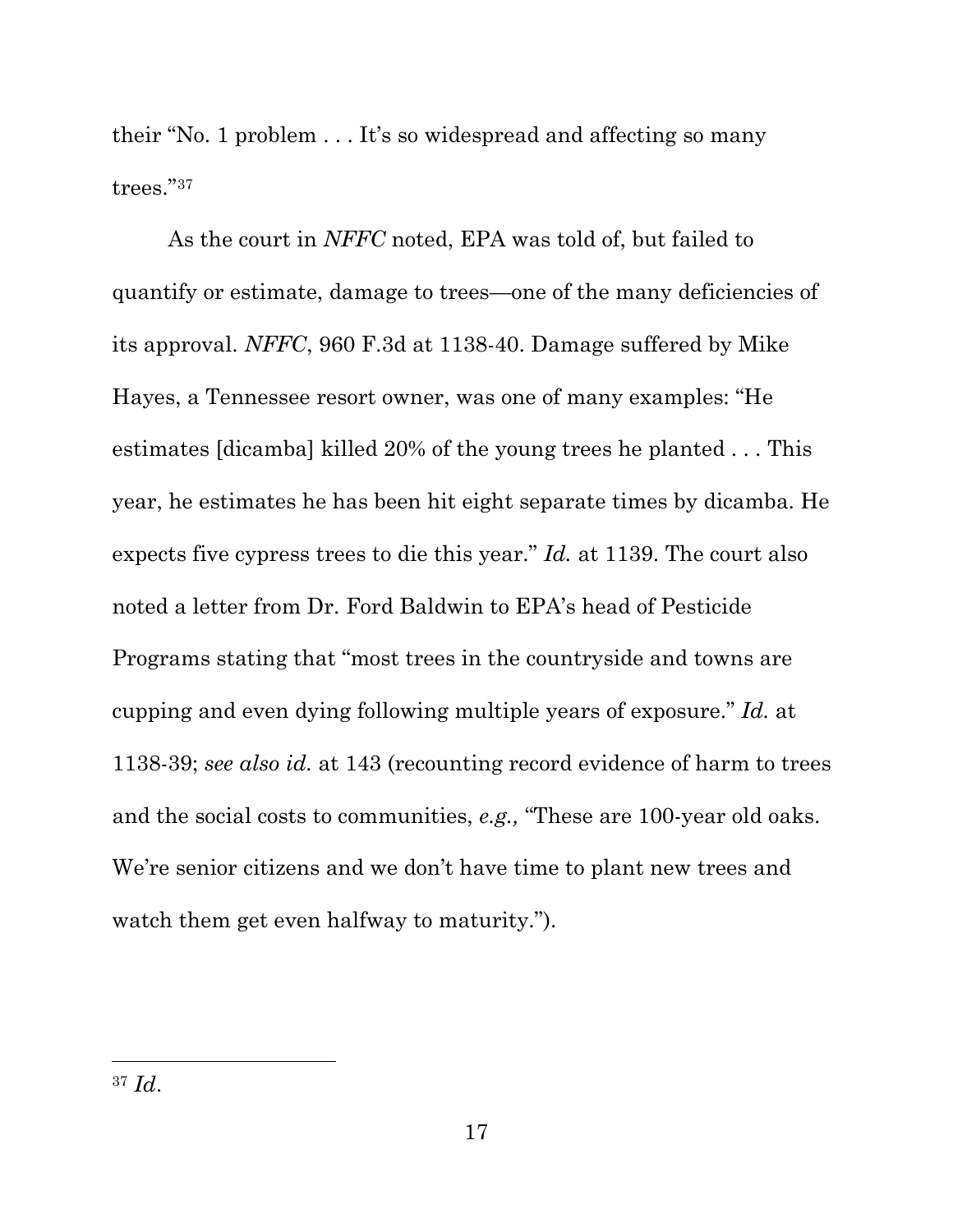### <span id="page-33-0"></span>**F. Bader Farms Is Particularly Susceptible to Dicamba Damage.**

Bader Farms' location in the Missouri Bootheel made it particularly likely to incur massive dicamba drift damage. First, dicamba-resistant crops sprayed over-the-top represent 80% of cotton and 65% of soybean acreage grown there in 2017.[38](#page-33-2) Second, the long growing season means dicamba is applied over an extended period of time, resulting in "many fields [] exposed to dicamba drift two or three times, greatly increasing the severity of injury."[39](#page-33-3) Third, the region experiences high temperatures and frequent temperature inversions, which occur on one-half to two-thirds of days in June and July there, <sup>40</sup> and the flat landscape allows for greater off-field dicamba movement.<sup>[41](#page-33-5)</sup> Consequently, dicamba injured an astounding 64% of the conventional (non-dicamba-resistant) soybeans in the Bootheel by early July 2017.[42](#page-33-6)

<span id="page-33-2"></span><sup>38</sup> Kevin Bradley, *Dicamba Injury Forum*, *supra* n. 7.

<span id="page-33-3"></span><sup>39</sup> Bob Hartzler, *Thoughts on the dicamba dilemma*, Iowa State University Extension and Outreach (July 13, 2017),

https://crops.extension.iastate.edu/blog/bob-hartzler/thoughts-dicambadilemma.

<span id="page-33-4"></span><sup>40</sup> Kevin Bradley, *Off-target movement of dicamba in Missouri. Where do we go from here?*, *supra* n. 18.

<span id="page-33-5"></span><span id="page-33-1"></span><sup>41</sup> B. Hartzler, *Thoughts on the dicamba dilemma*, *supra* n. 39.

<span id="page-33-6"></span><sup>42</sup> Kevin Bradley, *Dicamba Injury Forum*, *supra* n. 7.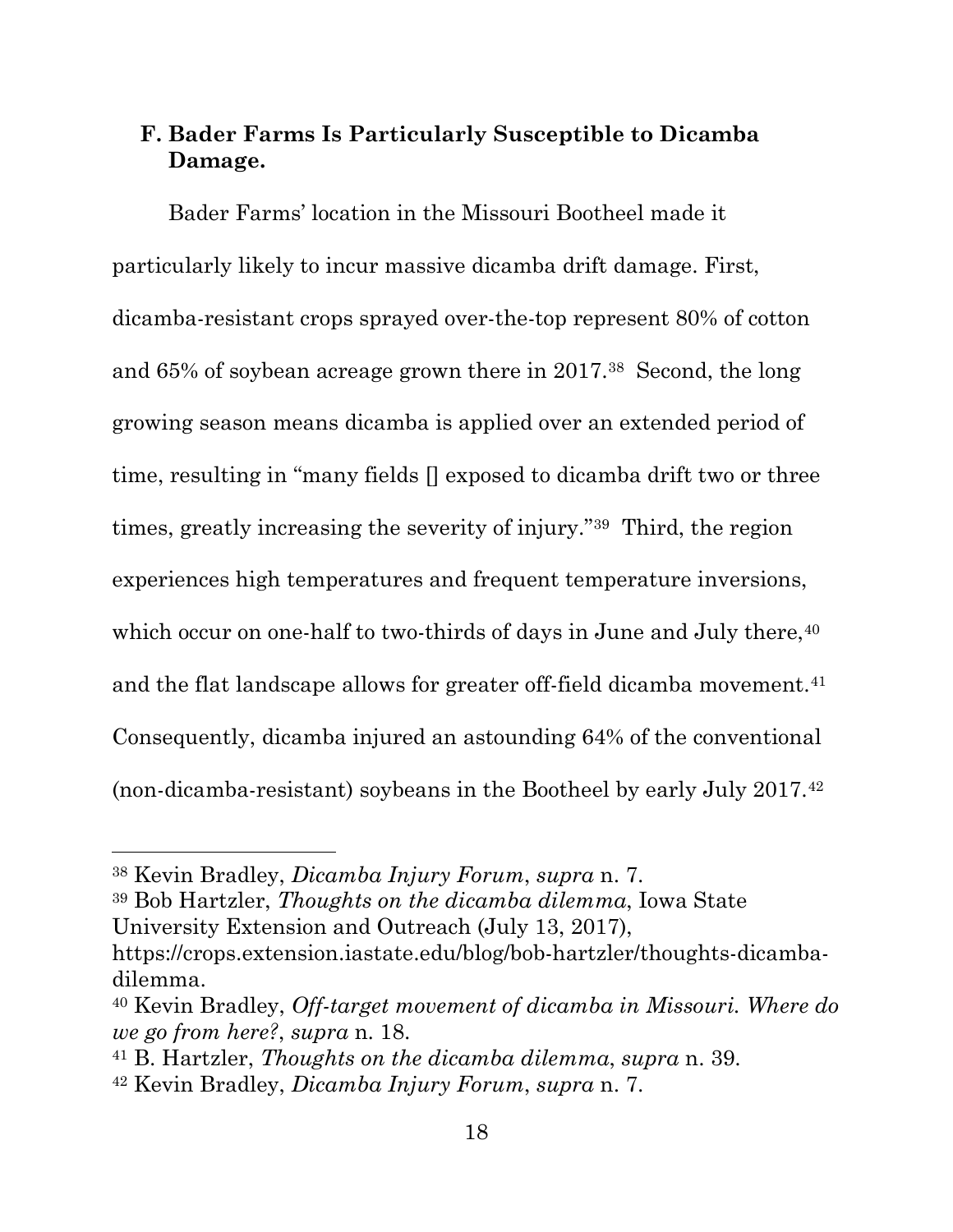So much dicamba accumulates in the Bootheel atmosphere that University of Missouri researchers found that even the rainfall is toxic: "the dicamba amounts in the rain were high enough to injure sensitive crops, especially with multiple exposures."[43](#page-34-3)

### <span id="page-34-0"></span>**II. APPELLANTS' REPRESENTATIONS OF ADEQUATE FEDERAL REGULATION ARE FALSE.**

While Appellants market their herbicide-resistant seeds and herbicides as a "crop *system*,"<sup>44</sup> sold and used together, regulators have missed the key threat posed by the crop system–massive drift injury–by assessing their components in *isolation*. Two separate agencies regulate Appellants' products, the United States Department of Agriculture (USDA) and EPA, and between them, numerous adverse impacts, including their intertwined herbicide impacts, are overlooked. *Cf. Geertson Seed Farms v. Johanns*, No. C 06-01075 CRB, 2007 WL 518624, at \*11 (N.D. Cal. Feb. 13, 2007) ("The Court notes, however,

https://www.dtnpf.com/agriculture/web/ag/crops/article/2020/12/07/fourthings-missouri-scientists-2-4.

<span id="page-34-3"></span><span id="page-34-2"></span><span id="page-34-1"></span><sup>43</sup> Emily Unglesbee, *New 2,4-D and dicamba data*, DTN Progressive Farmer (Dec. 7, 2020),

<span id="page-34-4"></span><sup>44</sup> A Google search of "Roundup Ready Xtend Crop System" yields 4,400 hits (5/10/21).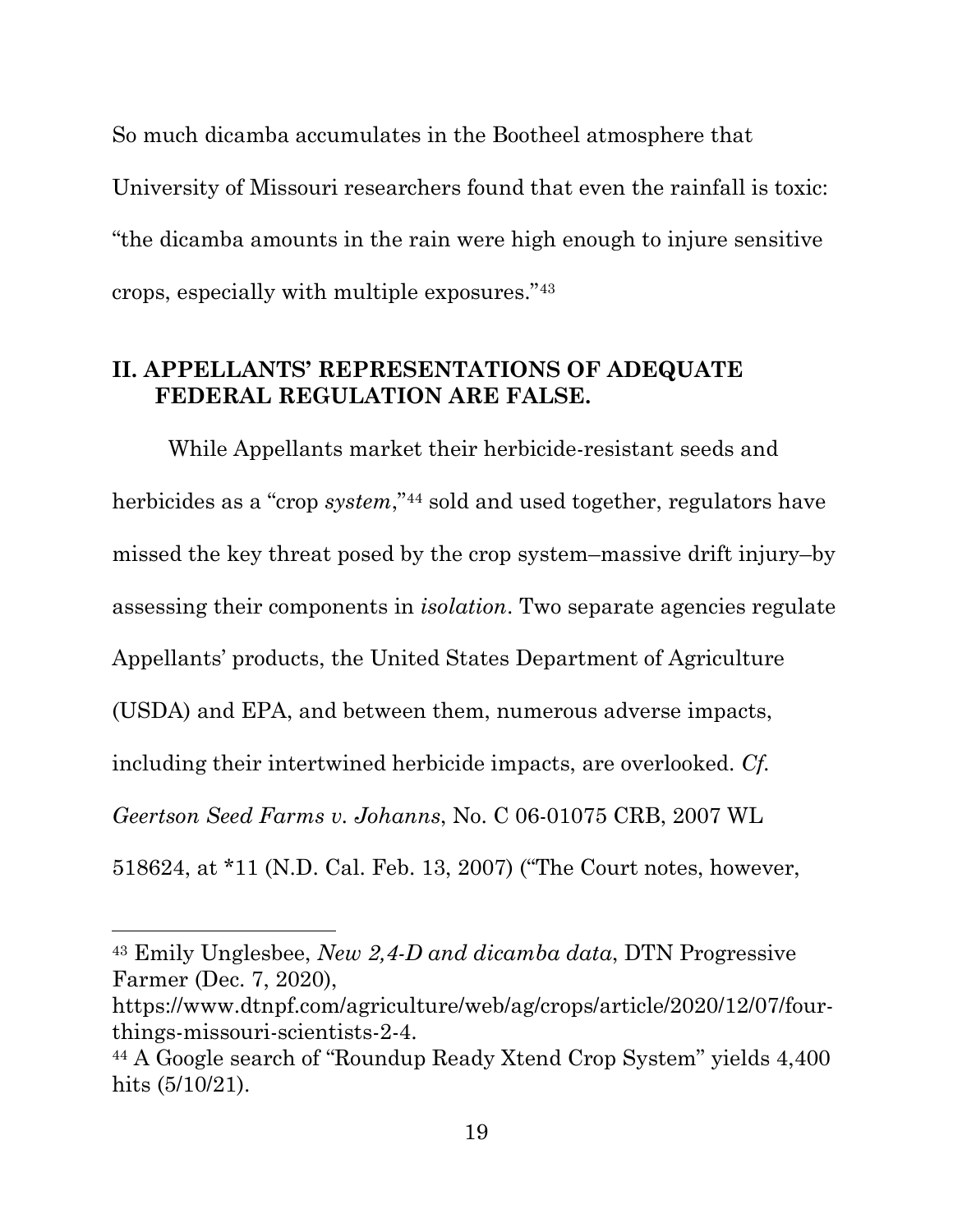that it is unclear from the record whether *any* federal agency is considering the cumulative impact of the introduction of so many glyphosate resistant crops; one would expect that *some* federal agency is considering whether there is some risk to engineering all of America's crops to include the gene that confers resistance to glyphosate.") (emphases added). USDA and EPA ignored informed comments urging an "integrated review" of Xtend crops and dicamba,[45](#page-35-2) and for "coordinated analysis of the dicamba-resistant soybean system"[46](#page-35-3) at the very outset. The consequences of the government's disjointed, inadequate regulatory process – for Bader Farms and many others– have been nothing short of devastating.

<span id="page-35-3"></span><span id="page-35-2"></span><span id="page-35-1"></span><span id="page-35-0"></span><sup>45</sup> Dr. David A. Mortensen, Comment Letter on Application to Register New Uses Regarding Dicamba Resistant Soybean (Sept. 20, 2012), https://www.centerforfoodsafety.org/files/cfs-science-comments-ondicamba-use-registration-for-dicamba-resistant-soybeans.pdf. <sup>46</sup> Center for Food Safety, Comment Letter to EPA on Monsanto's Petition to Register Use of Dicamba on dicamba-Resistant Soybeans, (Sept. 17, 2010), https://www.regulations.gov/document/EPA-HQ-OPP-2010-0496-0018.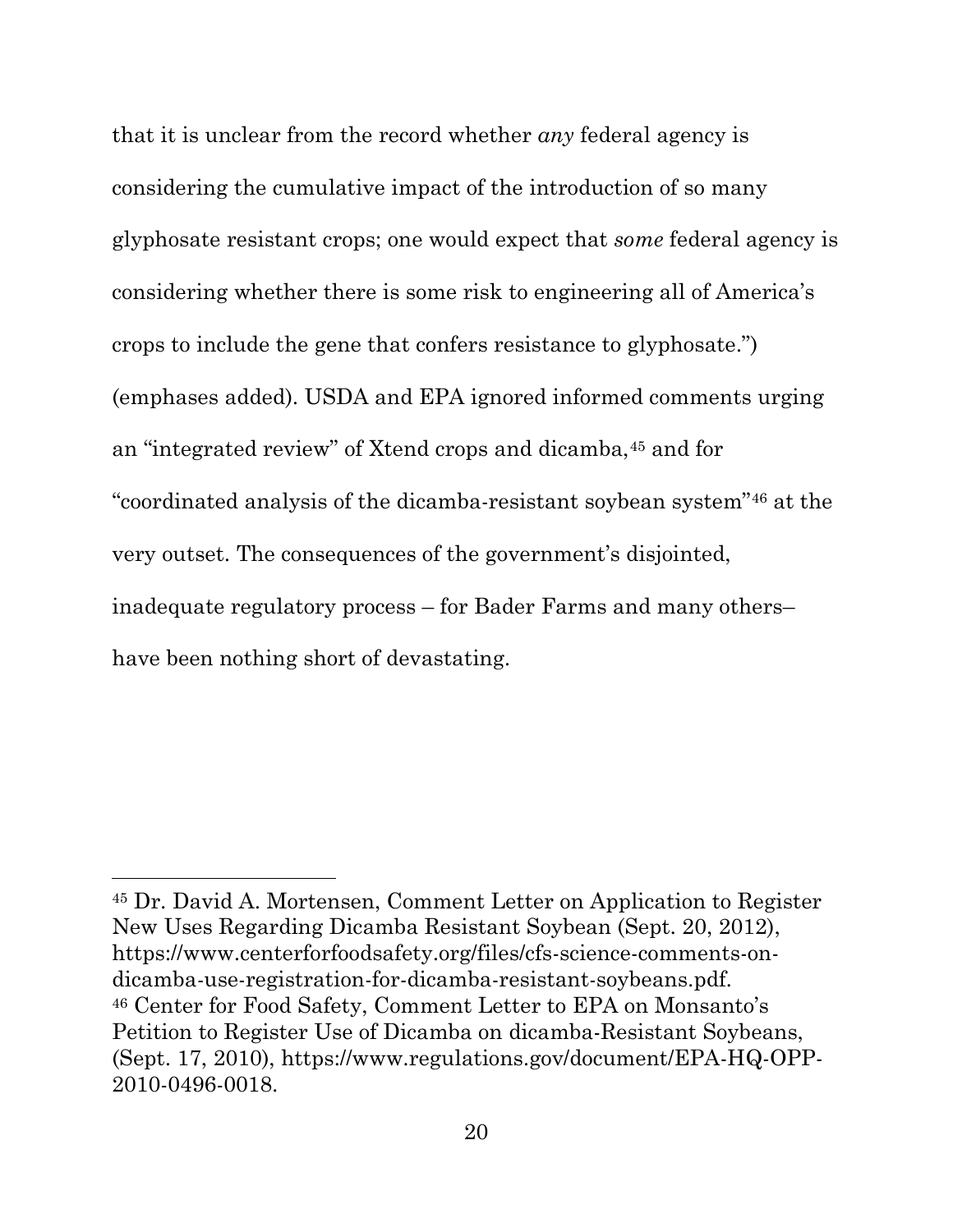### <span id="page-36-2"></span><span id="page-36-0"></span>**A. USDA's Regulation of Genetically Engineered Plants Overlooks Key Impacts.**

<span id="page-36-3"></span>Dicamba-resistant seeds are regulated by USDA under the Plant Protection Act of 2000 (PPA), 7 U.S.C. § 7701 *et seq.*, pursuant to which USDA "deregulated" them, in 2015.[47](#page-36-6) USDA has plenary authority under the PPA to regulate broadly defined "plant pest" and "noxious weed" harms caused by GE crops, *see id.* 7 U.S.C. § 7702 (10), (14), yet USDA claims its regulation does *not* encompass the indirect pesticide impacts of herbicide-resistant seeds, either in the form of herbicide drift harms, or in the creation of herbicide-resistant superweeds. *Ctr. for Food Safety v. Vilsack*, 718 F.3d 829, 841 (9th Cir. 2013) (affirming USDA's argument that it did not err in failing to regulate the indirect glyphosate effects when it deregulated glyphosate-resistant alfalfa seeds).[48](#page-36-7)

<span id="page-36-7"></span><span id="page-36-6"></span><span id="page-36-5"></span><span id="page-36-4"></span><span id="page-36-1"></span><sup>47</sup> Monsanto Co., Determination of Nonregulated Status of Herbicide Resistant Soybean and Cotton, 80 Fed. Reg. 2675-76 (Jan. 20, 2015). <sup>48</sup> More recently, USDA has attempted to exit the regulatory business *completely* when it comes to GE seeds, replacing premarket approval with a mostly voluntary, self-certification system. *See SECURE Rule Amends USDA Regulation of Genetically Engineered Organisms*, National Law Review (May 19, 2020), https://www.natlawreview.com/article/secure-rule-amends-usda-

regulation-genetically-engineered-organisms.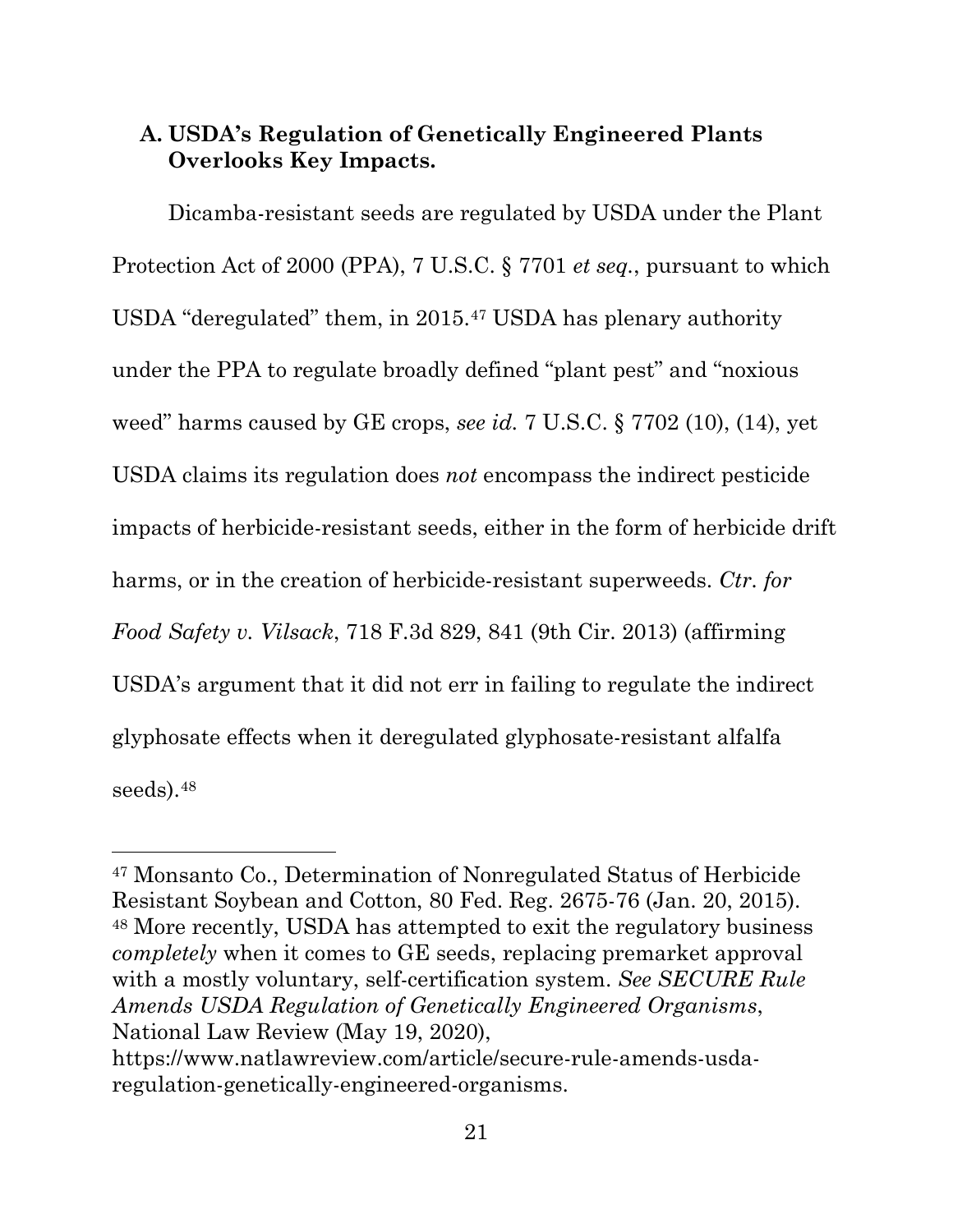Thus in its 2015 dicamba-resistant crop deregulation, USDA passed the buck entirely to EPA to handle any dicamba drift problems.[49](#page-37-2) USDA also erroneously assumed that no grower would spray dicamba over-the-top of the dicamba-resistant crops unless or until EPA approved a dicamba pesticide product for over-the-top spraying.[50](#page-37-3)

USDA presumed wrongly. EPA rejected the initial dicamba product, Clarity, that Monsanto then sought to register due to drift injury concerns. Appellees' Answering Br. 7. The dire consequences of USDA's reckless deregulation were soon apparent. Deluged with dicamba injury complaints, EPA issued a Compliance Advisory in August 2016. *Id.* With dicamba damage episodes skyrocketing, under

<span id="page-37-2"></span><sup>49</sup> USDA, *Plant Pest Risk Assessment: Monsanto Petition for Determination of Nonregulated Status of Dicamba-Resistant MON 87708 Soybean*, at 32 (Jan. 2015),

<span id="page-37-0"></span>https://www.regulations.gov/document/APHIS-2013-0043-4810 ("Although dicamba spray drift and volatilization can potentially injure susceptible crops in proximity to MON 87708 soybean, such impacts are not considered plant pest risks, and such impacts are assessed by the U.S. EPA.").

<span id="page-37-3"></span><span id="page-37-1"></span><sup>50</sup> USDA, *Record of Decision: Determination of Nonregulated Status for Dicamba-Resistant Soybean and Cotton Varieties*, at 19-20 (Jan. 14, 2015), https://www.aphis.usda.gov/brs/aphisdocs/dicamba\_feis\_rod.pdf.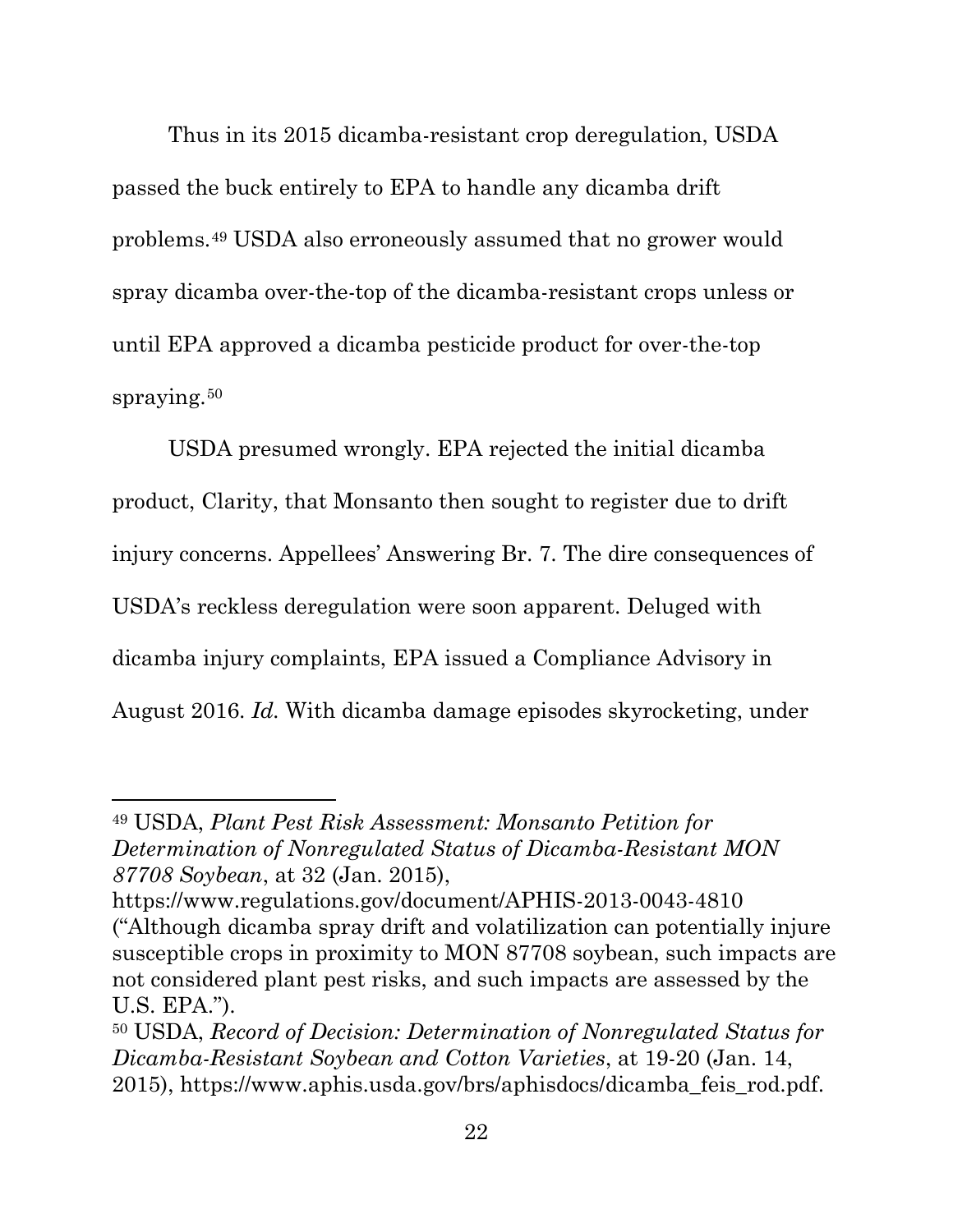tremendous pressure to act, EPA rushed to approve Appellees' putatively "low-volatility" dicamba products–XtendiMax and Engenia– just three months later, despite seriously deficient data and grave misgivings, *see infra*.

### <span id="page-38-3"></span><span id="page-38-1"></span><span id="page-38-0"></span>**B. EPA's "New Use" Approval of the Dicamba Over-the-Top Products Resulted in Violations of FIFRA.**

EPA's rush to approve dicamba resulted in numerous Federal Insecticide, Fungicide, and Rodenticide Act (FIFRA) violations. *See NFFC*, 960 F.3d at 1144. FIFRA is the federal scheme under which EPA regulates pesticides (including herbicides like dicamba). 7 U.S.C. §§ 136 *et seq.* Before any pesticide can be sold or used, EPA must register it, *e.g.*, grant a license establishing the terms and conditions of its sale and use. *Id*. § 136a(c). Generally speaking, EPA is supposed to only register a pesticide for use if it will not "cause unreasonable adverse effects on the environment." 7 U.S.C. § 136a(c)(5)(C); 40 C.F.R. § 152.112(e).

<span id="page-38-4"></span><span id="page-38-2"></span>EPA registered the product new over-the-top uses despite early warnings of significant dicamba drift problems. As early as 2010, scientists advised EPA that the crop system would lead to volatile drift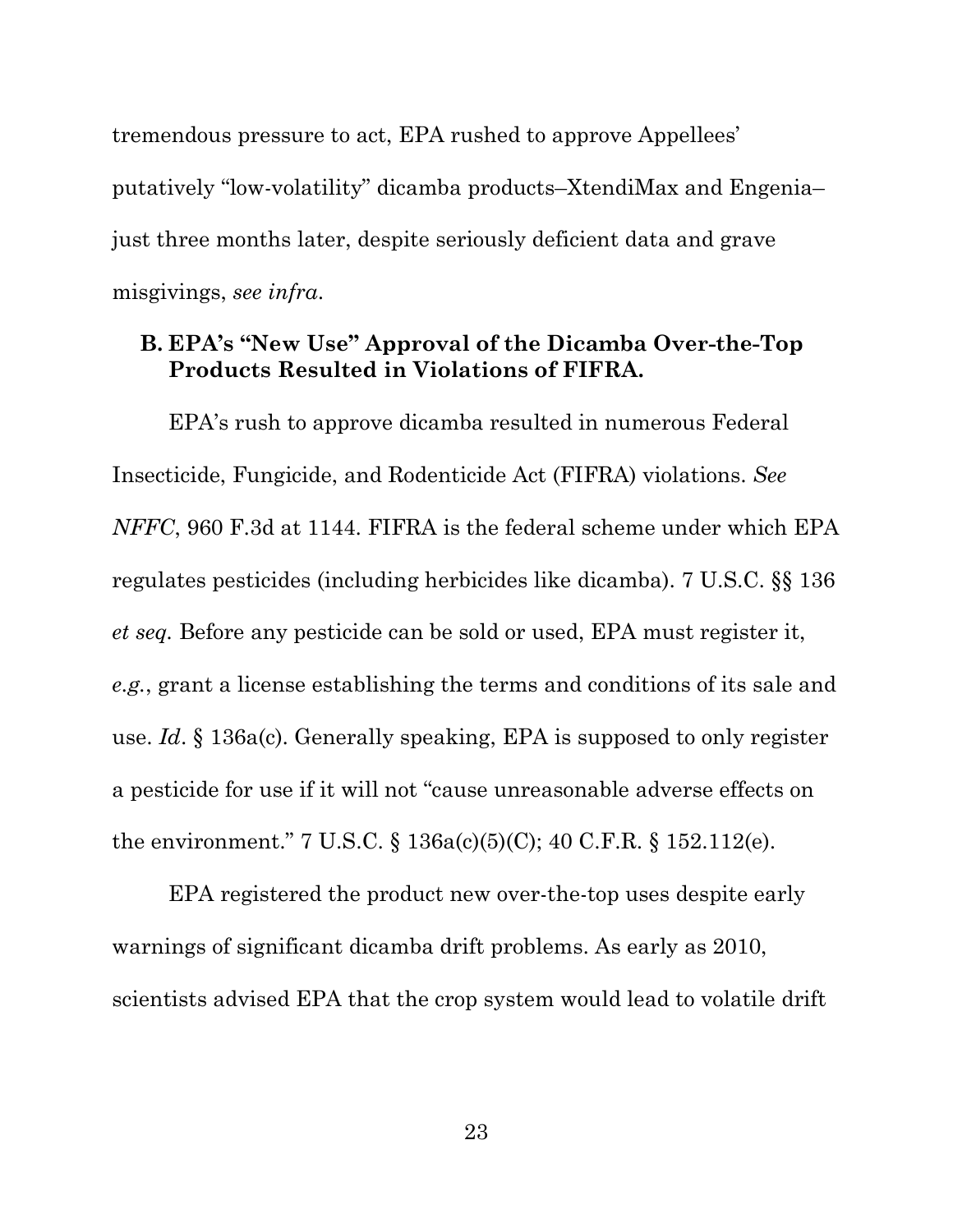injury to non-target plants.<sup>51</sup> Steve Smith, Director of Red Gold, an Indiana tomato producer, testified in 2010 Congressional hearings that "the widespread use of dicamba herbicide poses the single most serious threat to the future of the specialty crop industry in the Midwest."[52](#page-39-4) EPA conducted a screening assessment in 2013 that predicted dicamba vapor could injure plants up to 1,500 meters from a sprayed field,<sup>[53](#page-39-5)</sup> but later dismissed it in light of data provided by Monsanto.

EPA first rejected the product Clarity (a.k.a. M1691) for use on dicamba-resistant crops, based in part on over 73 reports of drift injury

<span id="page-39-3"></span><sup>51</sup> EPA, *Ecological risk assessment for dicamba and its degradate, 3,6 dichlorosalicylic acid (DCSA), for the proposed new use on dicambatolerant soybean (MON 87708)*, at 20 (Mar. 8, 2011),

<span id="page-39-1"></span>[https://www.regulations.gov/document?D=EPA-HQ-OPP-2016-0187-](https://www.regulations.gov/document?D=EPA-HQ-OPP-2016-0187-0008) [0008.](https://www.regulations.gov/document?D=EPA-HQ-OPP-2016-0187-0008)

<span id="page-39-4"></span><span id="page-39-2"></span><sup>52</sup> *Testimony of Steve Smith, Director of Agriculture for Red Gold, Before the H. Comm. on Oversight and Government Reform*, 111th Cong. (Sept. 30, 2010), [https://hygeia-analytics.com/wp-](https://hygeia-analytics.com/wp-content/uploads/2018/10/Steve-Smith-2010-testimony.pdf)

[content/uploads/2018/10/Steve-Smith-2010-testimony.pdf;](https://hygeia-analytics.com/wp-content/uploads/2018/10/Steve-Smith-2010-testimony.pdf) *see also* Save Our Crops Coalition, Comment Letter to EPA on Dicamba New Use on Herbicide Tolerant Cotton and Soybeans (May 31, 2016),

https://www.regulations.gov/document?D=EPA-HQ-OPP-2016-0187- 0792.

<span id="page-39-5"></span><span id="page-39-0"></span><sup>53</sup> EPA, *Addendum to the Environmental Fate and Ecological Risk Assessment for the Section 3 New Use of on Dicamba-Tolerant Soybean*, at 11 (May 20, 2013), https://www.regulations.gov/document?D=EPA-HQ-OPP-2016-0187-0006.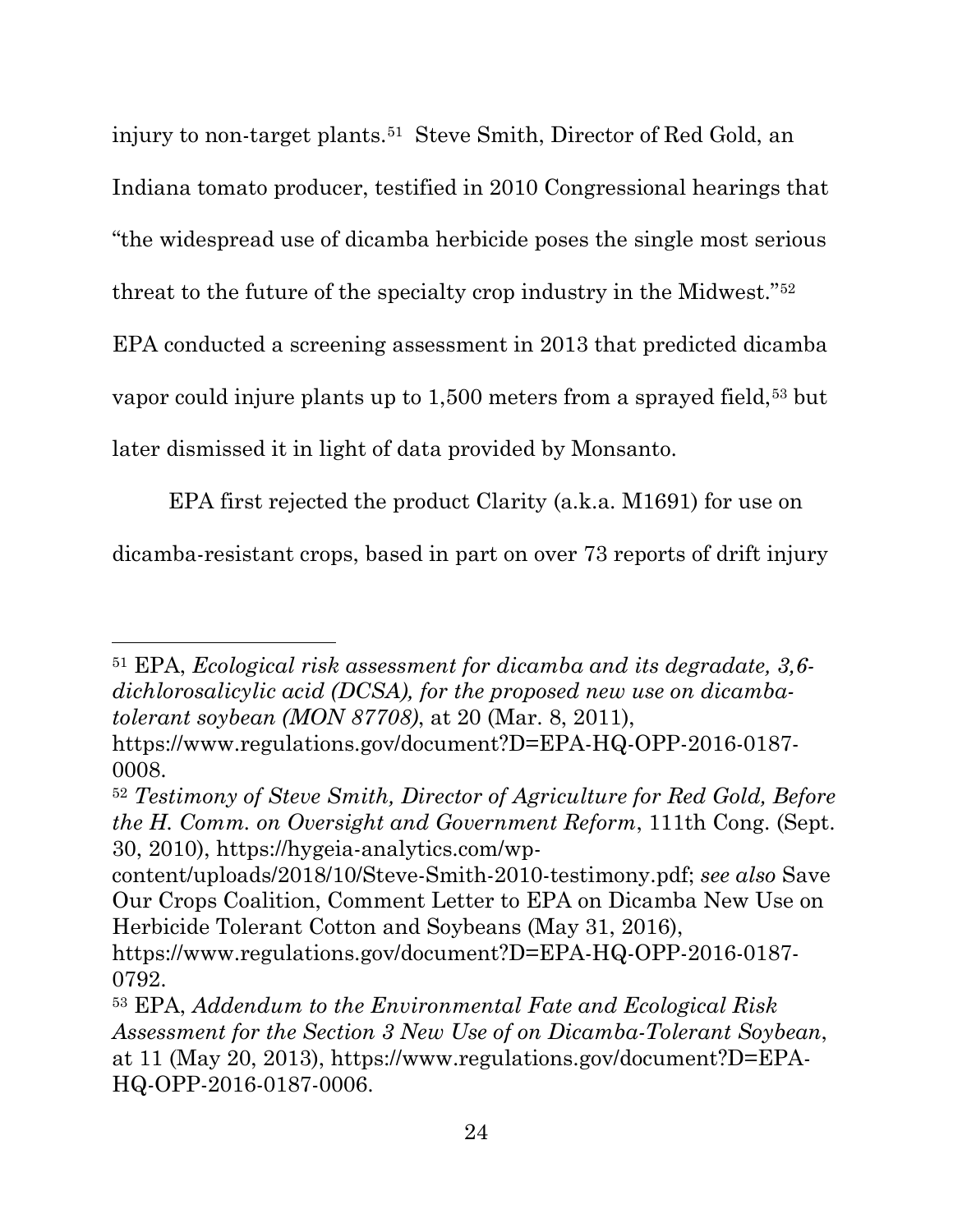from field trials of Xtend crops conducted with it from 2012 to 2014 and incidents reported by Missouri and Arkansas agricultural officials.[54](#page-40-0) In two particularly alarming cases, Clarity volatilized and drifted 2,800 feet and 2.2 miles to damage soybeans and cotton, respectively.[55](#page-40-1)

Then, very late in the registration process, EPA turned its attention from Clarity to XtendiMax. In a critical volatility assessment of XtendiMax, EPA scientists noted major deficiencies in the available data, and numerous "uncertainties" that "could result in underestimates of vapor drift," leading them to hedge their conclusions: "volatilization could be greater under conditions outside the scope of the

<span id="page-40-1"></span><span id="page-40-0"></span><sup>54</sup> EPA, *Dicamba DGA: Second Addendum to the Environmental Fate and Ecological Risk Assessment for Dicamba DGA salt and its Degradate, 3,6-dichlorosalicylic acid (DCSA) for the Section 3 New Use on Dicamba-Tolerant Soybean*, at 6-10 (Mar. 24, 2016), https://www.regulations.gov/document/EPA-HQ-OPP-2016-0187-0007. <sup>55</sup> *Id*. at 7-8.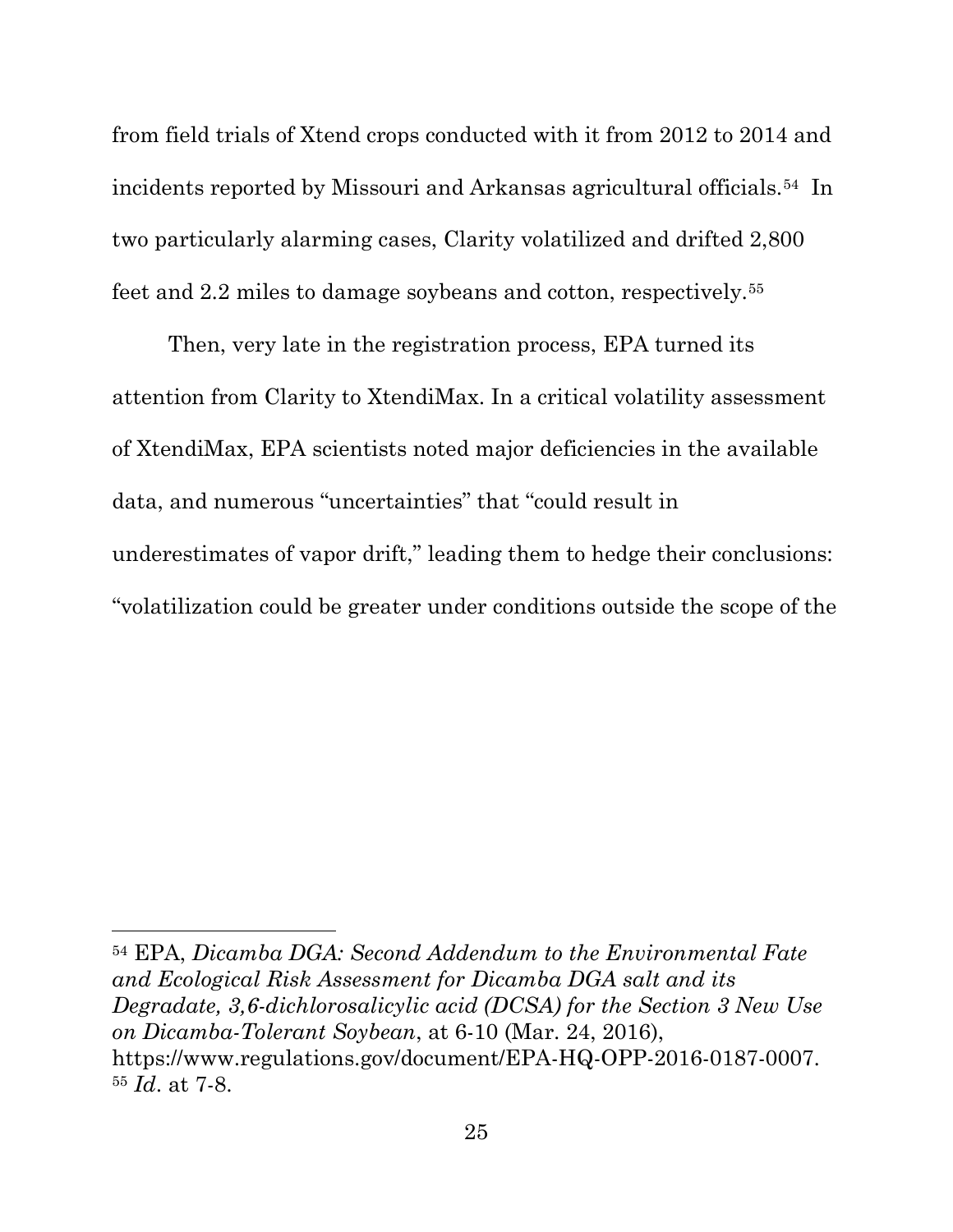submitted studies."[56](#page-41-3) Their calls for additional data were in vain. XtendiMax was registered just six days later.[57](#page-41-4)

### <span id="page-41-0"></span>**C. The Ninth Circuit Vacated the Registrations in** *National Family Farm Coalition v. EPA.*

These dicamba registrations were vacated and set aside in June 2020, when the Ninth Circuit held that EPA had violated FIFRA six different ways, broken into two subsets of three. *NFFC*, 960 F.3d at 1124, 1144 (summarizing holdings in each place). First, EPA had "substantially understated" three risks the agency acknowledged. *Id*. Second, EPA had also "entirely failed to acknowledge three other risks." *Id*. Namely, EPA had substantially underestimated the drift threat by understanding dicamba-resistant crop acreage and the amount of

<span id="page-41-3"></span><span id="page-41-2"></span><sup>56</sup> EPA, *M-1691 Herbicide, EPA Reg. No. 524-582 (Active Ingredient: Dicamba Diglycolamine Salt) and M-1768 herbicide, EPA Reg. No. 524- 617 (AI: Diglycolamine Salt with VaporGripTM) – Review of EFED Actions and Recent Data Submissions Associated with Spray and Vapor Drift of the Proposed Section 3 New Uses on Dicamba-Tolerant Soybean and Cotton* (Nov. 3, 2016),

[https://www.regulations.gov/search?filter=EPA-HQ-OPP-2016-0187-](https://www.regulations.gov/search?filter=EPA-HQ-OPP-2016-0187-0955)

<span id="page-41-4"></span><span id="page-41-1"></span>[<sup>0955.</sup>](https://www.regulations.gov/search?filter=EPA-HQ-OPP-2016-0187-0955) 57 EPA, *Final Registration of Dicamba on Dicamba-Tolerant Cotton and Soybean* (Nov. 9, 2016), https://aglaw.psu.edu/wp-

content/uploads/2021/03/Dicamba-XtendiMax-Conditional-Registration-11.9.16.pdf.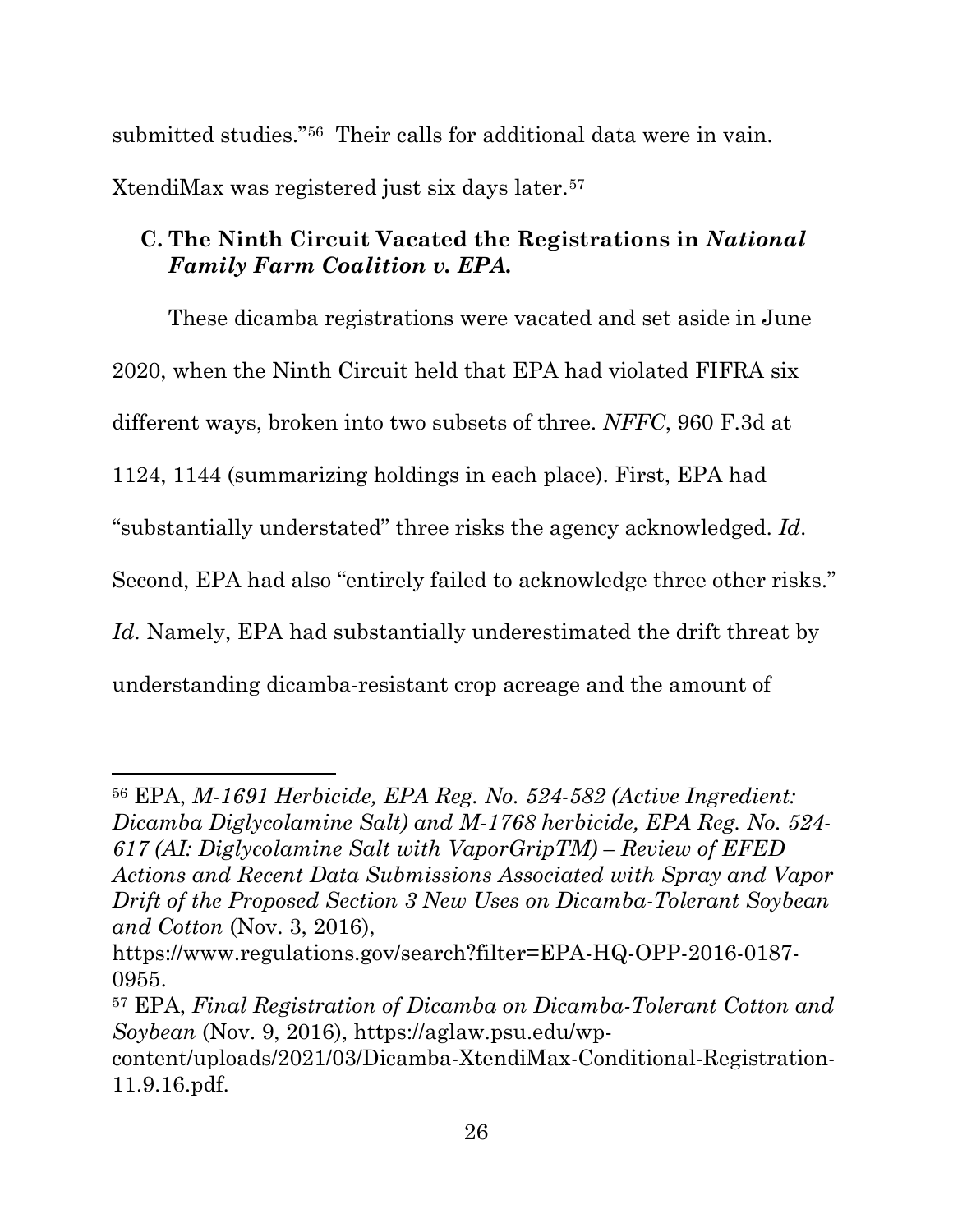dicamba sprayed; the number of farmer drift injury reports; and by failing to quantify the amount and costs of dicamba-caused crop damage, including EPA's failure to quantify that drift damage despite having record evidence. *Id*. at 1136-39.

The registration decision also violated FIFRA because EPA completely failed to consider and account for several other important costs, including economic losses ensuing from anti-competitive effects of the registrations as well as the social costs of strife and dissension in farming communities triggered by rampant off-target dicamba damage to neighbors' crops. *Id*. at 1142-44.

Finally, EPA violated FIFRA by predicating its conclusion that its approval would have no adverse economic and environmental effects on label mitigation—in the form of weather-related label use restrictions that substantial record evidence demonstrated were so extreme that farmers could not both follow them and have any hope of controlling weeds. EPA failed to consider and analyze whether following those directions was possible in real world farming conditions. *Id*. at 1139-42. For all these reasons, and considering the record as a whole, the Court concluded that EPA had "failed to perform a proper analysis of the risks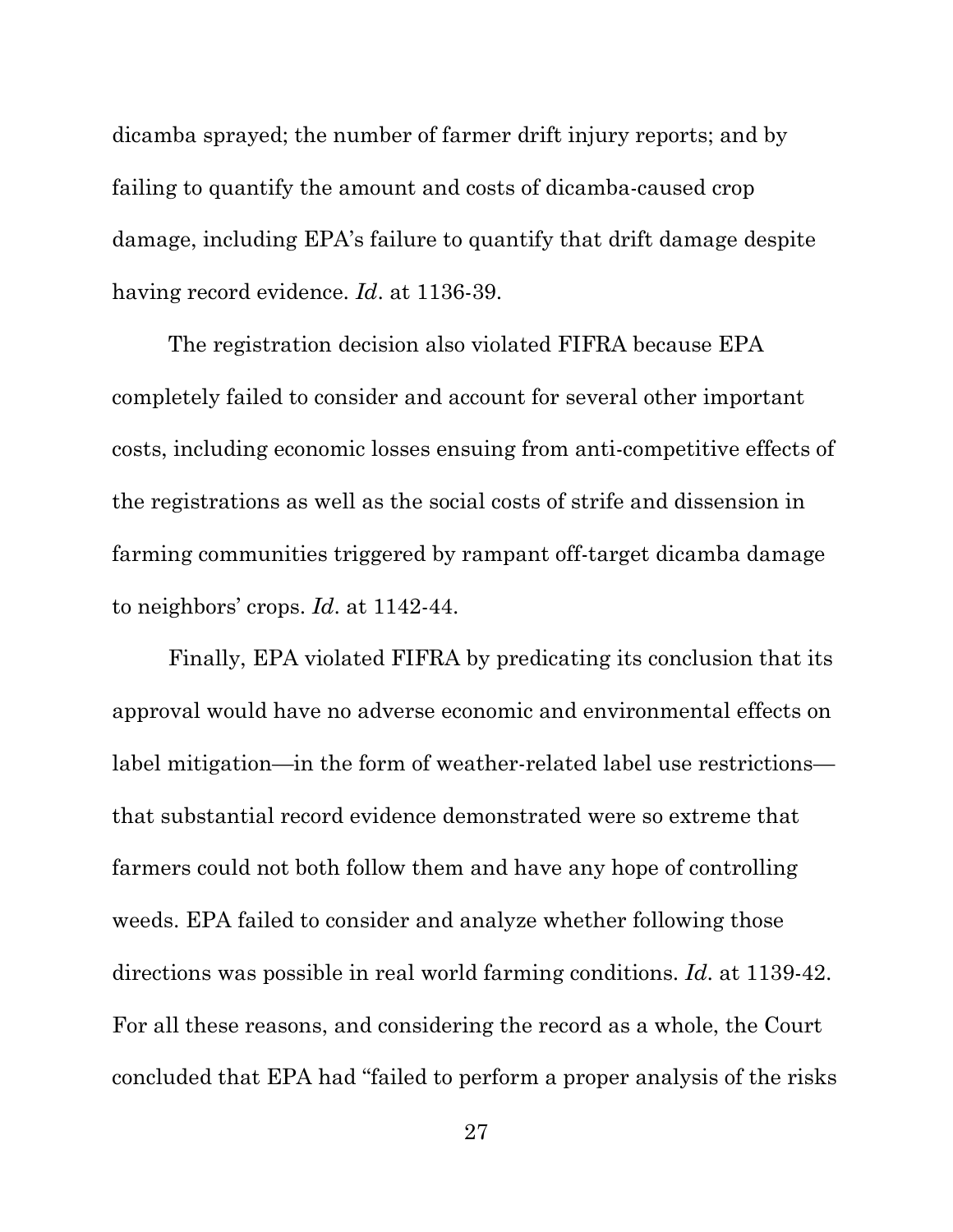and resulting costs of the uses," and thus substantial evidence did not support the EPA registration. *Id.* at 1144. In light of the "substantial" flaws in EPA's decision, the Court fully vacated the registrations. *Id*. at 1145.

In short, the Court's lengthy treatment eviscerated EPA for its shoddy, rushed, and legally and scientifically flawed decision to approve Appellants' products. It rejected EPA's and Defendant-Intervenor Monsanto's arguments attempting to place the blame of drift harm on other pesticides or farmer misuse. Accordingly, any reliance on that process here is sorely misplaced. Finally, as a post-script, in March 2021 EPA itself went out of its way to issue a "scientific integrity" memo specifically calling out the agency's prior dicamba approval as a decision tainted by "political interference" and ignoring important scientific risks.[58](#page-43-2)

<span id="page-43-2"></span><span id="page-43-1"></span><span id="page-43-0"></span><sup>58</sup> Memorandum from Michal Freedhoff to the Office of Chemical Safety and Pollution Prevention (Mar. 10, 2021), [https://www.dtn.com/ag/assets/EPA-Memorandum-Scientific-](https://www.dtn.com/ag/assets/EPA-Memorandum-Scientific-Integrity.pdf)[Integrity.pdf;](https://www.dtn.com/ag/assets/EPA-Memorandum-Scientific-Integrity.pdf) *see also* Emily Unglesbee, *EPA: Politics Tainted Dicamba Decision*, Progressive Farmer (Mar. 15, 2021), [https://www.dtnpf.com/agriculture/web/ag/crops/article/2021/03/12/epa](https://www.dtnpf.com/agriculture/web/ag/crops/article/2021/03/12/epa-ignored-science-past-dicamba-new)[ignored-science-past-dicamba-new.](https://www.dtnpf.com/agriculture/web/ag/crops/article/2021/03/12/epa-ignored-science-past-dicamba-new)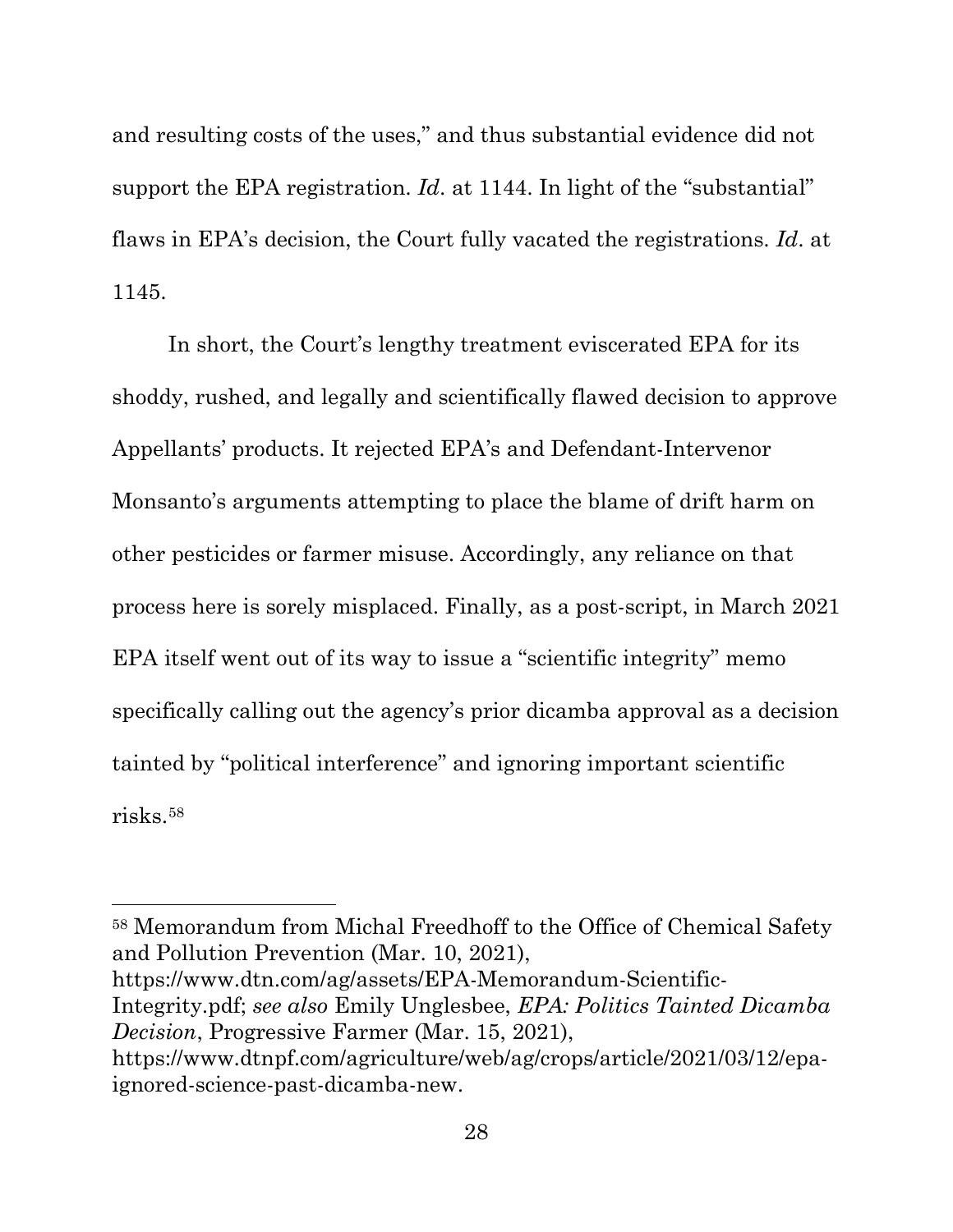### <span id="page-44-0"></span>**D.** *NFFC v. EPA* **Confirms that Defensive Adoption Took Place.**

Of all the court's holdings, the one perhaps most relevant applies to the issue of whether Monsanto and BASF engaged in a conspiracy to create an ecological disaster in order to increase its sales of dicambaresistant seeds. *See* Bader Br. 48-49. The court cited ample evidence of farmers planting dicamba-resistant soybeans defensively, which the Court deemed "anti-competitive economic effects in the soybean and cotton industries," resulting in economic costs that "EPA entirely failed to acknowledge." *NFFC*, 960 F.3d at 1142-43.

For instance, small seed companies informed EPA that they lost sales of non-dicamba-resistant soybean seeds as their farmer-customers moved *en masse* to dicamba-resistant varieties to forestall dicamba injury. *Id*. University of Tennessee's Larry Steckel likewise reported: "Many growers have told me they simply gave up trying to grow non-Xtend soybeans because they had repeatedly seen dicamba injury in past years – often multiple times in the same year." *Id*. at 1143. North Dakota State University agricultural economist David Ripplinger similarly stated that "almost all" [the farmers he spoke to] are "going to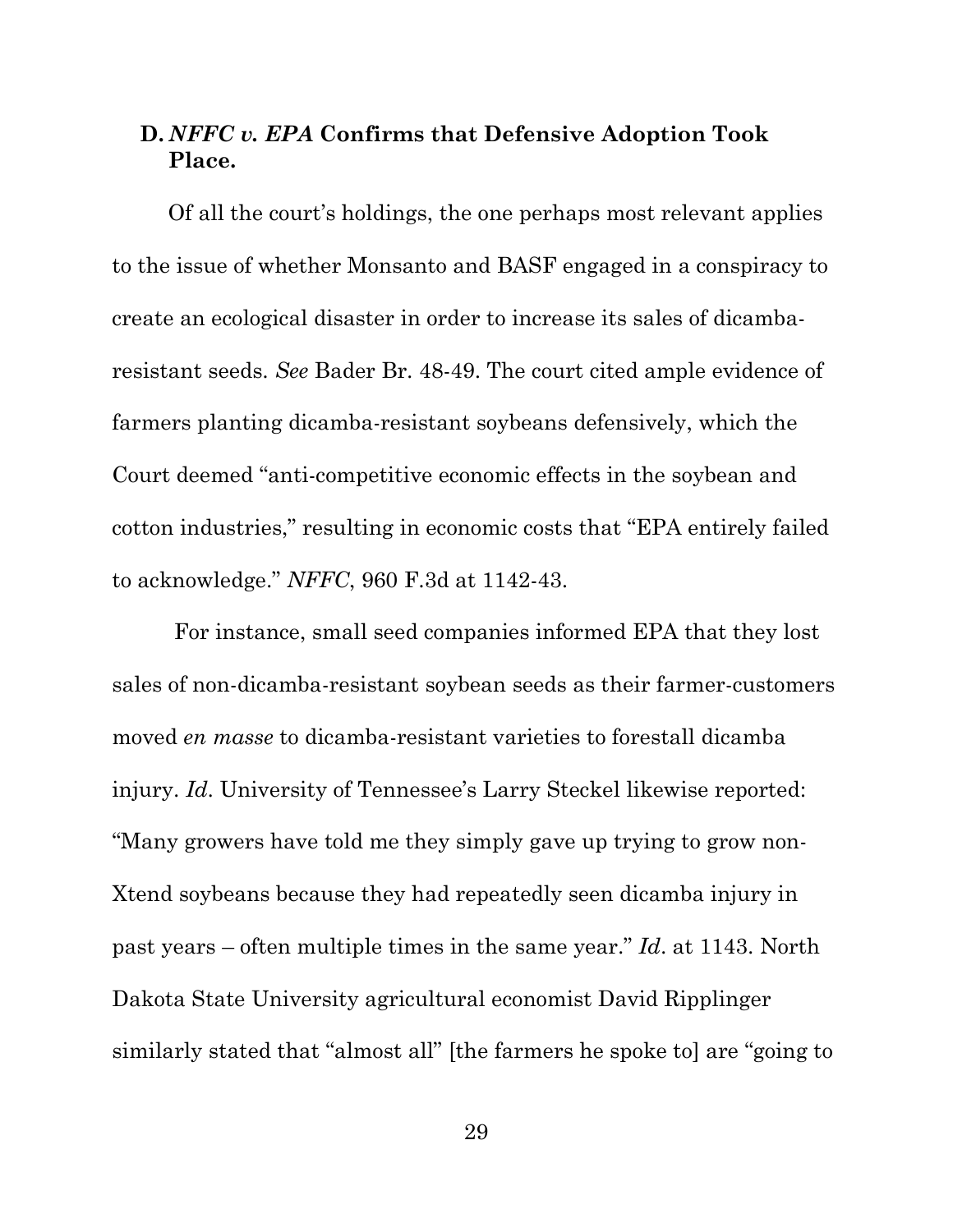grow dicamba soybeans this year [2018] because they don't want to be exposed to the risk," *id*. at 1142-43, and accurately surmised that Monsanto knowingly profited from this scheme.<sup>[59](#page-45-3)</sup>

Not only did the registrations "create[ ] a substantial risk that DT soybeans, and possibly DT cotton, will achieve a monopoly or nearmonopoly," they left those who could not defensively plant such as Bader vulnerable to drift damage. Bader, along with others left vulnerable, suffered significant direct costs of dicamba drift damage in terms of reduced yields and crop destruction. *See supra*.

## **III. APPELLANTS' (AND THEIR AMICIS') PRODUCT HYPE IS FALSE.**

## <span id="page-45-1"></span><span id="page-45-0"></span>**A. Dicamba-Resistant Seeds Are Neither Beneficial nor Necessary.**

Appellant Monsanto claims it introduced dicamba-resistant seeds because they had exceptional traits–beyond dicamba resistance–desired by farmers: high yield, disease resistance, and other herbicide

<span id="page-45-3"></span><span id="page-45-2"></span><sup>59</sup> Mikkel Pates, *Ubiquitous: Will dicamba beans take off in 2018?*, Agweek (Feb. 9, 2018),

https://www.agweek.com/business/agriculture/4401381-ubiquitous-willdicamba-beans-take-2018.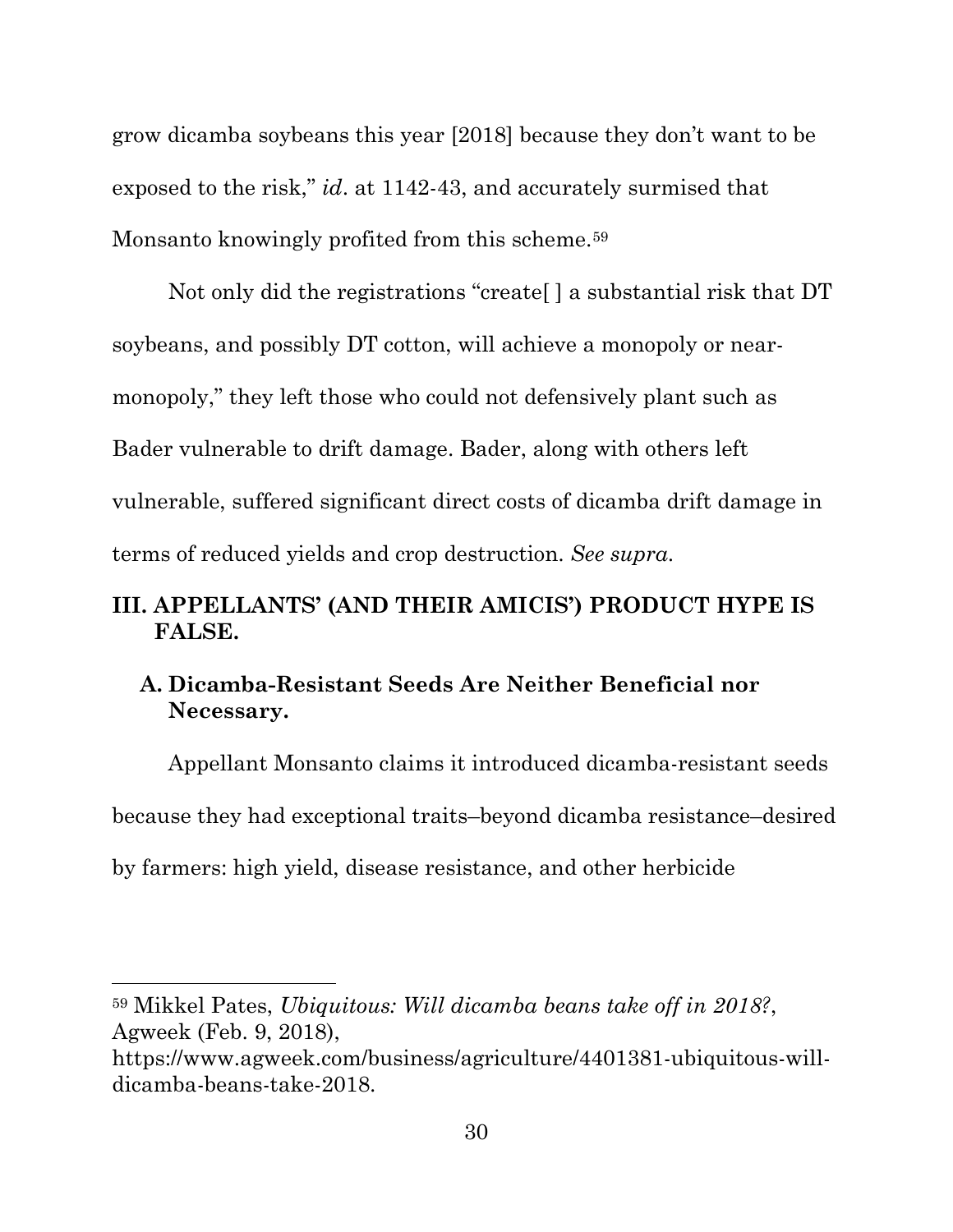resistance, with utility on their own. *See* Monsanto Br. 7, 10, 44.[60](#page-46-1) Monsanto and their Amici further claim that Monsanto and BASF do not sell a "system"; they only sell seed or herbicide components. *See* Washington Legal Foundation Br. 8; Monsanto Br. 44. Yet Monsanto's dicamba-resistant seeds were overwhelmingly purchased for their dicamba resistance, and are not otherwise exceptional.

First, contrary to Monsanto's claims of higher yield, *see* Monsanto Br. 10, 44; *see also* Washington Legal Foundation Br. 6, trials carried out by University of Wisconsin agronomists found that glyphosateresistant soybean varieties (Roundup Ready 2 Yield® = RR2Y) outyielded those resistant to dicamba and glyphosate (Roundup Ready 2 Xtend® =  $RR2X$ ) "by a significant 1.8 BPA [bushels per acre]." They added: "RR2X soybeans are a stack of herbicide traits and not yield traits."[61](#page-46-2) If anything, then, growers purchasing dicamba-resistant soybeans take a yield *hit* for the sake of the dicamba-resistance.

<span id="page-46-2"></span><span id="page-46-1"></span><span id="page-46-0"></span><sup>60</sup> *See* BASF Br. 10; *see also* Am. Seed Trade Ass'n and CropLife Br. 3, 23, lobbying organizations of which both Appellants are members. <sup>61</sup> Shawn P. Conley, *New traits don't automatically translate to highest yield!*, University of Wisconsin (Dec. 1, 2016), https://www.ilsoyadvisor.com/on-farm/ilsoyadvisor/new-traitsdon%E2%80%99t-automatically-translate-highest-yield.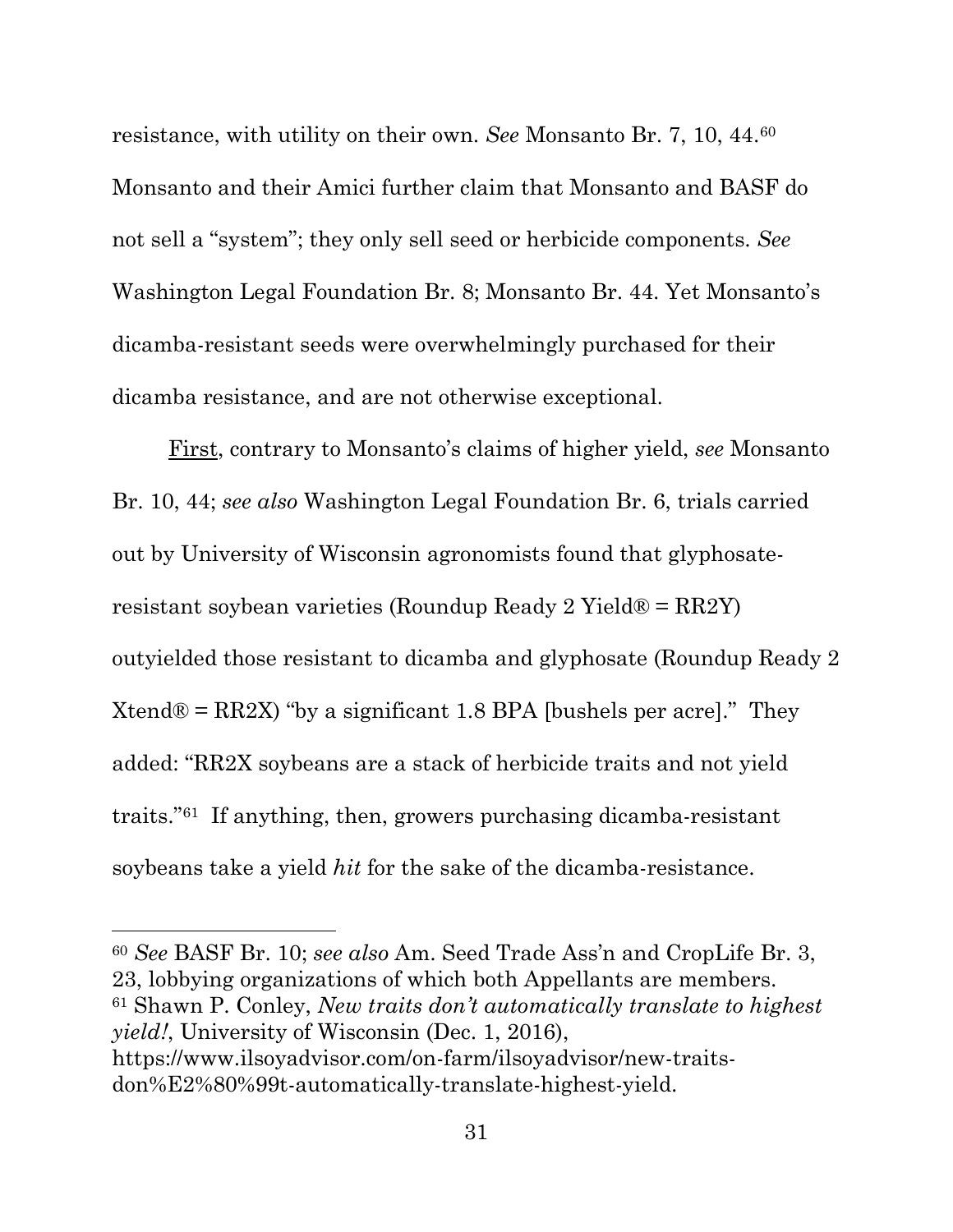Second, Monsanto also touts dicamba-resistant seeds as having an "exceptional disease package," Monsanto Br. 44, yet nearly all modern soybean varieties incorporate resistance to various diseases.[62](#page-47-2) These are traits often developed through breeding of conventional (nongenetically engineered) soybeans at university research stations, which have been devastated by dicamba drift, among them University of Missouri's Fisher Delta Research Center, located two dozen miles from Bader Farms.[63](#page-47-3)

Third, neither is resistance to additional herbicides a feature unique to dicamba-resistant crops. *See* Monsanto Br. 44. Dicambaresistant soybean's additional glyphosate-resistance is widely available in the majority of competitors' seeds, though it is useless for glyphosateresistant weeds. Dicamba-resistant cotton's additional resistance to

<span id="page-47-2"></span><span id="page-47-1"></span><sup>62</sup> Loren Giesler, *Select resistant soybean varieties to manage disease threat*, University of Nebraska-Lincoln (Sept. 26, 2013), https://cropwatch.unl.edu/select-resistant-soybean-varieties-managedisease-threat-unl-cropwatch-sept-26-2013. <sup>63</sup> Dan Charles, *Rogue weedkiller vapors are threatening soybean science*, National Public Radio (July 19, 2019), [https://www.npr.org/sections/thesalt/2019/07/19/742836972/rogue-](https://www.npr.org/sections/thesalt/2019/07/19/742836972/rogue-weedkiller-vapors-are-threatening-soybean-science)

<span id="page-47-3"></span><span id="page-47-0"></span>[weedkiller-vapors-are-threatening-soybean-science.](https://www.npr.org/sections/thesalt/2019/07/19/742836972/rogue-weedkiller-vapors-are-threatening-soybean-science)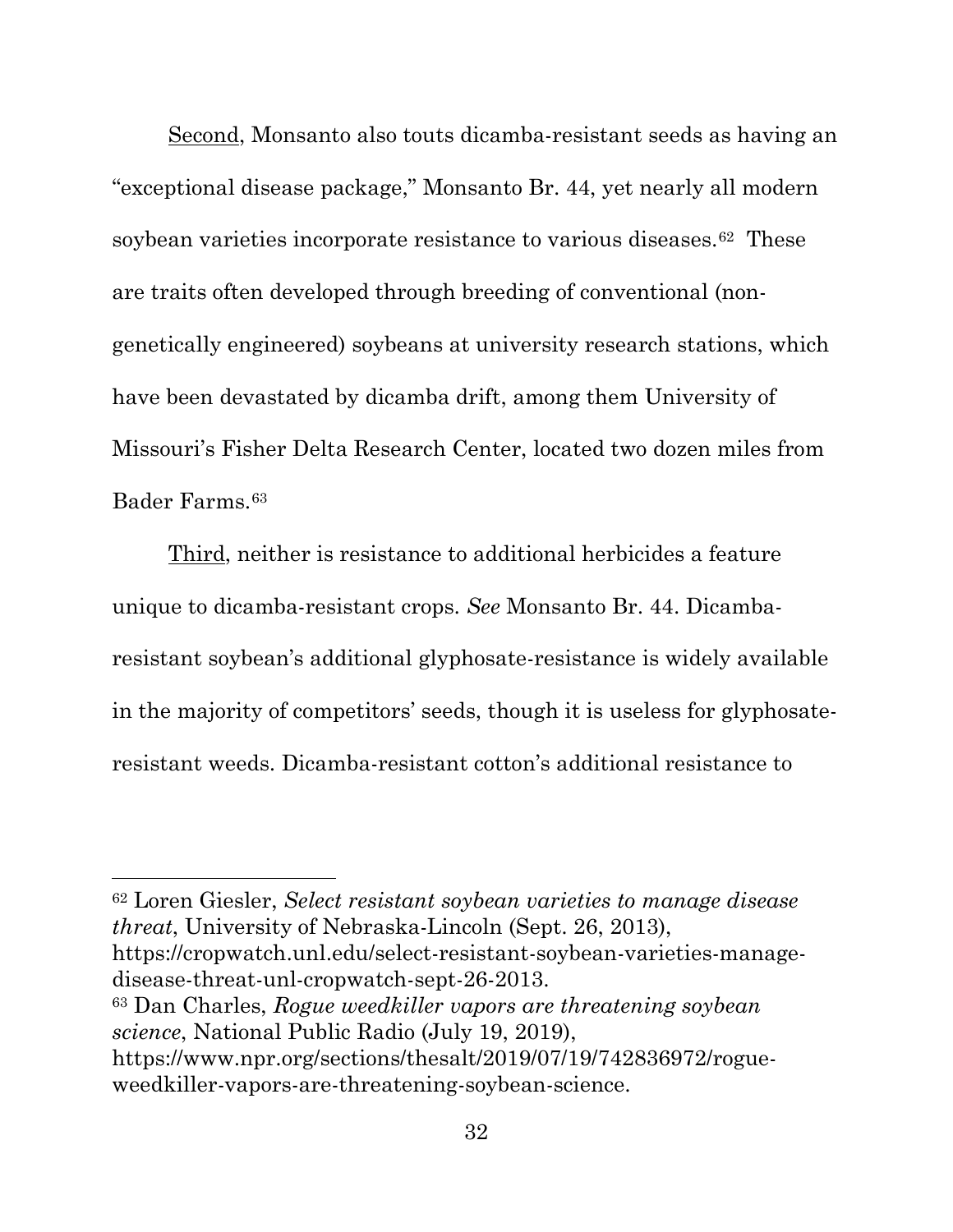glyphosate and glufosinate (Liberty) is found in Appellant BASF's cotton seeds.[64](#page-48-4)

Finally, according to a USDA study of soybean farmers surveyed in 2018, "more acres were planted with dicamba-tolerant seed than were actually sprayed with dicamba."[65](#page-48-5) For those who did not spray, it was either because glyphosate-resistant weeds did not appear, or "to prevent yield loss from unintended exposure to dicamba."[66](#page-48-6) Nowhere does USDA cite any other benefits of dicamba-resistant seeds.

### <span id="page-48-0"></span>**B. Herbicide-Resistant Crop Systems Are Unsustainable.**

In fact, far from *beneficial*, herbicide-resistant crop systems have emerged over the past quarter-century as perhaps the biggest obstacle to progress in making American agriculture more sustainable by

<span id="page-48-6"></span><span id="page-48-5"></span><span id="page-48-4"></span><span id="page-48-3"></span><span id="page-48-2"></span><span id="page-48-1"></span><sup>64</sup> BASF, *Stoneville Cotton*, [https://agriculture.basf.us/crop](https://agriculture.basf.us/crop-protection/products/stoneville.html)[protection/products/stoneville.html;](https://agriculture.basf.us/crop-protection/products/stoneville.html) BASF, *FiberMax Cotton*, https://agriculture.basf.us/crop-protection/products/fibermax.html. <sup>65</sup> Seth J. Wechsler et al., *The use of genetically engineered dicambatolerant soybean seeds has increased quickly, benefiting adopters but damaging crops in some fields*, USDA (Oct. 1, 2019), [https://www.ers.usda.gov/amber-waves/2019/october/the-use-of](https://www.ers.usda.gov/amber-waves/2019/october/the-use-of-genetically-engineered-dicamba-tolerant-soybean-seeds-has-increased-quickly-benefiting-adopters-but-damaging-crops-in-some-fields/)[genetically-engineered-dicamba-tolerant-soybean-seeds-has-increased](https://www.ers.usda.gov/amber-waves/2019/october/the-use-of-genetically-engineered-dicamba-tolerant-soybean-seeds-has-increased-quickly-benefiting-adopters-but-damaging-crops-in-some-fields/)[quickly-benefiting-adopters-but-damaging-crops-in-some-fields/.](https://www.ers.usda.gov/amber-waves/2019/october/the-use-of-genetically-engineered-dicamba-tolerant-soybean-seeds-has-increased-quickly-benefiting-adopters-but-damaging-crops-in-some-fields/) <sup>66</sup> *Id*.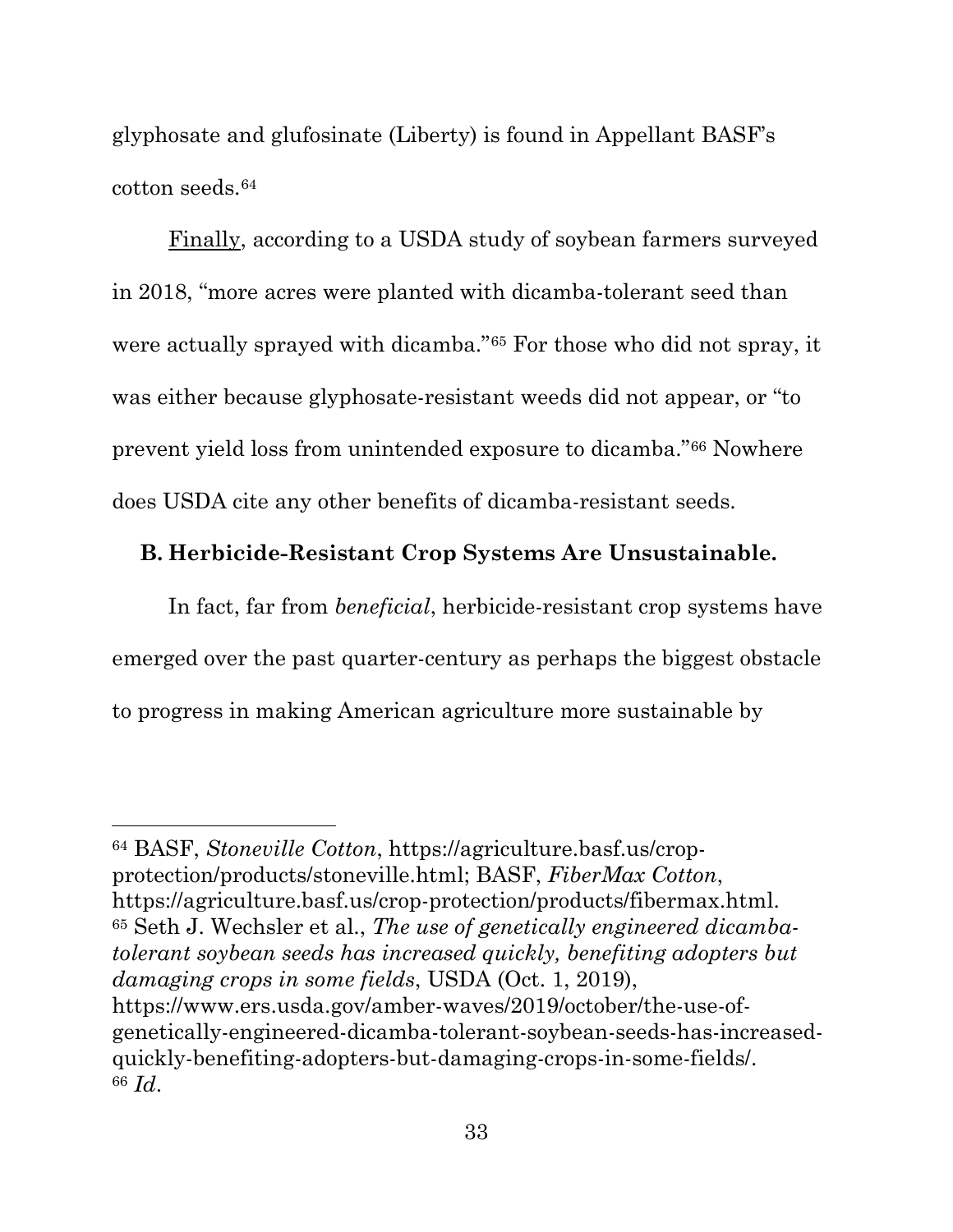threatening all crops without a dicamba-resistant trait, including those developed by public sector breeders.

<span id="page-49-0"></span>First, herbicide-resistant crops systems have resulted in widespread environmental damage by dramatically increasing overall herbicide use in American farming.<sup>[67](#page-49-3)</sup> Glyphosate has practically eliminated milkweed from Midwest farmers' fields,<sup>[68](#page-49-4)</sup> causing the dramatic decline of the Monarch butterfly, so grave that in 2020 the Fish and Wildlife Service concluded Endangered Species Act protection was warranted for the once-ubiquitous Monarchs.[69](#page-49-5) Dicamba drift has killed off many flowering plants that honey bees feed on, causing huge

<span id="page-49-3"></span><sup>67</sup> Charles Benbrook, *Impacts of genetically engineered crops on pesticide use in the U.S. – the first sixteen years*, 24 Environmental Sciences Europe (2012),

<span id="page-49-4"></span><span id="page-49-2"></span>https://enveurope.springeropen.com/articles/10.1186/2190-4715-24-24. <sup>68</sup> John Pleasants, *Monarch Butterflies under Threat from Rising Herbicide Use*, Scientific American (June 6, 2014),

https://www.scientificamerican.com/article/monarch-butterflies-underthreat-from-rising-herbicide-use/.

<span id="page-49-5"></span><span id="page-49-1"></span><sup>69</sup> Endangered and Threatened Wildlife and Plants; 12-Month Finding for the Monarch Butterfly , 85 Fed. Reg. 81,813-81,822 (Dec. 12, 2020).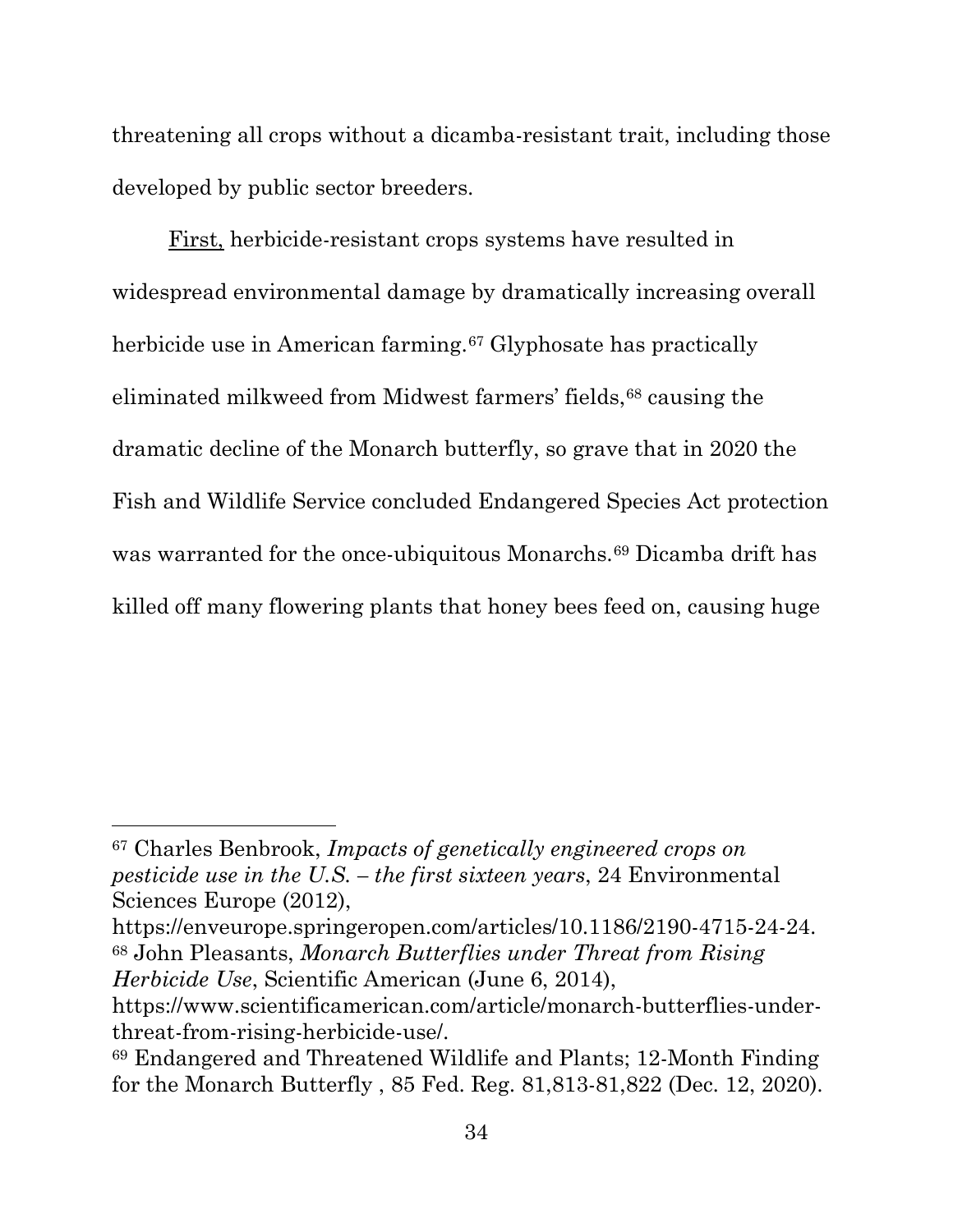drops in honey production for beekeepers in Arkansas and other states,[70](#page-50-4) with untold harm to wild bees and other animals.[71](#page-50-5)

Second, agricultural diversity has also suffered; conventional soybean producers have switched to dicamba-resistant seeds for protection,[72](#page-50-6) while vegetable, vineyard, and organic producers[73](#page-50-7) struggle to survive the dicamba onslaught. *See supra* II.D.

Third, just as glyphosate-resistant weeds became the rationale for the dicamba system, *see supra*, so the ongoing rapid emergence of dicamba-resistant weeds[74](#page-50-8) will be used as a pretext to justify

<span id="page-50-4"></span><span id="page-50-3"></span><sup>70</sup> Liza Gross, *Bees face yet another lethal threat in dicamba, a driftprone pesticide*, Reveal (Jan. 23, 2019),

[https://revealnews.org/article/bees-face-yet-another-lethal-threat-in](https://revealnews.org/article/bees-face-yet-another-lethal-threat-in-dicamba-a-drift-prone-pesticide/)[dicamba-a-drift-prone-pesticide/.](https://revealnews.org/article/bees-face-yet-another-lethal-threat-in-dicamba-a-drift-prone-pesticide/)

<span id="page-50-5"></span><span id="page-50-2"></span><sup>71</sup> L. Knuffman et al., *Drifting Toward Disaster: How dicamba herbicides are harming cultivated and wild landscapes*, National Wildlife Federation, Prairie Rivers Network, Xerces Society for Invertebrate Conservation (2020), [https://www.nwf.org/-](https://www.nwf.org/-/media/Documents/PDFs/NWF-Reports/2020/Drifting-Toward-Disaster.ashx?la=en&hash=0827D8DEB85721D687E7387C8812E0B36752464E) [/media/Documents/PDFs/NWF-Reports/2020/Drifting-Toward-](https://www.nwf.org/-/media/Documents/PDFs/NWF-Reports/2020/Drifting-Toward-Disaster.ashx?la=en&hash=0827D8DEB85721D687E7387C8812E0B36752464E)

[Disaster.ashx?la=en&hash=0827D8DEB85721D687E7387C8812E0B36](https://www.nwf.org/-/media/Documents/PDFs/NWF-Reports/2020/Drifting-Toward-Disaster.ashx?la=en&hash=0827D8DEB85721D687E7387C8812E0B36752464E) [752464E.](https://www.nwf.org/-/media/Documents/PDFs/NWF-Reports/2020/Drifting-Toward-Disaster.ashx?la=en&hash=0827D8DEB85721D687E7387C8812E0B36752464E) 72 David Bennett, *Dicamba task force member: 'Figure out' new* 

<span id="page-50-6"></span><span id="page-50-0"></span>*formulations*, Delta Farm Press (Sept. 18, 2017),

https://www.farmprogress.com/weeds/dicamba-task-force-memberfigure-out-new-formulations.

<span id="page-50-8"></span><span id="page-50-7"></span><span id="page-50-1"></span><sup>73</sup> Johnathan Hettinger, '*We've got it everywhere':, supra* n. 35*.* <sup>74</sup> Emily Unglesbee, *Dicamba-resistant pigweed*, DTN Progressive

Farmer (July 28, 2020),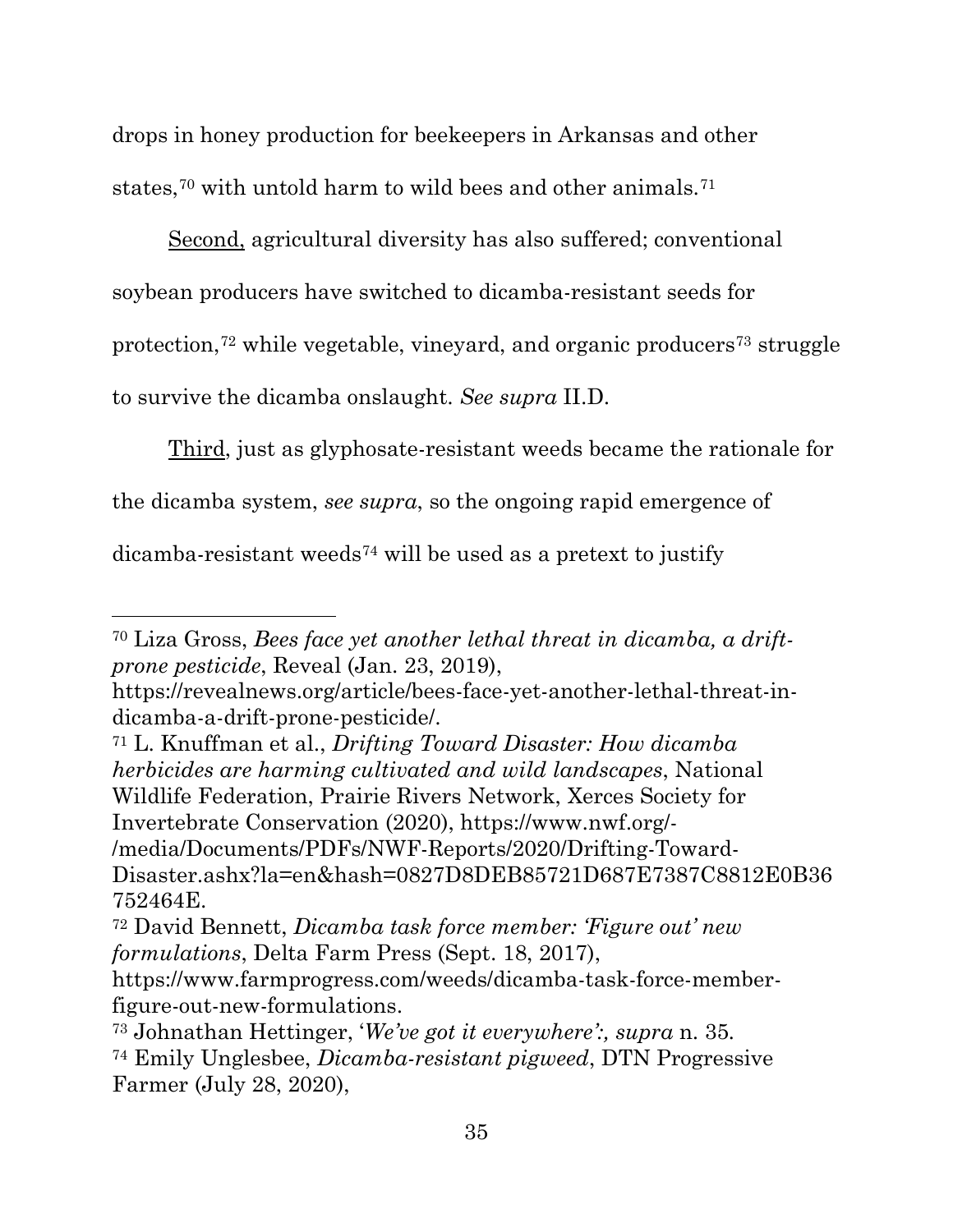introduction of new crops that withstand up to *five* weed-killers<sup>[75](#page-51-5)</sup>–a spiral of rising resistance and toxic herbicide use with no end in sight.<sup>76</sup> Nor do herbicide-resistant crop systems promote soil conservation, as often claimed, since farmers often resort to soil-eroding tillage to control weeds immune to ever more herbicides.<sup>[77](#page-51-7)</sup>

Finally, as a result, agronomists increasingly see the herbicidecentric approach to weed control as counterproductive, and are championing exciting new Integrated Weed Management techniques that drastically reduce or eliminate herbicides use.[78](#page-51-8) Iowa agronomists

https://www.wired.com/2014/06/the-future-of-biotech-crops/.

*Roundup-resistant weeds*, New York Times (May 4, 2010),

<span id="page-51-8"></span>*sustainable weed management*, 62 BioScience (2012),

https://www.dtnpf.com/agriculture/web/ag/crops/article/2020/07/27/dica mba-resistant-palmer-amaranth.

<span id="page-51-5"></span><span id="page-51-2"></span><sup>75</sup> Emily Unglesbee, *Five-herbicide corn tech*, DTN Progressive Farmer (April 28, 2021),

[https://www.dtnpf.com/agriculture/web/ag/crops/article/2021/04/28/baye](https://www.dtnpf.com/agriculture/web/ag/crops/article/2021/04/28/bayers-future-five-way-herbicide) [rs-future-five-way-herbicide.](https://www.dtnpf.com/agriculture/web/ag/crops/article/2021/04/28/bayers-future-five-way-herbicide)

<span id="page-51-6"></span><span id="page-51-0"></span><sup>76</sup> Brandon Keim, *The next generation of GM crops has arrived – and so has the controversy*, Wired (June 24, 2014),

<span id="page-51-7"></span><span id="page-51-4"></span><sup>77</sup> William Neuman & Andrew Pollack, *U.S. farmers cope with* 

<span id="page-51-3"></span>[https://www.nytimes.com/2010/05/04/business/energy-](https://www.nytimes.com/2010/05/04/business/energy-environment/04weed.html)

[environment/04weed.html;](https://www.nytimes.com/2010/05/04/business/energy-environment/04weed.html) *see also* Tari Gunstone et al., *Pesticides and Soil Invertebrates: A Hazard Assessment*, Frontier Environmental Science (May 4, 2021),

<span id="page-51-1"></span>https://www.frontiersin.org/articles/10.3389/fenvs.2021.643847/full. <sup>78</sup> David A. Mortensen et al., *Navigating a critical juncture for*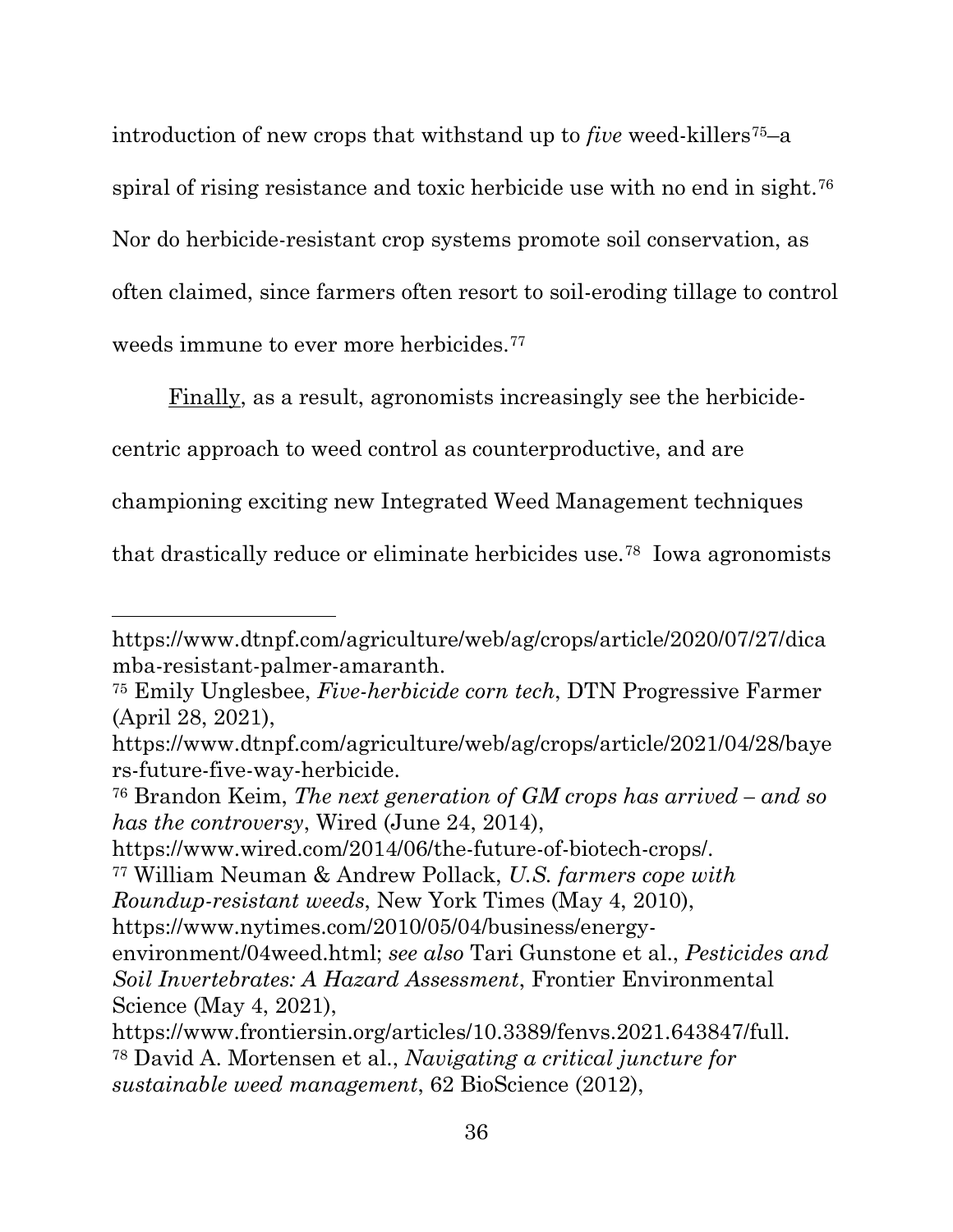have shown that farmers can reduce herbicide use by 82% using cultural techniques to manage weeds, while maintaining yields and profits.[79](#page-52-3) Organic farmers (who operate without synthetic pesticides altogether) have pioneered these weed management tactics, such as diverse crop rotations, cover crops, and prudent use of tillage. Even industry heavyweights are taking notice: for example, Cargill is teaming up with the Rodale Institute to help farmers convert 50,000 acres to organic corn and soy production.[80](#page-52-4)

Farmers not ready for such transformative change also have better alternatives. There are 29 and 35 non-dicamba herbicides

<span id="page-52-0"></span>https://academic.oup.com/bioscience/article/62/1/75/295845; K.N. Harker et al., *Our View*, 60 Weed Science (2012).

<span id="page-52-3"></span><span id="page-52-2"></span><sup>79</sup> Matt Liebman et al., *Agronomic and economic performance characteristics of conventional and low-external-input cropping systems in the central Corn Belt*, 100 Agronomy Journal (2008), https://core.ac.uk/download/pdf/38939595.pdf.

<span id="page-52-4"></span><span id="page-52-1"></span><sup>80</sup> Lisa Held, *Rodale enlists Cargill in unlikely alliance to increase organic farmland*, Civil Eats (Feb. 9, 2021),

https://civileats.com/2021/02/09/rodale-enlists-cargill-in-unlikelyalliance-to-increase-organic-farmland/.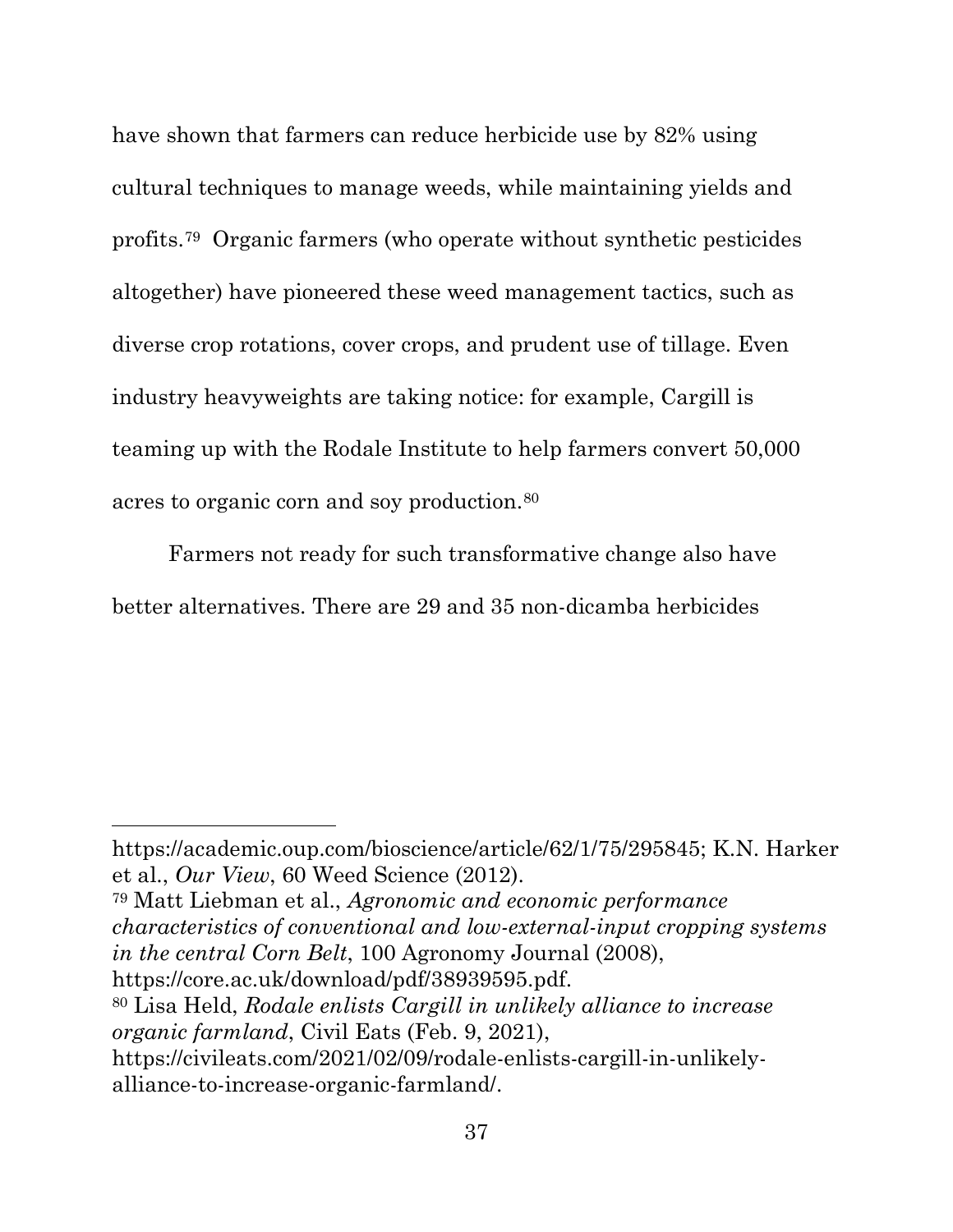available for use on cotton and soybeans, respectively, with at least 9 and 14 suitable for over-the-top spraying.[81](#page-53-2)

#### <span id="page-53-0"></span>**CONCLUSION**

Appellants' assertion that the dicamba-resistant system did not cause the substantial damage to Bader Farms is belied by the facts and science. Worse, the Baders' story is unfortunately a microcosm of a much broader story, the unprecedented drift damage caused by Appellants' defective system, not only to Bader Farms, but to millions of acres of crops and trees across the country. This damaging system offers no real public benefit, only externalized costs borne by other farmers and the environment. The manufacturers and regulators have both utterly failed to protect farmers from these foreseeable, indeed, known dangers. As the district court here found, Appellants must be held responsible for their actions.

<span id="page-53-1"></span>*Amici* respectfully request the Court affirm the district court.

<span id="page-53-2"></span><sup>81</sup> EPA, *Over-the-top dicamba products for genetically modified cotton and soybeans: benefits and impacts* (Nov. 1, 2018), https://www.regulations.gov/document/EPA-HQ-OPP-2016-0187-0966.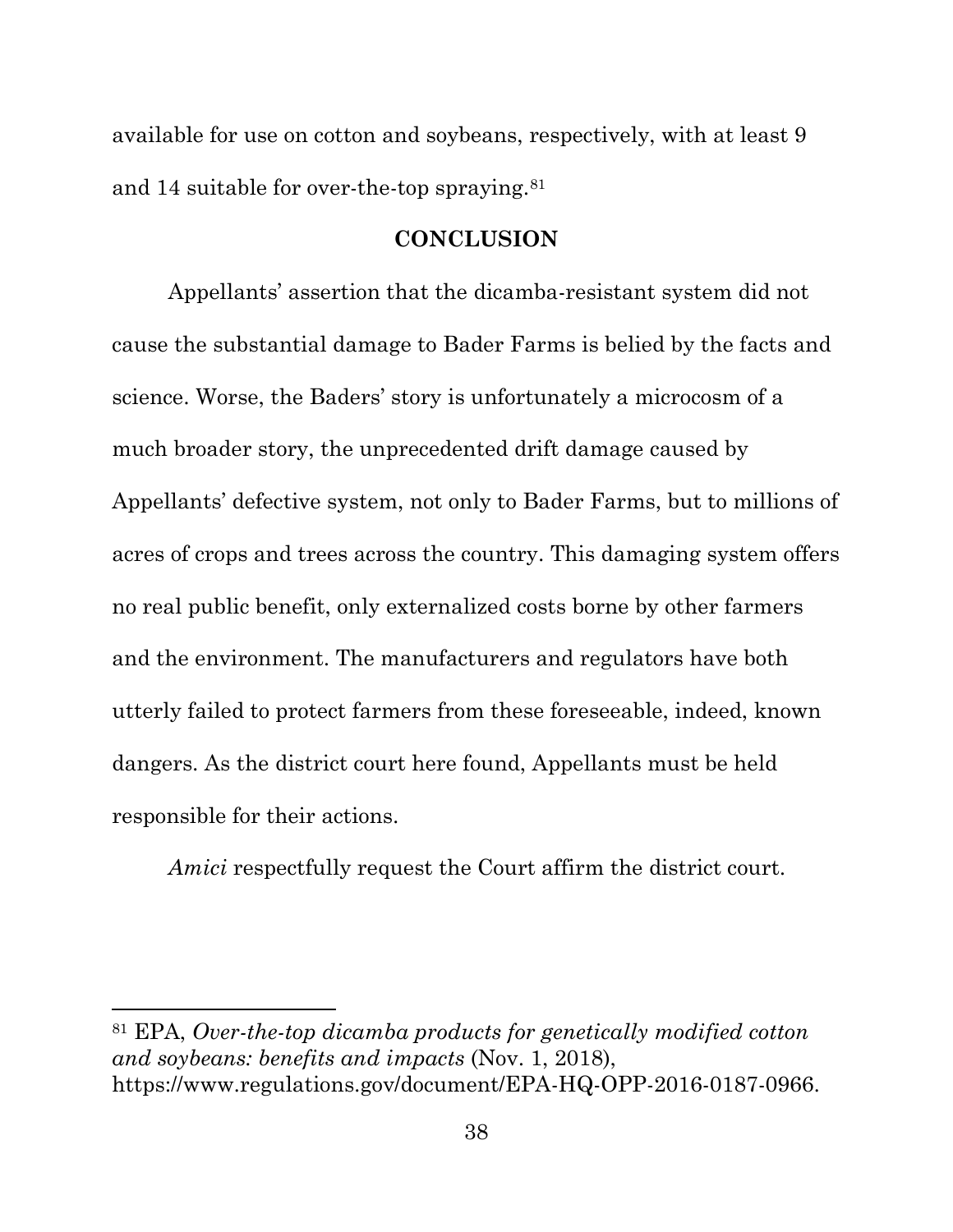Respectfully submitted,

/s/ Meredith Stevenson MEREDITH STEVENSON Center for Food Safety 303 Sacramento St. 2nd Floor San Francisco, CA 94111 Tel. (415) 826-2770 [mstevenson@centerforfoodsafety.org](mailto:mstevenson@centerforfoodsafety.org)

George A. Kimbrell CENTER FOR FOOD SAFETY 2009 NE Alberta St, Suite 207 Portland, OR 97211 Tel. (971) 271-7372 [gkimbrell@centerforfoodsafety.org](mailto:gkimbrell@centerforfoodsafety.org)

May 12, 2021 *Counsel for Amici Curiae*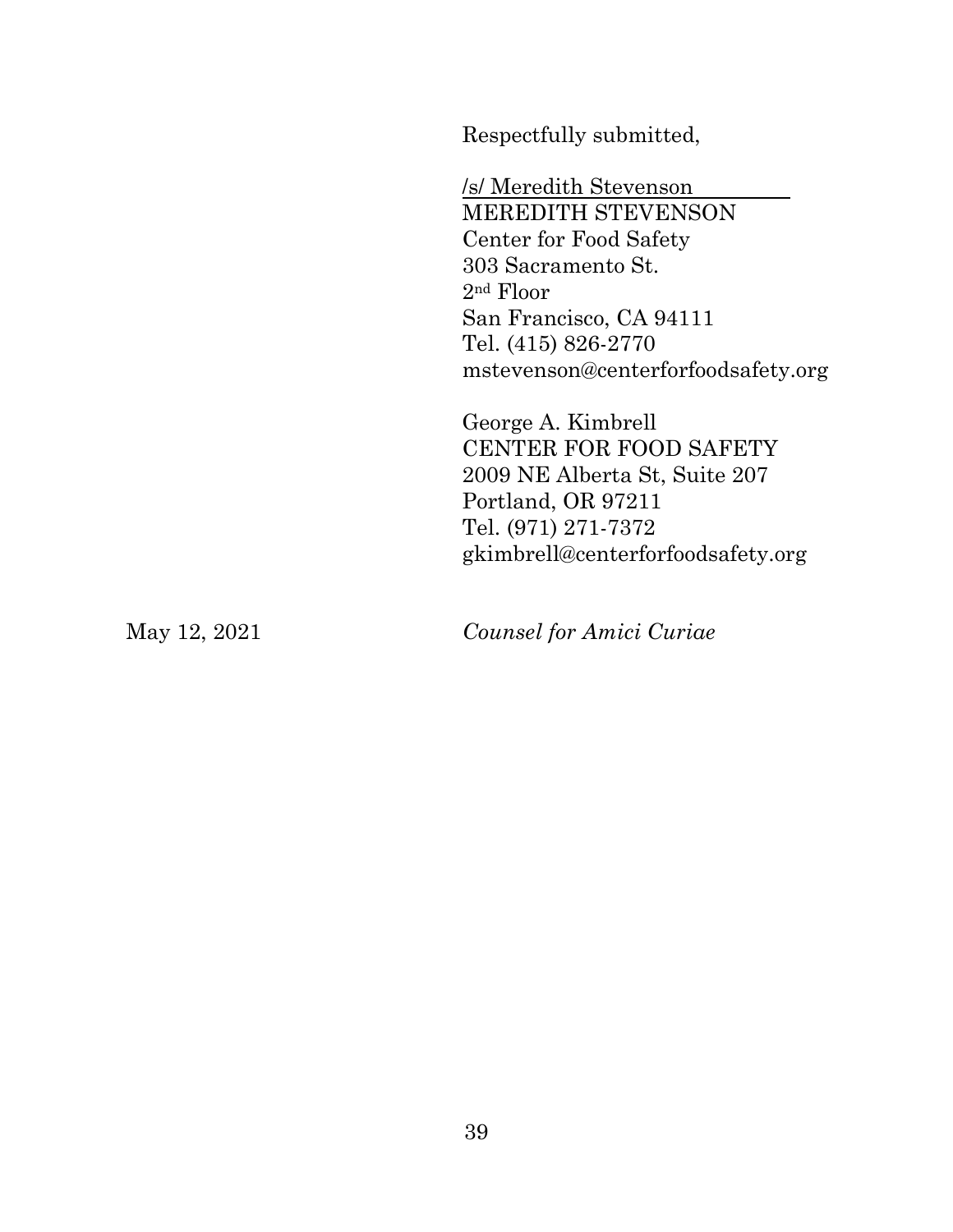#### **CERTIFICATE OF COMPLIANCE**

I certify that:

This brief complies with the type-volume limits of Fed. R. App. P. 29(a)(5) because it contains 6368 words, excluding parts exempted by Fed. R. App. P. 32(f).

This brief complies with the typeface requirements of Fed. R. App. P. 32(a)(5) and the type style requirements of Fed. R. App. P. 32(a)(6) because it has been prepared using Microsoft Office Word 2019 and is set in 14-point Century Schoolbook font.

In compliance with Local Rule 28A(h)(2), a virus detection program (Microsoft 365 Defender) scanned this document and detected no virus.

May 12, 2021

/s/ Meredith Stevenson